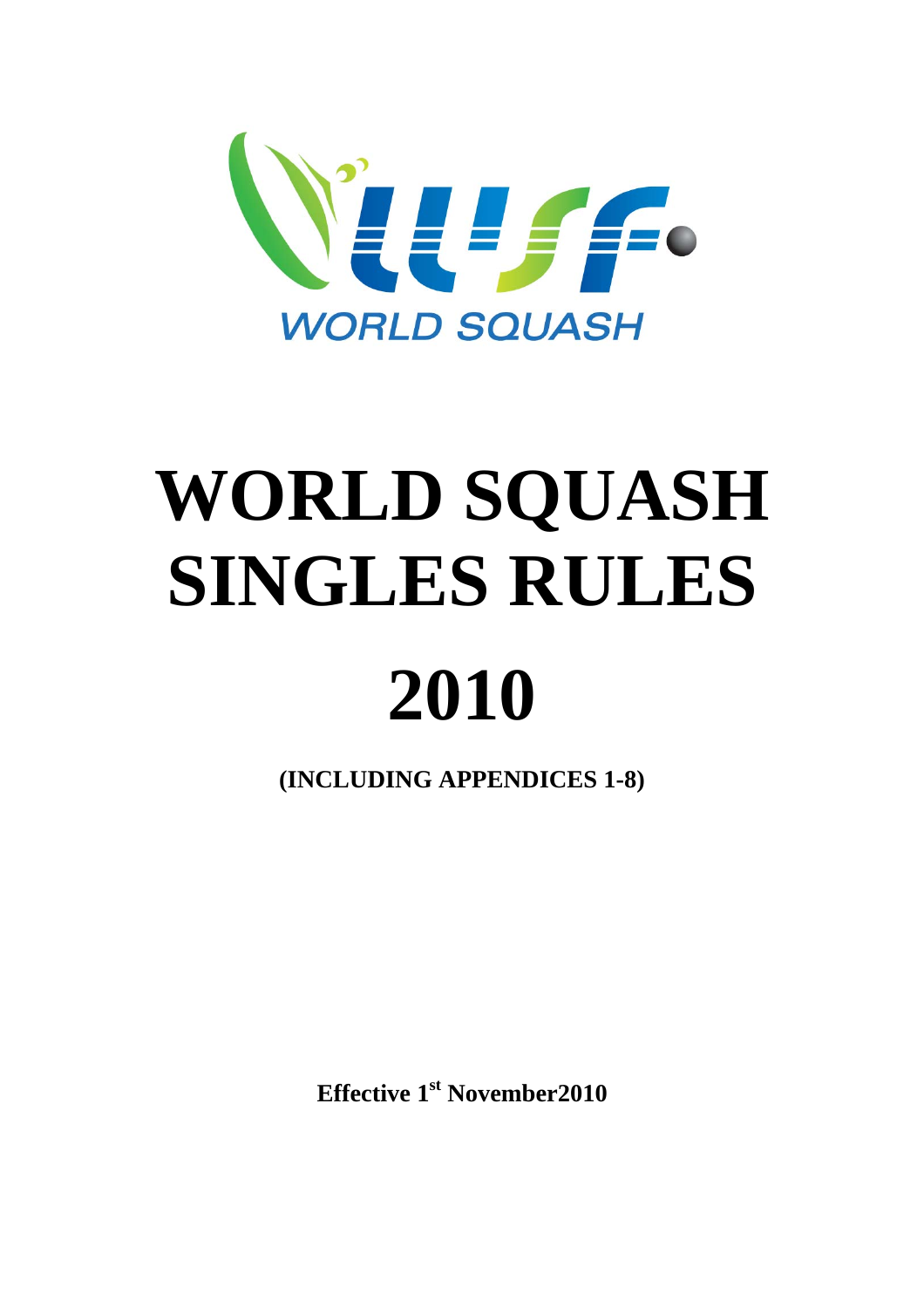

## **RULES OF WORLD SINGLES SQUASH 2010**

The Singles Rules for **2010** have been revised to remove all references to the Board (the Tin now includes the Board), as agreed at the AGM in October 2010.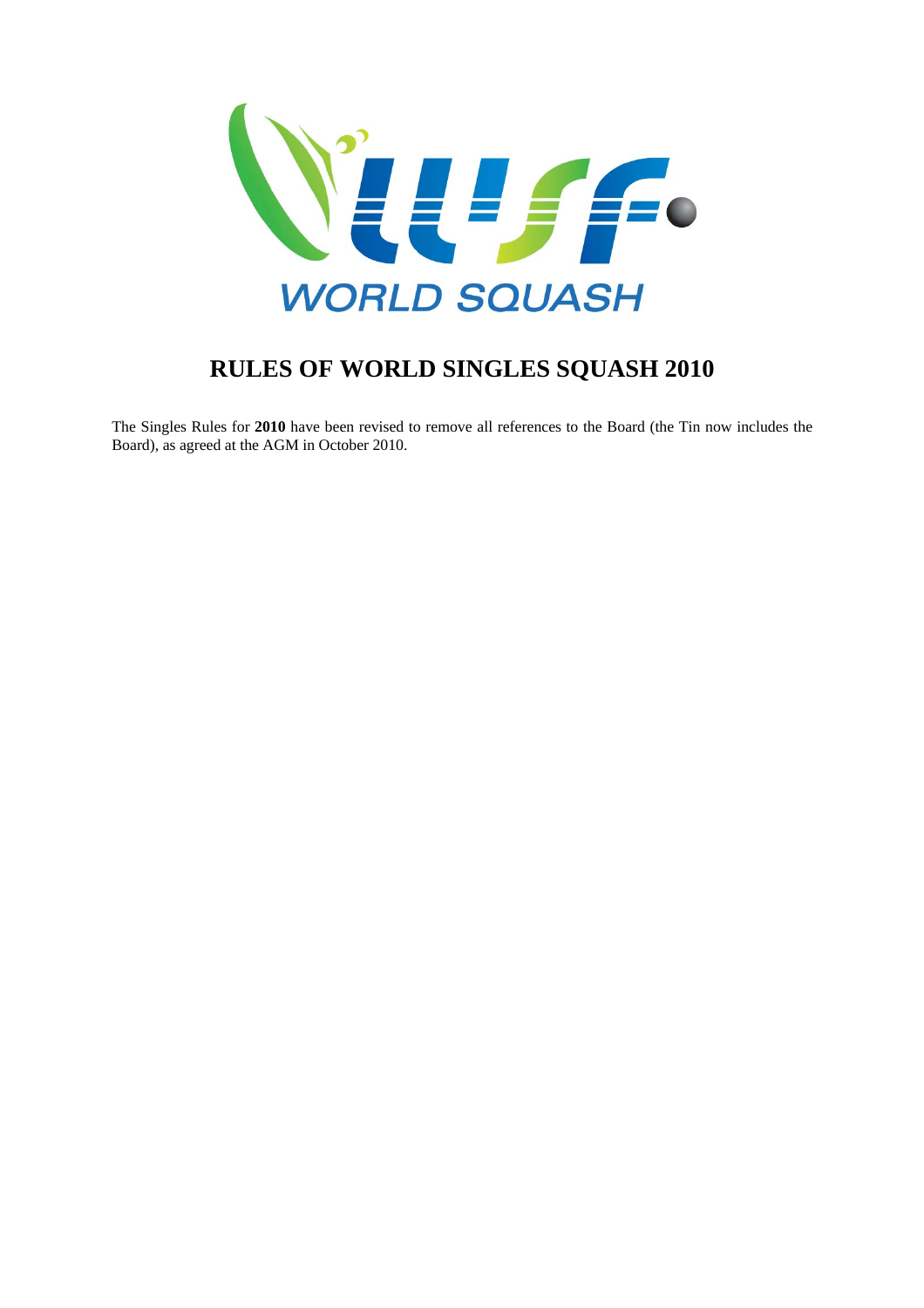#### **CONTENTS**

#### **RULES**

Preface - Abbreviated Rules of Squash

- 1. The Game
- 2. The Scoring
	- $2.1$  Points<br> $2.2$  Games
		- Games and matches
- 3. The Warm-up
	- 3.1 Start of a match
	- 3.2 Warming up fairly
	- 3.3 Warming up the ball during an interval
	- 3.4 Warming up the ball after an interval
- 4. The Service
	- 4.1 First server
	- 4.2 Service box
	- 4.3 Service action
	- 4.4 Good service
		- 4.4.1 Foot fault
		- 4.4.2 Not up
		- 4.4.3 Fault or Down
		- 4.4.4 Fault
		- 4.4.5 Out
	- 4.5 Service not good and Marker Calls
	- 4.6 Calling the score
- 5. The Play
- 6. Good Return
	- 6.1 Striking the ball correctly
	- 6.2 Ball must strike front wall
	- 6.3 Ball not out or down
- 7. Continuity Of Play
	- 7.1 Suspending play
	- 7.2 Interval between games and after warm-up
	- 7.3 Change of equipment (G1)
	- 7.4 Referee calls relating to time-intervals
	- 7.5 Injury, illness or disability
	- 7.6 Delaying play (G2) 7.7 Fallen object (G3)
		- 7.7.1 Referee stops play
		- 7.7.2 Player appeal
		- 7.7.3 Player drops object
		- 7.7.4 Object dropped by non-player<br>7.7.5 Winning return
		- Winning return
		- 7.7.6 Dropped object not noticed
	- 7.8 Dropped racket
- 8. Winning A Rally
	- 8.1 Service not good
	- 8.2 Return not good
	- 8.3 Ball touches non-striker (G4)
	- 8.4 Referee awards stroke
- 9. Ball Hitting The Opponent And Player Turning
	- 9.1 Striker hits ball play ceases (G4)
		- 9.1.1 Stroke to striker unless 9.1.2, 9.1.3
		- 9.1.2 Turning stroke to opponent
			- (G4, G5)

|     |         | 9.1.3<br>9.1.4   | 9.1.5                 | Further attempt - let<br>Side or back wall first - let unless          | (G5) |
|-----|---------|------------------|-----------------------|------------------------------------------------------------------------|------|
|     |         | 9.1.5            |                       | Winning return - stroke to striker                                     |      |
|     |         | 9.1.6            |                       | Return not good - stroke to                                            |      |
|     |         |                  | opponent              |                                                                        |      |
|     | 9.2     | Turning          |                       |                                                                        |      |
|     |         | 9.2.1            |                       | Fear of hitting opponent                                               |      |
|     |         |                  | 9.2.1.1 Let           |                                                                        |      |
|     |         |                  |                       | 9.2.1.2 Good return not possible,<br>no let                            |      |
|     |         | 9.2.2            |                       | Interference on turning                                                |      |
|     |         |                  |                       | 9.2.2.1 Let if striker obstructed                                      |      |
|     |         |                  |                       | 9.2.2.2 Stroke, interference not                                       |      |
|     |         |                  |                       | avoided                                                                |      |
|     |         |                  | 9.2.2.3               | Let not allowed - striker                                              |      |
|     |         |                  |                       | unable to make good return                                             |      |
|     |         | 9.2.3            |                       | Unnecessary turning                                                    |      |
| 10. |         |                  |                       | Further Attempts To Hit The Ball                                       |      |
|     | 10.1    |                  | Ball touches opponent |                                                                        |      |
|     |         | 10.1.1           |                       | Let - good return possible                                             |      |
|     |         | 10.1.2           |                       | Stroke to opponent - good return not                                   |      |
|     |         |                  | possible              | 10.2 Let if further attempt hits opponent                              |      |
|     | 10.3    |                  |                       | Interference on further attempt                                        |      |
|     |         | 10.3.1           |                       | Let provided good return possible                                      |      |
|     |         | 10.3.2           |                       | Stroke to striker - opponent                                           |      |
|     |         |                  |                       | interference not avoided                                               |      |
|     |         | 10.3.3           |                       | No let if further attempt would not                                    |      |
|     |         |                  | be good               |                                                                        |      |
| 11. | Appeals |                  |                       |                                                                        |      |
|     | 11.1    | On service       |                       |                                                                        |      |
|     |         |                  | 11.1.1 Server appeal  |                                                                        |      |
|     |         | 11.1.2           |                       | Marker non-call - receiver appeal<br>11.1.2.1 Service good - stroke to |      |
|     |         |                  |                       | server                                                                 |      |
|     |         |                  |                       | 11.1.2.2 Referee uncertain - let                                       |      |
|     |         |                  |                       | 11.2 On play other than service                                        |      |
|     |         | 11.2.1           |                       | Player appeal on Marker's call                                         |      |
|     |         |                  |                       | 11.2.1.1 Let unless 11.2.1.2 or                                        |      |
|     |         |                  |                       | 11.2.1.3<br>11.2.1.2 Stroke to player if                               |      |
|     |         |                  |                       | Marker's call interrupts                                               |      |
|     |         |                  |                       | player's winning return                                                |      |
|     |         |                  |                       | 11.2.1.3 Stroke to opponent if                                         |      |
|     |         |                  |                       | Marker's call interrupts                                               |      |
|     |         |                  |                       | opponent's winning return                                              |      |
|     |         | 11.2.2           |                       | Appeal for Marker failing to call                                      |      |
|     |         |                  |                       | 11.2.2.1 Return good - stroke to<br>striker                            |      |
|     |         |                  |                       | 11.2.2.2 Referee uncertain - let                                       |      |
|     | 11.3    |                  |                       | Appeal after service for prior occurrence                              |      |
|     | 11.4    | Multiple appeals |                       |                                                                        |      |
|     | 11.5    |                  |                       | Service called, subsequently down or out                               |      |
|     |         |                  |                       |                                                                        |      |

11.6 Subsequent shot down or out - Referee ruling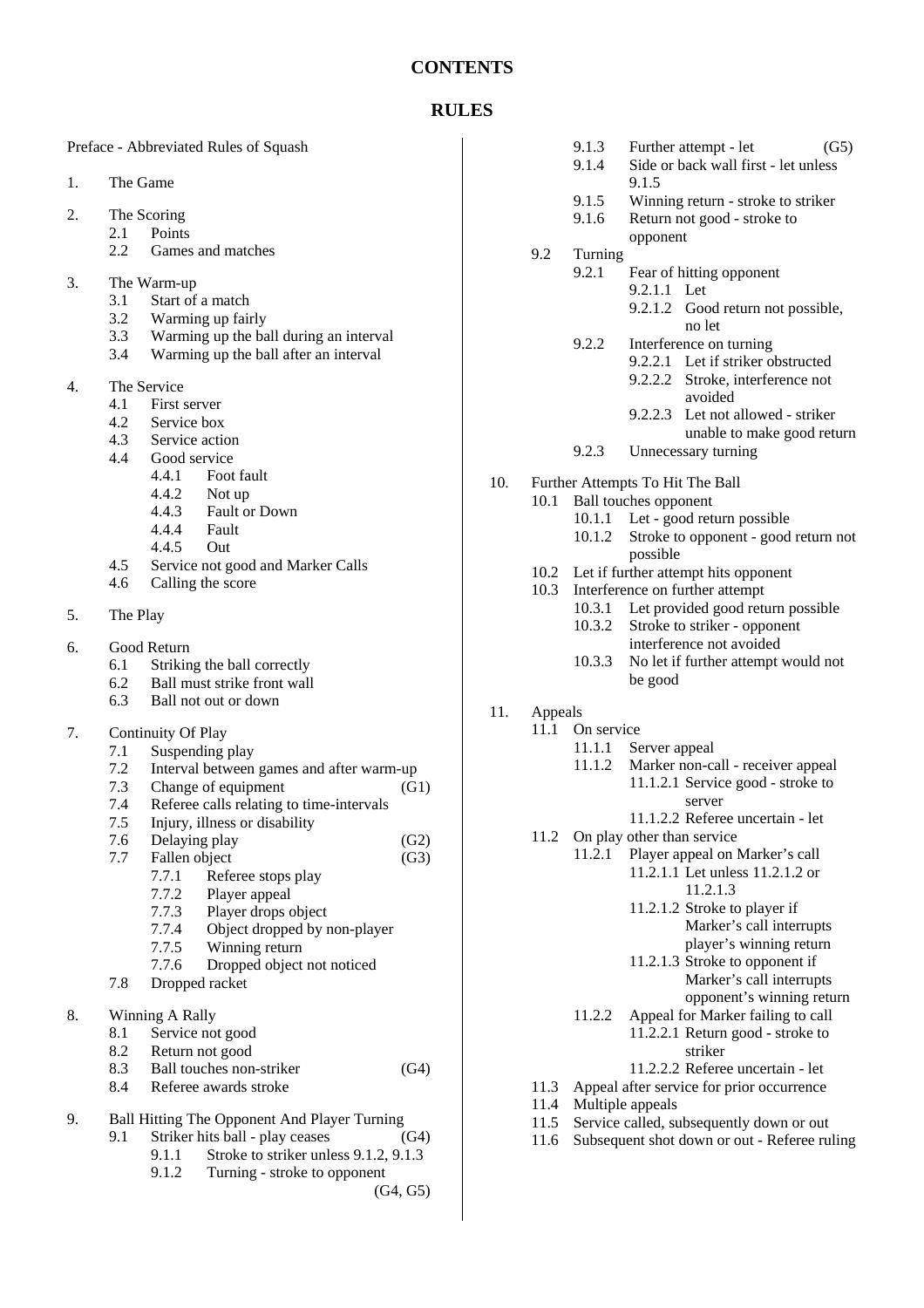| 12. | Interference |                                                         |  |  |  |  |  |
|-----|--------------|---------------------------------------------------------|--|--|--|--|--|
|     |              | 12.1 Player freedom from interference                   |  |  |  |  |  |
|     |              | 12.2 Player freedoms defined                            |  |  |  |  |  |
|     |              | 12.2.1<br>Direct access<br>(G6)                         |  |  |  |  |  |
|     |              | 12.2.2 Fair view                                        |  |  |  |  |  |
|     |              | 12.2.3 Freedom to hit<br>(G7)                           |  |  |  |  |  |
|     |              | 12.2.4 Freedom to play to the front wall                |  |  |  |  |  |
|     | 12.3         | Interference defined                                    |  |  |  |  |  |
|     |              | 12.4 Excessive swing contributes to interference        |  |  |  |  |  |
|     |              | 12.5 Player appeal                                      |  |  |  |  |  |
|     |              | 12.5.1<br>Method of appeal "let please" (G8)            |  |  |  |  |  |
|     |              | Player appeal and timing (G9, G10)<br>12.5.2            |  |  |  |  |  |
|     |              | 12.6 Referee action                                     |  |  |  |  |  |
|     |              | 12.7 No let                                             |  |  |  |  |  |
|     |              |                                                         |  |  |  |  |  |
|     |              | 12.7.1<br>No and minimal interference<br>(G6)           |  |  |  |  |  |
|     |              | 12.7.2<br>Good return not possible or                   |  |  |  |  |  |
|     |              | insufficient effort<br>(G6)                             |  |  |  |  |  |
|     |              | 12.7.3<br>Played on past point of interference          |  |  |  |  |  |
|     |              | 12.7.4<br>Created interference<br>(G11)                 |  |  |  |  |  |
|     | 12.8         | Stroke award                                            |  |  |  |  |  |
|     |              | 12.8.1<br>Interference, opponent effort<br>insufficient |  |  |  |  |  |
|     |              | 12.8.2<br>Interference, opponent made every             |  |  |  |  |  |
|     |              | effort but position prevents swing                      |  |  |  |  |  |
|     |              | 12.8.3<br>Interference, opponent made every             |  |  |  |  |  |
|     |              | effort, winning return prevented                        |  |  |  |  |  |
|     |              | (G7)<br>12.8.4<br>Interference, player refrains from    |  |  |  |  |  |
|     |              | hitting the next return                                 |  |  |  |  |  |
|     |              | 12.9 Let allowed                                        |  |  |  |  |  |
|     |              | 12.10 Stroke not awarded if swing excessive             |  |  |  |  |  |
|     |              | 12.11 Let or stroke without appeal                      |  |  |  |  |  |
|     |              | 12.12 Applying Rule 17 for interference                 |  |  |  |  |  |
|     |              | 12.12.1 Physical contact<br>(G12)                       |  |  |  |  |  |
|     |              | 12.12.2 Dangerous excessive swing                       |  |  |  |  |  |
|     |              |                                                         |  |  |  |  |  |
| 13. | Lets         |                                                         |  |  |  |  |  |
|     | 13.1         | Referee may allow let                                   |  |  |  |  |  |
|     |              | 13.1.1 Ball touches article on court                    |  |  |  |  |  |
|     |              | 13.1.2 Shot held - fear of hitting opponent             |  |  |  |  |  |
|     |              | (G7)                                                    |  |  |  |  |  |
|     |              | Distraction<br>13.1.3                                   |  |  |  |  |  |
|     |              | 13.1.4 Court conditions change                          |  |  |  |  |  |
|     | 13.2         | Referee shall allow let                                 |  |  |  |  |  |
|     |              | 13.2.1<br>Receiver not ready                            |  |  |  |  |  |
|     |              | 13.2.2<br>Ball breaks in play                           |  |  |  |  |  |
|     |              | 13.2.3<br>Referee uncertain of appeal                   |  |  |  |  |  |
|     |              | 13.2.4<br>Good return lodges in court                   |  |  |  |  |  |
|     | 13.3         | Conditions for Referee allowing lets.                   |  |  |  |  |  |
|     | 13.4         | Conditions for allowing a let even if striker           |  |  |  |  |  |
|     |              | attempts to hit                                         |  |  |  |  |  |
|     | 13.5         | Appeal requirements                                     |  |  |  |  |  |
|     |              | 13.5.1<br>Player appeal necessary                       |  |  |  |  |  |
|     |              | 13.5.2<br>Player appeal or Referee                      |  |  |  |  |  |
|     |              | intervention                                            |  |  |  |  |  |
|     |              |                                                         |  |  |  |  |  |
| 14. | The Ball     |                                                         |  |  |  |  |  |
|     | 14.1         | Substituting another ball                               |  |  |  |  |  |
|     | 14.2         | <b>Ball breaks</b>                                      |  |  |  |  |  |
|     | 14.3         | Ball breaks without being noticed                       |  |  |  |  |  |
|     |              | Receiver appeals<br>(G13)<br>14.3.1                     |  |  |  |  |  |
|     | 14.4         | Appeal on final rally of game                           |  |  |  |  |  |
|     |              | 14.5 Player stops play to appeal                        |  |  |  |  |  |
|     | 14.6         | Ball remains on court                                   |  |  |  |  |  |

14.7 Warm-up after substitution

- 20.6 Referee keeps a written record 20.7 Court condition responsibility
	- 20.8 Awarding match player not present

19.4 Marker unsighted

20.2 Referee control

20.5 Time responsibility

19.5 Play stops without Marker calling 19.6 Marker keeps written record

20.2.1 Player appeals

20.2.3 Crowd control

20. Duties Of A Referee (G19) 20.1 Decide and announce all appeals

20.2.2 Rules applied correctly

20.3 Referee intervention in calling the score 20.4 Referee intervention in calling the play

15. Duties Of The Players 15.1 Observe rules and spirit of the game 15.2 Ready to commence play 15.3 Not permitted placing articles within court 15.4 Not permitted leaving the court 15.5 Not permitted request change of officials 15.6 Deliberate distraction not allowed 15.7 Player's method of appeal 15.8 Players complying with all regulations 16. Bleeding, Illness, Disability and Injury (G14) 16.1 Bleeding 16.1.1 Recurrence of bleeding 16.2 Illness or disability options 16.2.1 Resume play 16.2.2 Concede game 16.2.3 Concede match 16.3 Injury 16.3.1 Referee action 16.3.1.1 Self-inflicted 16.3.1.2 Contributed 16.3.1.3 Opponent-inflicted 16.3.2 Injury with bleeding Rule 16.1 applies 16.3.3 Decisions for injury without bleeding 16.3.3.1 Self-inflicted 16.3.3.2 Contributed 16.3.3.3 Opponent-inflicted 16.4 Injured player resuming play early 16.5 Referee disallows claim of injury 16.6 Player conceding game 17. Conduct On Court 17.1 Referee required action 17.2 Offences (G15) 17.3 Referee applied penalties (G16) 17.3.1 Conduct Warning - let 17.3.2 Conduct Stroke 17.3.3 Conduct Stroke between rallies 17.3.4 Conduct Game 18. Control Of A Match 18.1 The Number of Officials (G17) 18.2 Officiating position 19. Duties Of A Marker 19.1 Calls (G18) 19.2 Calling the score without delay 19.3 After Marker calls, rally stops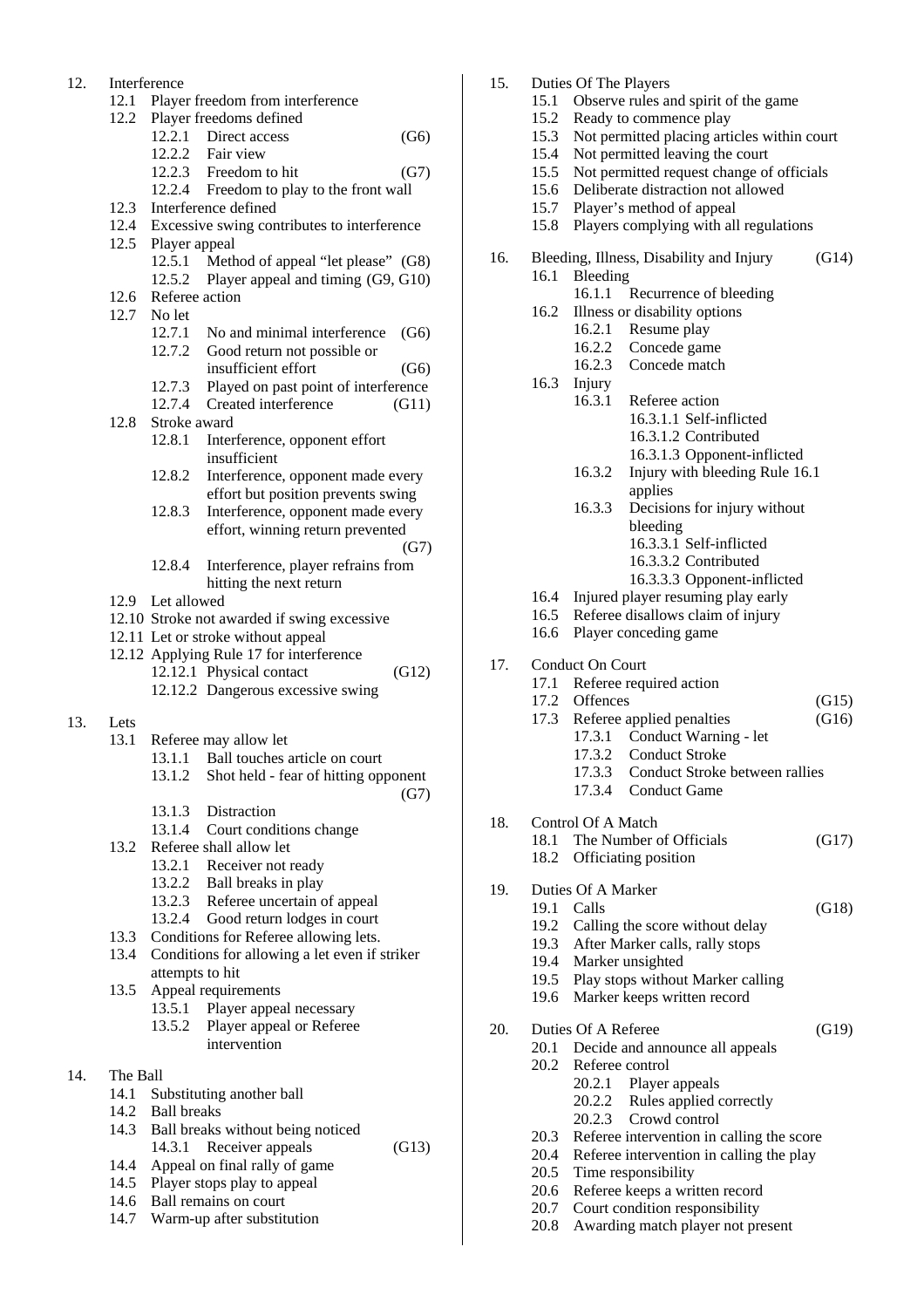#### **APPENDICES**

#### Appendix 1 Official Guidelines

- Introduction
- G1 Change of Equipment
- G2 Time-Wasting
- G3 Fallen Object
- G4 Player Hit by the Ball, including Turning and Further Attempt
- G5 Interference on Turning or Further Attempt
- G6 Making Every Effort and Minimal Interference
- G7 Interference with the Swing and Reasonable Fear of Hitting Opponent
- G8 Method of Appeal
- G9 Timing of Appeals
- G10 Early Appeal
- G11 Created Interference
- G12 Significant or Deliberate Physical contact
	- G13 Broken Ball
	- G14 Bleeding, Illness, Disability or Injury
	- G15 Coaching
	- G16 Progression of Penalties
	- G17 Single Official
	- G18 Marker's Guidelines
	- G19 Referee's Guidelines

| Appendix 2 Definitions |                                        |                                               |
|------------------------|----------------------------------------|-----------------------------------------------|
|                        | Appendix 3 Standard Calls              |                                               |
|                        | Appendix 3.1                           | Marker's Calls                                |
|                        | Appendix 3.2                           | Referee's Calls                               |
| Appendix 4 Flowcharts  |                                        |                                               |
|                        | Appendix 4.1                           | Referee's Line of thinking                    |
|                        |                                        | for Rule 12                                   |
|                        | Appendix 4.2                           | Referee's decisions for                       |
|                        |                                        | Rule 16                                       |
|                        |                                        | Appendix 5 Court and Equipment Specifications |
|                        |                                        | Appendix 5.1 Court Dimensions                 |
|                        | Appendix 5.2 Standard Ball             |                                               |
|                        |                                        | Appendix 5.3 Racket Dimensions                |
|                        | Appendix 6 Protective Eyewear          |                                               |
|                        | Appendix 7 Alternative Scoring Systems |                                               |
|                        | Appendix 8 Experimentation             |                                               |
|                        | Appendix 8.1                           | Alternative Officiating                       |
|                        |                                        | System                                        |
|                        | Appendix 8.2                           | <b>Experimental Rules</b>                     |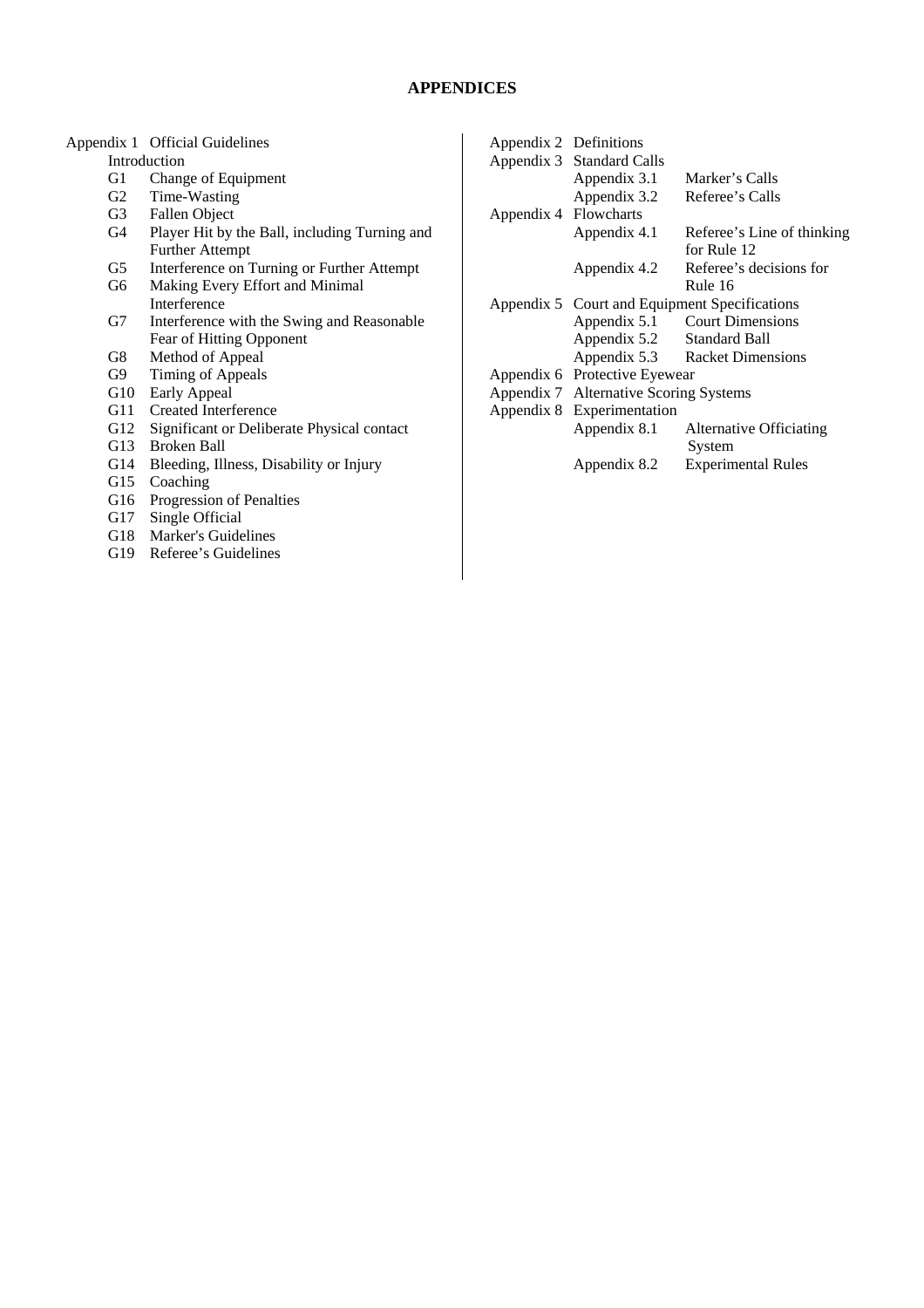## **PREFACE**

## **ABBREVIATED RULES OF SQUASH Amendment**

**This ABBREVIATED VERSION of the World Singles Squash Rules is to help players to understand the basics. All players should read the complete Rules. The Rule numbers in brackets in each heading refer to the**  full Rules. This amendment is effective from 1<sup>st</sup> April 2009.

#### **THE SCORING (Rule 2)**

A match is the best of 3 or 5 games.

Each game is played to 11 points. The player who scores 11 points first wins the game except that if the score reaches 10-all, the game continues until one player leads by two points.

Either player may score points (PAR – point–a–rally). The server, on winning a rally, scores a point and retains the service; the receiver, on winning a rally, scores a point and becomes the server.

#### **THE WARM-UP (Rule 3)**

Before the start of a match, the two players are allowed up to 5 minutes (2½ minutes on each side) to "warm-up" themselves and the ball on the match court.

When a ball has been changed during a match, or if the match has been resumed after some delay, the players warm-up the ball to playing condition.

The ball may be warmed up by either player during any interval in the match.

#### **THE SERVICE (Rule 4)**

Play commences with a service. The player to serve first is decided by the spin of a racket. Thereafter, the server continues serving until losing a rally, when the opponent becomes the server and the server becomes "hand out".

The player who wins the preceding game serves first in the next game.

At the beginning of each game and when the service changes from one player to the other, the server can serve from either service box. After winning a rally the server then continues serving from the alternate box.

To serve a player stands with at least part of one foot on the floor within the service box. For a service to be good, it is served directly onto the front wall above the service line and below the out line so that on its return, unless volleyed, it reaches the floor within the back quarter of the court opposite to the server's box.

#### **GOOD RETURN (Rule 6)**

A return is good if the ball, before it has bounced twice on the floor, is returned correctly by the striker onto the front wall above the tin and below the out line, without first touching the floor. The ball may hit the side walls and/or the back wall before reaching the front wall.

A return is not good if it is "NOT UP" (ball struck after bouncing more than once on the floor, or not struck correctly, or a double hit); "DOWN" (the ball after being struck, hits the floor before the front wall or hits the tin) or "OUT" (the ball hits a wall on or above the out line).

#### **RALLIES (Rule 8)**

After a good service has been delivered the players hit the ball in turn until one fails to make a good return.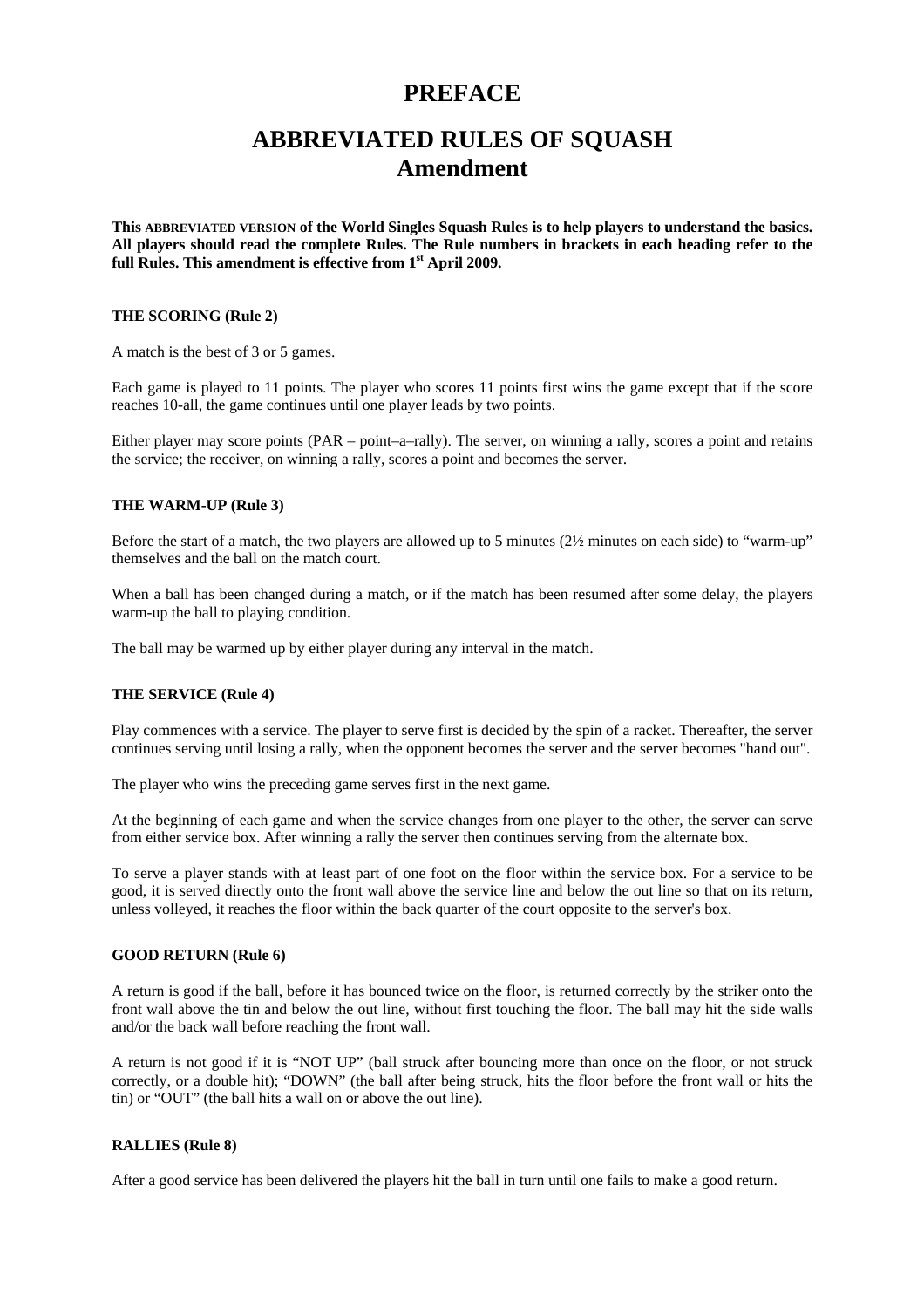A rally consists of a service and a number of good returns. A player wins a rally if the opponent fails to make a good service or return of the ball or if, before the player has attempted to hit the ball, it touches the opponent (including racket or clothing) when the opponent is the non-striker.

#### NOTE: AT ANY TIME DURING A RALLY A PLAYER SHOULD NOT STRIKE THE BALL IF THERE IS A DANGER OF HITTING THE OPPONENT WITH THE BALL OR RACKET. IN SUCH CASES PLAY STOPS AND THE RALLY IS EITHER PLAYED AGAIN ("A LET") OR THE OPPONENT IS PENALISED.

#### **HITTING AN OPPONENT WITH THE BALL (Rule 9)**

If a player strikes the ball, which, before reaching the front wall, hits the opponent, or the opponent's racket or clothing, play stops.

- If the return would have been good and the ball would have struck the front wall without first touching any other wall, the striker wins the rally, provided the striker did not "turn".
- If the ball either had struck, or would have struck, any other wall and the return would have been good, a let is played.
- $\bullet$  If the return would not have been good, the striker loses the rally.

#### **TURNING (Rule 9)**

If the striker has either followed the ball round, or allowed it to pass around him or her - in either case striking the ball to the right of the body after the ball had passed to the left (or vice-versa) - then the striker has "TURNED".

If the opponent is struck by the ball after the striker has turned, the rally is awarded to the opponent.

If the striker, while turning, stops play for fear of striking the opponent, then a let is played. This is the recommended course of action in situations where a player wants to turn but is unsure of the opponent's position.

#### **FURTHER ATTEMPTS (Rule 10)**

A player, after attempting to strike the ball and missing, may make a further attempt to return the ball.

- If a further attempt would have resulted in a good return, but the ball hits the opponent, a let is played.
- If the return would not have been good, the striker loses the rally.

#### **INTERFERENCE (Rule 12)**

When it is his or her turn to play the ball, a player is entitled to freedom from interference by the opponent.

To avoid interference, the opponent must try to provide the player with unobstructed direct access to the ball, a fair view of the ball, space to complete a swing at the ball and freedom to play the ball directly to any part of the front wall.

A player, finding the opponent interfering with the play, can accept the interference and play on, or stop play. It is preferable to stop play if there is a possibility of colliding with the opponent, or of hitting him or her with racket or ball.

When play has stopped as a result of interference the general guidelines are:

- The player is entitled to a let if he or she could have returned the ball and the opponent has made every effort to avoid the interference.
- $\bullet$  The player is not entitled to a let (i.e. loses the rally) if he or she could not have returned the ball, or accepts the interference and plays on, or the interference was so minimal that the player's access to and strike at the ball was not affected.
- The player is entitled to a stroke (i.e. wins the rally) if the opponent did not make every effort to avoid the interference, or if the player would have hit a winning return, or if the player would have struck the opponent with the ball going directly to the front wall.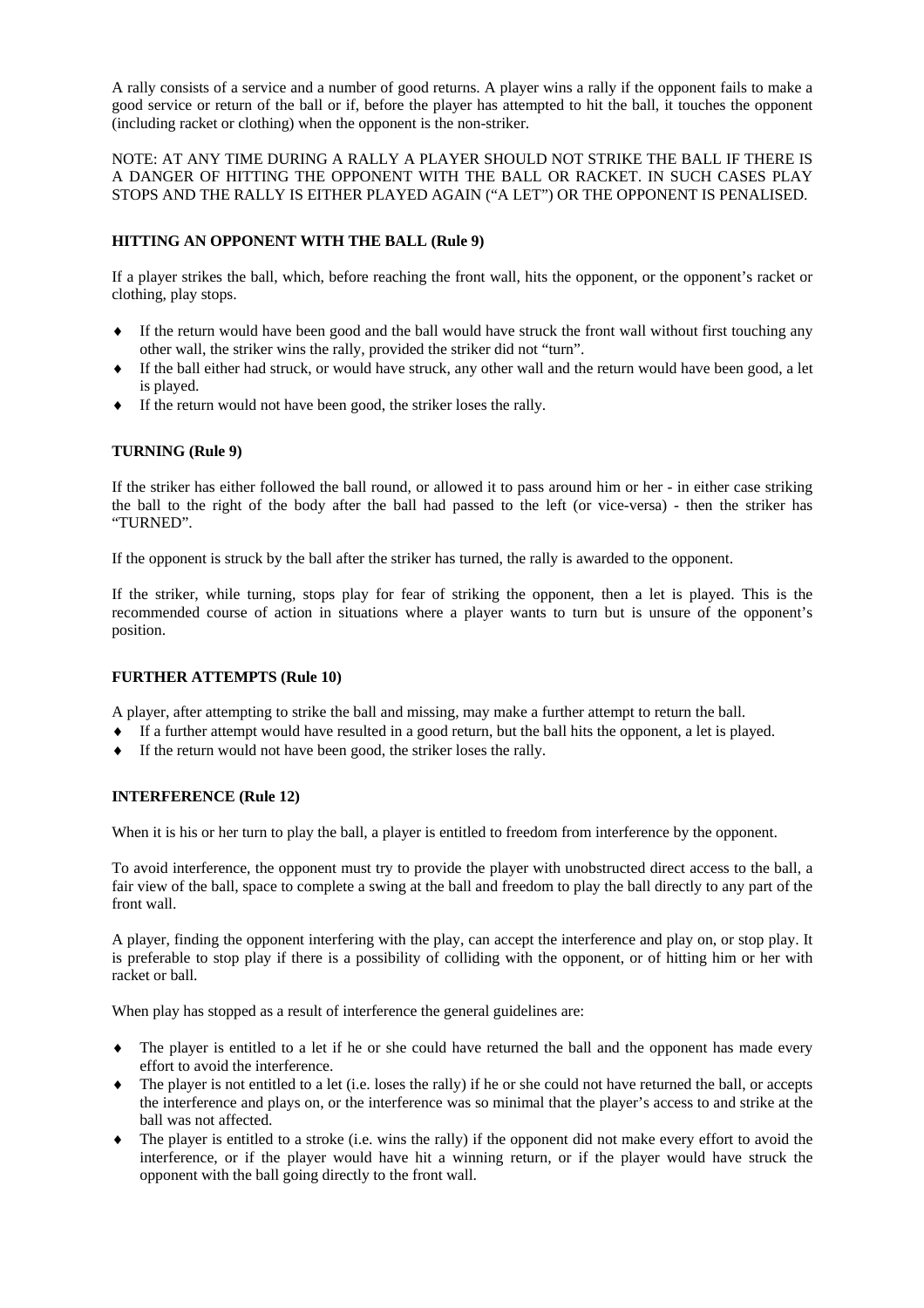#### **LETS (Rule 13)**

A let is an undecided rally. The rally does not count and the server serves again from the same box.

In addition to lets allowed as indicated in the paragraphs above, lets can be allowed in other circumstances. For example, a let may be allowed if the ball in play touches any article lying on the floor, or if the striker refrains from hitting the ball owing to a reasonable fear of injuring the opponent.

A let must be allowed if the receiver is not ready and does not attempt to return the service, or if the ball breaks during play.

#### **CONTINUITY OF PLAY (Rule 7)**

Play is expected to be continuous in each game once a player has started serving. There should be no delay between the end of one rally and the start of the next one.

In between all games an interval of 90 seconds is permitted.

Players are permitted to change items of clothing or equipment if necessary.

#### **BLEEDING, INJURY AND ILLNESS (Rule 16)**

If an injury occurs which involves bleeding, the bleeding must be stopped before the player can continue. A player is allowed a reasonable time to attend to a bleeding wound.

If the bleeding was caused solely by the opponent's action, the injured player wins the match.

If the bleeding recurs no further delay is allowed, except that the player can concede a game, using the 90 second period between games to attend to the wound and stop the bleeding. If unable to stop it, the player must concede the match.

For an injury not involving bleeding, it must be decided whether the injury was either caused by the opponent or self inflicted or contributed to by both players.

- If caused by the opponent, the injured player wins the match if any recovery time is needed.
- If self-inflicted, the injured player is allowed 3 minutes to recover and must then play on, or concede a game using the 90 second rest period between games to recover.
- If contributed by both players, the injured player is allowed an hour to recover.

A player who is ill must play on or can take a rest period by conceding a game and using the 90 second interval to recover. Cramps, feeling sick and breathlessness (including asthma) are considered illnesses. If a player vomits on court, the opponent wins the match.

#### **DUTIES OF PLAYERS (Rule 15)**

Rule 15 provides guidelines for players. For example 15.6 states that deliberate distraction is not allowed. Players should read this rule in full.

Some of the 8 sub-sections deal with situations related to matches under the control of officials (Referee/Marker). The use of officials is not covered in this abbreviated version.

#### **CONDUCT ON COURT (Rule 17)**

Offensive, disruptive or intimidating behaviour in squash is not acceptable.

Included in this category are: audible and visible obscenities, verbal and physical abuse, dissent, abuse of racket, court or ball, unnecessary physical contact, excessive racket swing, unfair warm-up, time-wasting, late back on court, deliberate or dangerous play or action and coaching (except between games).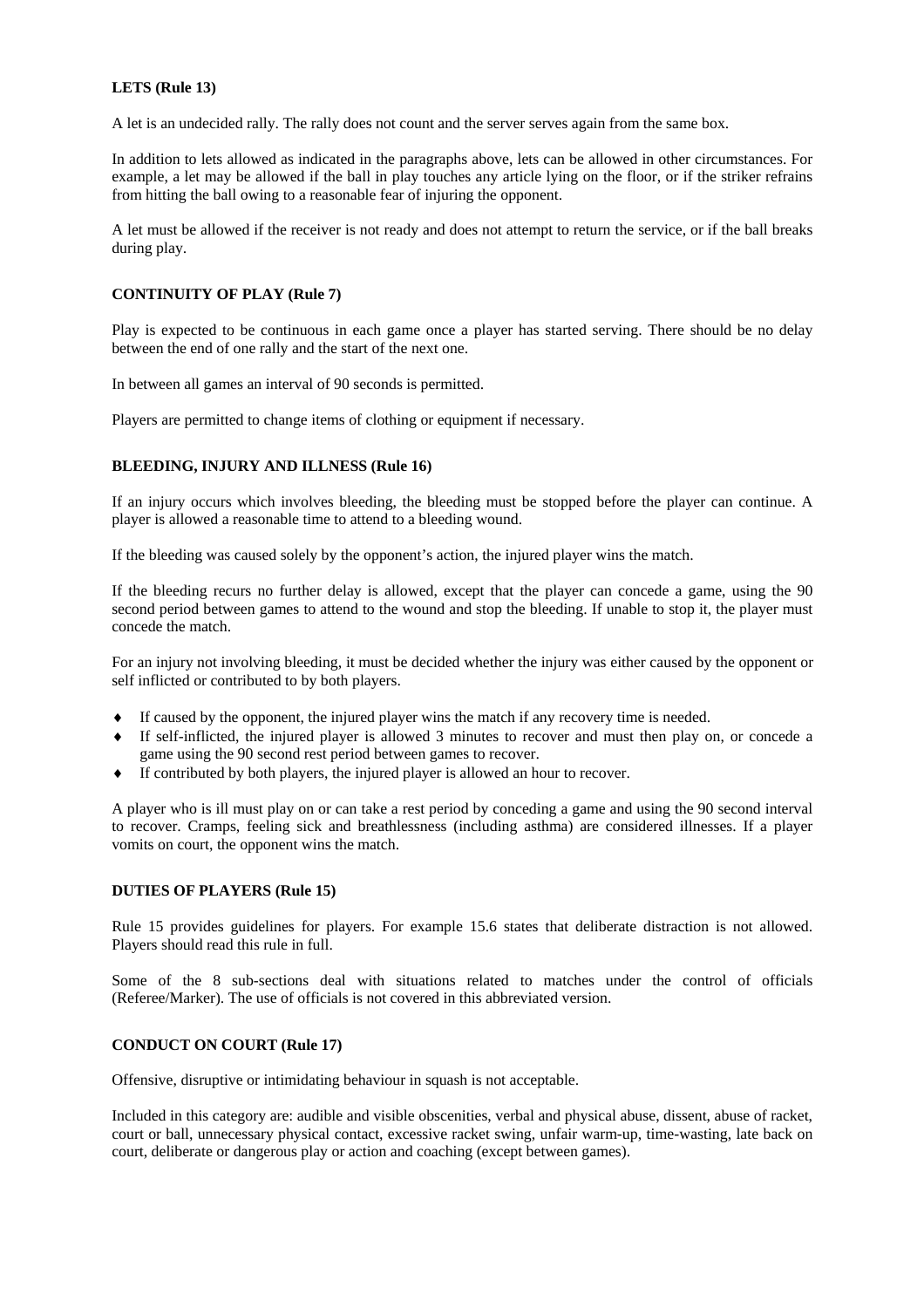## **WORLD SQUASH SINGLES RULES 2010**

#### **NOTE**

The use of the word "shall" in the rules indicates compulsion and the lack of any alternative. The word "must" indicates a required course of action with considerations to be taken into account if the action is not carried out. The word "may" indicates the option of carrying out or not carrying out the action.

Words or terms in italics are used with a specific meaning as defined in Appendix 2.

#### **1. THE GAME**

The game of Singles Squash is played between two players, each using a racket, with a ball and in a court, all three of which meet WSF specifications (see Appendix 5).

Point-a-Rally Scoring to 11

Point-a-Rally scoring to 11 points will be the official scoring system for all levels of competitive squash from  $1<sup>st</sup>$  April 2009.

Rule 2 THE SCORING is therefore replaced by the following.

- 2. THE SCORING (see Appendix 7 for Alternative scoring systems.)
	- 2.1 Either player may score points. The server, on winning a rally, scores a point and retains the service; the receiver, on winning a rally, scores a point and becomes the server.
	- 2.2 A match is the best of 3 or 5 games at the option of the organisers of the competition.
	- 2.3 Each game is played to 11 points. The player who scores 11 points first wins the game except that if the score reaches 10-all, the game continues until one player leads by two points.
	- 2.4 Each time the score reaches 10-all, the Marker announces "10-all: a player must win by 2 points".
	- 2.5 The Marker calls "Game ball" to indicate that the player who is leading requires 1 point to win the game in progress, or "Match ball" to indicate that the player who is leading requires 1 point to win the match. This includes the situations where it is the receiver who requires 1 point to win the game or match (e.g. "10-6, game (or match) ball" followed by "hand out, 7- 10, game (or match) ball".

#### **3. THE WARM-UP (see definition in Appendix 2)**

- 3.1 Immediately preceding the start of play both players shall be allowed onto the court of play for a period of five minutes to warm-up together. After two and a half minutes of the warm-up, the Referee shall call "Half time" and the players shall change sides unless they have already done so. The Referee shall also advise the players when the warm-up period is complete with the call of "Time".
- 3.2 In the warm-up both players must have equal opportunities of striking the ball. A player retaining the strike for an unreasonable time is warming up unfairly. The Referee shall decide when the warm-up is unfair and apply Rule 17.
- 3.3 Either player may warm the ball up during any interval.
- 3.4 The players may warm the ball up to playing condition after any interval at the discretion of the Referee.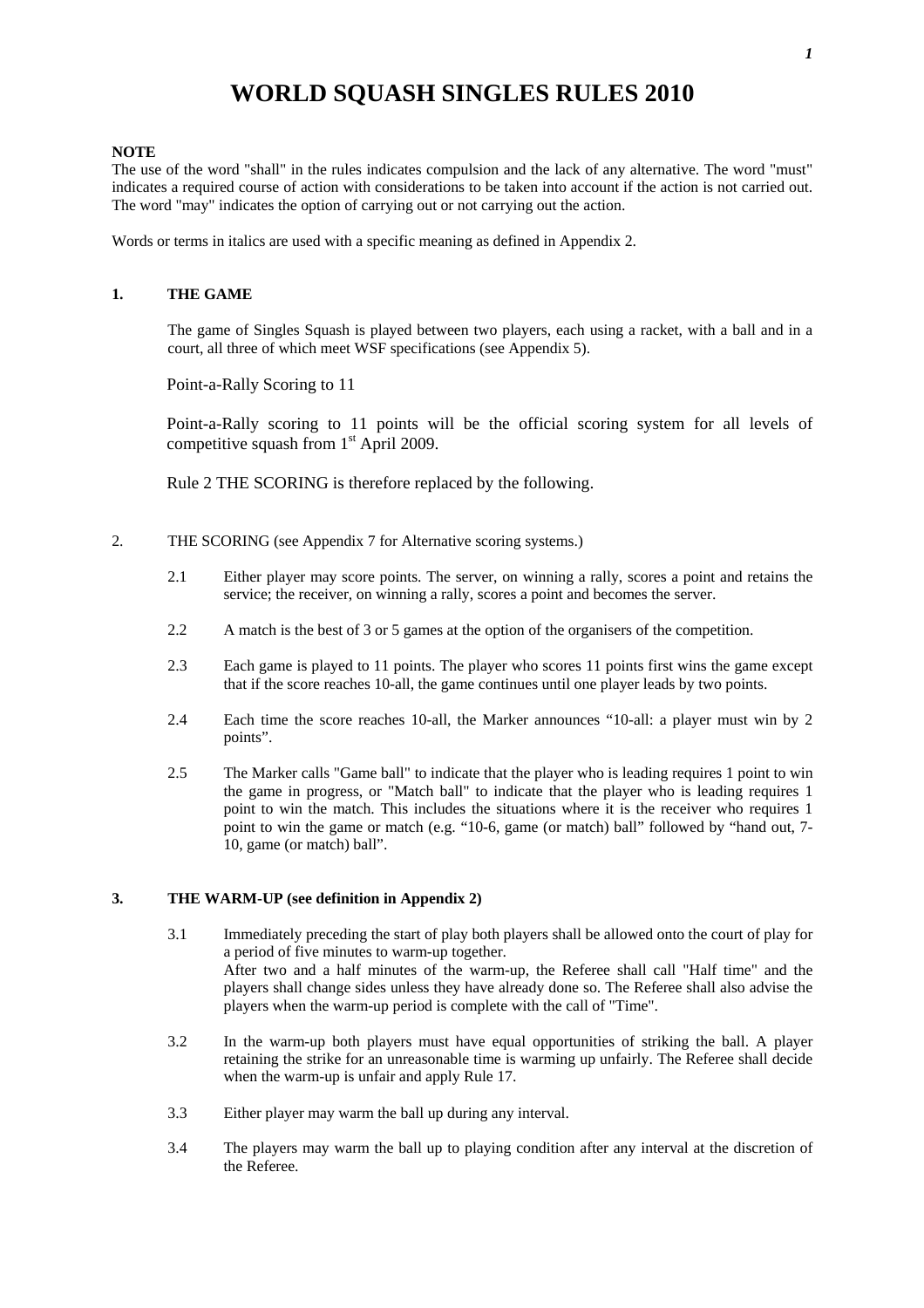#### **4. THE SERVICE**

- 4.1 Play commences with a service and the spin of a racket decides the right to serve first. Thereafter, the server continues to serve until losing a rally, whereupon the opponent becomes the server and this procedure continues throughout the match. At the commencement of the second and each subsequent game the winner of the previous game serves first.
- 4.2 At the beginning of each game and each *hand* the server shall choose from which box to serve and thereafter shall serve from alternate boxes while remaining the server. However, if a rally ends in a let, the server shall serve again from the same box. If the server moves to the wrong box, or either player is uncertain of the correct box for serving, the Marker shall announce the correct box. The Referee shall rule on the correct box if the Marker is uncertain or incorrect, or there is a dispute.
- 4.3 To serve, a player shall release the ball from either a hand or the racket and then strike it. Should the player make no attempt to strike it after that release, the player shall release the ball again for that service.
- 4.4 A service is good if all the conditions in Rules 4.4.1 4.4.5 are met:
	- 4.4.1 the server has part of one foot in contact with the floor within the service box without any part of that foot touching the service box line (part of that foot may project over this line if it does not touch the line) at the time of striking the ball;
	- 4.4.2 the server, after releasing the ball for service, strikes it *correctly* on the first or further attempt before the ball falls to the floor, touches a wall, or touches anything the server wears;
	- 4.4.3 the server strikes the ball directly onto the front wall between the service and out lines;
	- 4.4.4 unless volleyed by the receiver, the first bounce of the ball on the floor is in the quarter court opposite the server's box without touching the short or half court lines;
	- 4.4.5 the server does not serve the ball out.
- 4.5 A service which does not meet the requirements of Rules 4.4.1 4.4.5 is not good and the Marker shall make the appropriate call.

The calls are: "foot-fault" for Rule 4.4.1 "not up" for Rule 4.4.2 "fault" for Rule 4.4.3 if the ball strikes a side wall first or the front wall on or below the service line but above the tin "down" for Rule 4.4.3 if the ball strikes the tin or the floor "fault" for Rule 4.4.4 "out" for Rule 4.4.5

A service in which the ball is considered to have struck the front wall and a side wall simultaneously is not good and is called "fault".

4.6 The server must not serve until the Marker has completed calling the score. The Marker must call the score without delay. If the server serves or attempts to serve prior to the Marker completing the calling of the score, the Referee shall stop play and require the server to wait until the Marker has completed calling the score.

#### **5. THE PLAY**

After the server delivers a good service, the players return the ball alternately until one fails to make a good return, the ball otherwise ceases to be in play in accordance with the rules, a player appeals, or the Marker or Referee makes a call.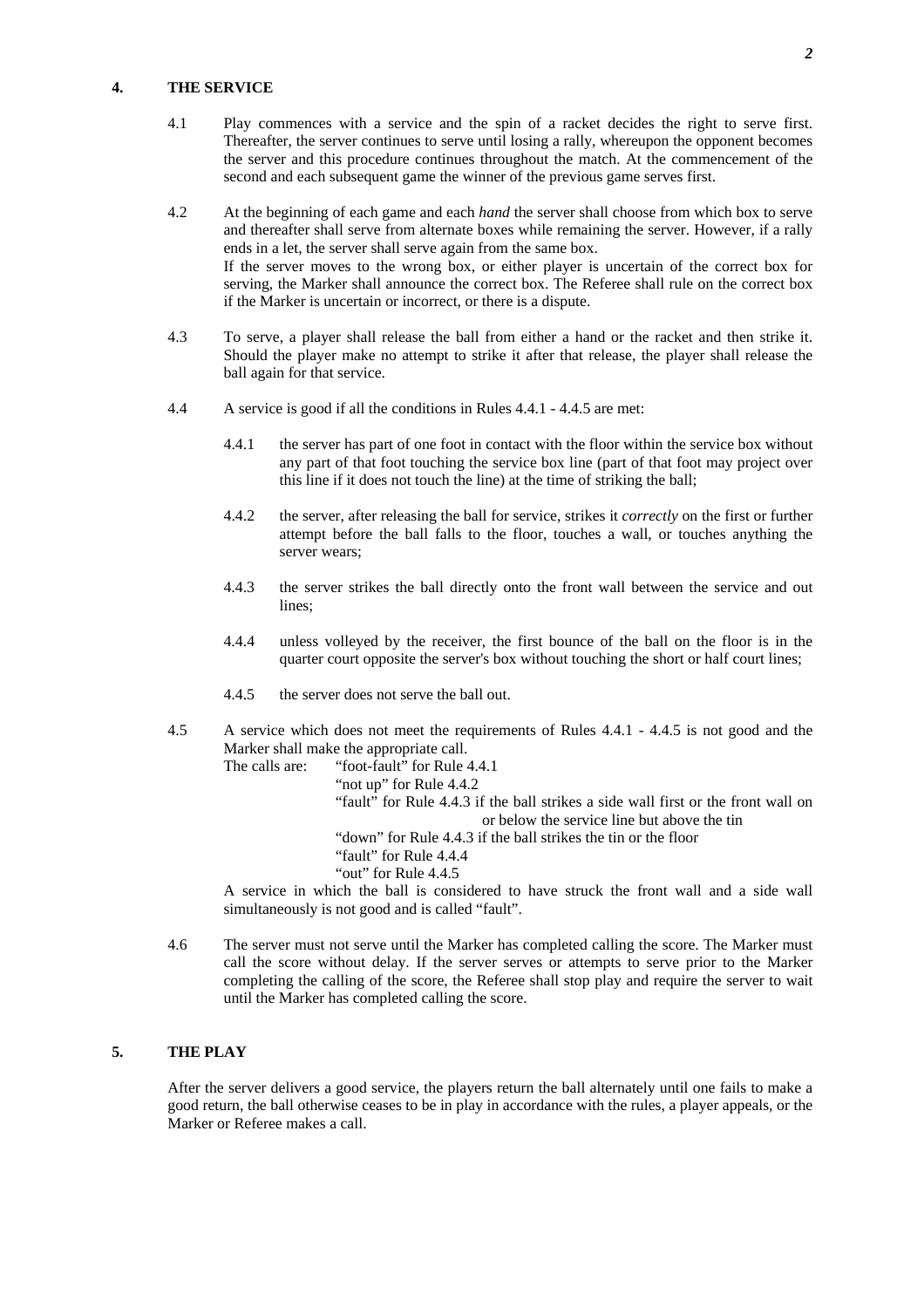#### **6. GOOD RETURN**

A return is good if all the conditions in Rules 6.1 - 6.3 are met.

- 6.1 The striker returns the ball *correctly* before it has bounced twice on the floor.
- 6.2 The ball strikes the front wall above the tin, either directly or via side wall(s) and/or the back wall, without first touching the floor or any part of the striker's body or apparel, or the opponent's racket, body or apparel.
- 6.3 The ball is not *out or down.*

#### **7. CONTINUITY OF PLAY**

After the server delivers the first service, play shall be continuous so far as is practical. However,

- 7.1 at any time the Referee may suspend play owing to bad light or other circumstances beyond the control of the players and officials, for such period as the Referee shall decide. The score shall stand. If another court is available and the original court remains unsuitable for play, the Referee may transfer the match to it.
- 7.2 There shall be a 90 second interval between the end of the warm-up and the commencement of the first game and between all games. Players may leave the court during these intervals but must be ready to play prior to the expiry of the 90 second interval.

By mutual consent of the players, play may commence or resume prior to the expiry of the 90 second interval.

- (G1) 7.3 If a player satisfies the Referee that a change of equipment, clothing or footwear is necessary, the player may leave the court to effect the change as quickly as possible but must do so within 90 seconds.
	- 7.4 When 15 seconds of a permitted 90 second interval remain the Referee shall call "Fifteen seconds" to advise the players to be ready to resume play. At the end of 90 seconds the Referee shall call "Time".

It is the responsibility of the players to be in a position to hear the calls of "Fifteen seconds" and "Time".

Should one or both players not be ready to resume play when "Time" is called, the Referee shall apply Rule 17.

- 7.5 If a player is injured, ill or disabled the Referee shall apply Rule 16.
- (G2) 7.6 The Referee, on deciding that a player has delayed play unreasonably, shall apply Rule 17.
- (G3) 7.7 If an object, other than a player's racket, falls to the floor of the court while a rally is in progress the requirements are:
	- 7.7.1 the Referee, on becoming aware of a fallen object, shall stop play immediately;
	- 7.7.2 a player becoming aware of a fallen object may stop play and appeal.
	- 7.7.3 If the object falls from a player, that player shall lose the rally, unless Rule 7.7.5 applies or the cause is a collision with the opponent. In the latter case the Referee shall allow a let, unless the player appeals for a let because of interference in which case the Referee shall apply Rule 12.
	- 7.7.4 If the object falls from a source other than a player, the Referee shall allow a let unless Rule 7.7.5 applies.
	- 7.7.5 If the player has already made a winning return when the object falls to the floor, that player shall win the rally.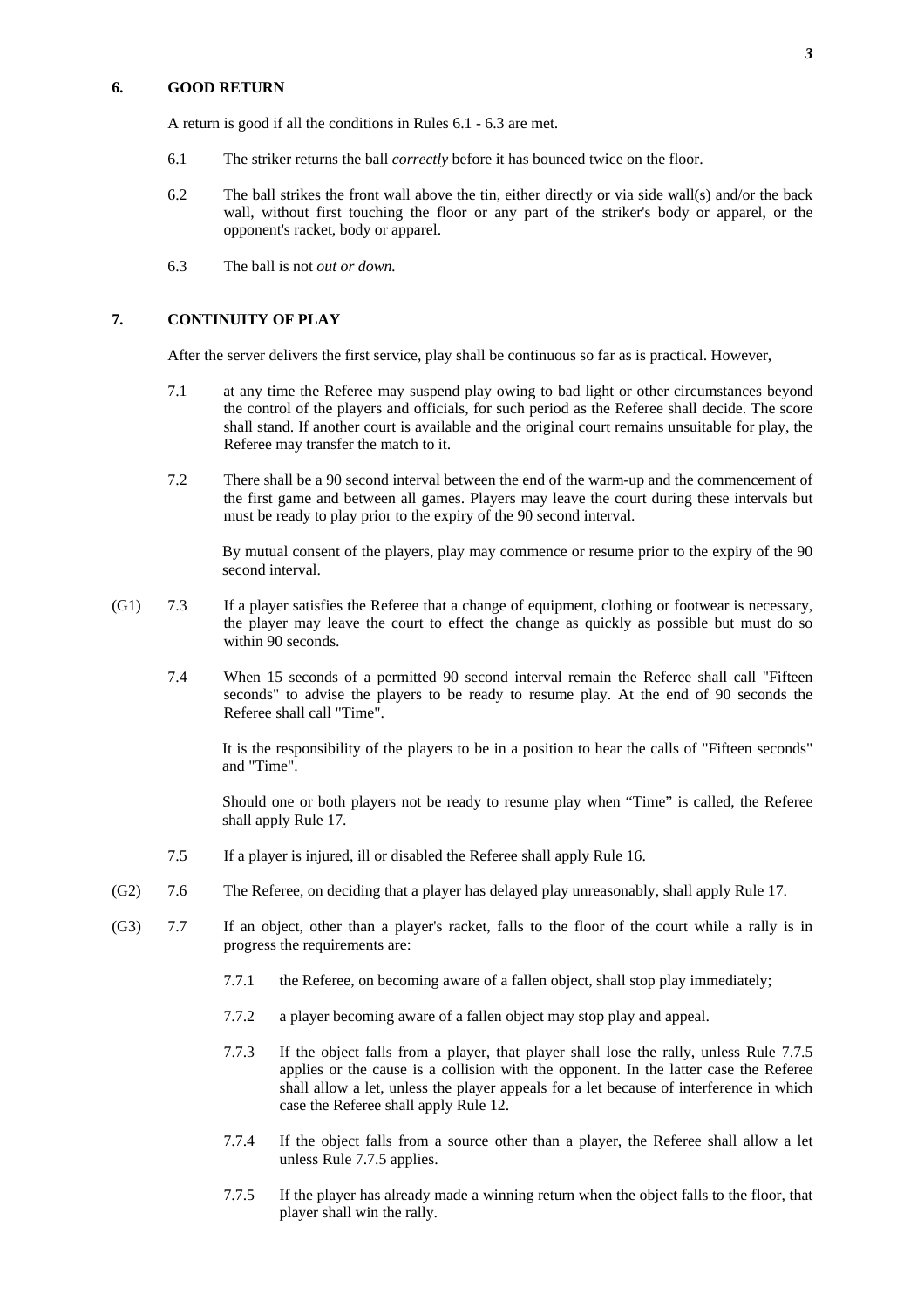- 7.7.6 If a dropped object remains unnoticed until the end of the rally, the result of the rally shall stand.
- (G3) 7.8 If a player drops a racket, the Referee shall allow the rally to continue, unless interference occurred (Rule 12), the ball touched the racket (Rule 13.1.1), distraction occurred (Rule 13.1.3), or the Referee applies a conduct penalty (Rule 17).

#### **8. WINNING A RALLY**

A player wins a rally if:

- 8.1 the opponent fails to deliver a good service (Rule 4.4);
- 8.2 the opponent fails to make a good return (Rule 6), unless the Referee allows a let or awards a stroke to the opponent;
- (G4) 8.3 the ball touches the opponent (including anything worn or carried), without interference, when the opponent is the non-striker, except as is otherwise provided for in Rules 9 and 10. If interference occurs then the provisions of Rule 12 apply. In all cases the Referee shall make the decision;
	- 8.4 the Referee awards a stroke to the player as provided for in the Rules.

#### **9. BALL HITTING THE OPPONENT AND A PLAYER** *TURNING*

- (G4) 9.1 If the striker hits the ball which, before reaching the front wall, hits the opponent (including anything worn or carried), play shall cease. The Referee, in addition to considering possible infringement of Rule 17, shall assess the ball's trajectory and shall:
	- 9.1.1 award a stroke to the striker if the return would have been good and the ball would have struck the front wall without first touching any other wall, unless Rule 9.1.2 or 9.1.3 applies;
- $(G4 \& G5)$  9.1.2 if the striker turned, award a stroke to the opponent, unless the opponent made a deliberate movement to intercept the return, in which case the Referee shall award the stroke to the striker;
- (G5) 9.1.3 if the striker's return is a further attempt, allow a let, provided that Rule 9.1.2 does not apply;
	- 9.1.4 allow a let if the ball either had struck or would have struck any other wall before the front wall and the return would have been good, unless Rule 9.1.5 applies;
	- 9.1.5 if deciding the return would have been a winning return, award a stroke to the striker;
	- 9.1.6 award a stroke to the opponent if the return would not have been good.
- (G5) 9.2 If the striker turns:
	- 9.2.1 the striker may, before striking the ball, out of fear of hitting the opponent with the ball, stop and appeal. The Referee shall:
		- 9.2.1.1 allow a let, if deciding that there was a reasonable fear of the ball hitting the opponent and the striker would have been able to make a good return unless Rule 9.2.3 applies or
		- 9.2.1.2 not allow a let, if deciding that the striker could not have made a good return.
	- 9.2.2. The striker may, because of interference, stop play and appeal. The Referee shall: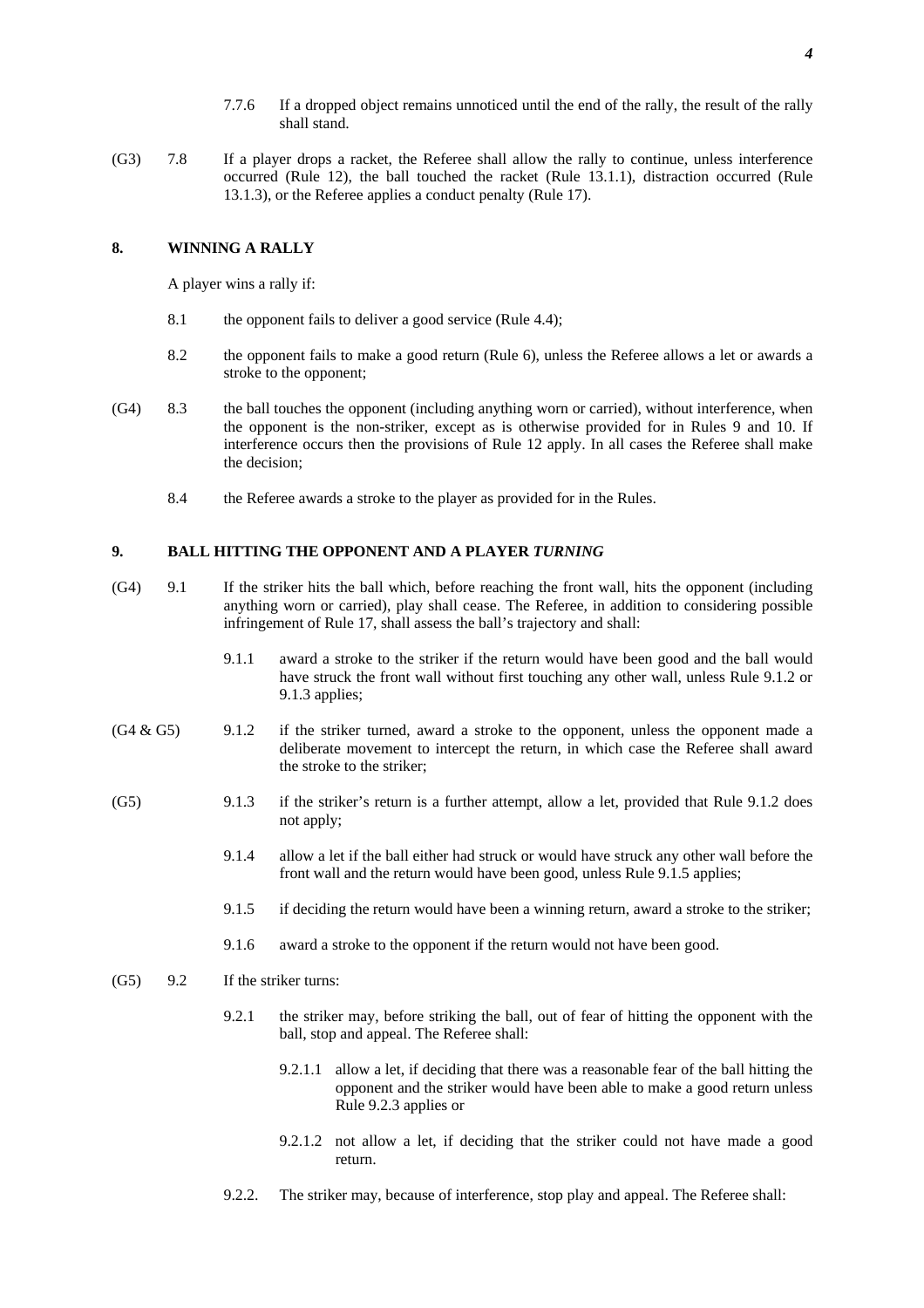- 9.2.2.1 allow a let, if deciding that the striker is unable to complete an attempt to play the ball because of interference by the opponent or
- 9.2.2.2 award a stroke to the striker, if deciding that the opponent did not make every effort to avoid the interference on turning, or
- 9.2.2.3 not allow a let, if deciding that the striker could not have made a good return regardless of the interference.
- 9.2.3 The Referee shall not allow a let if deciding that the act of turning was to create the opportunity to appeal rather than an attempt to return the ball.

#### **10. FURTHER ATTEMPTS TO HIT THE BALL**

If the striker attempts to strike the ball and misses, the striker may make further attempts.

- 10.1 If, after being missed, the ball touches the opponent (including anything worn or carried), the Referee shall:
	- 10.1.1 allow a let, if deciding that the striker could otherwise have made a good return, or
	- 10.1.2 award a stroke to the opponent, if deciding that the striker could not have made a good return.
- 10.2 The Referee shall allow a let if any such further attempt is successful but results in a good return being prevented from reaching the front wall by hitting the opponent, including anything worn or carried.
- 10.3 The striker may, because of interference on the further attempt, stop play and appeal. The Referee shall:
	- 10.3.1 allow a let, if the striker is unable to complete a further attempt to play the ball provided a good return was possible; or
	- 10.3.2 award a stroke to the striker, if deciding that the opponent did not make every effort to avoid the interference on the further attempt; or
	- 10.3.3 not allow a let, if deciding that the further attempt would not have resulted in a good return.

#### **11. APPEALS**

The loser of a rally may appeal against any decision of the Marker affecting that rally.

A player should preface any appeal under Rule 11 by saying "Appeal please". Play ceases when a player appeals. The Referee, if uncertain of the reason for an appeal, may ask the player for an explanation.

If the Referee disallows an appeal under Rule 11, the Marker's decision shall stand. If uncertain, the Referee shall allow a let, except where the provisions of Rules 11.2.1, 11.5 or 11.6 apply.

Appeals and Referee interventions in specific situations are dealt with below (see also Rule 20.4).

- 11.1 Appeals on Service.
	- 11.1.1 If the Marker makes a call of "Foot-fault", "Fault", "Not up", "Down" or "Out" to the service, the server may appeal. If the Referee upholds the appeal, the Referee shall allow a let.
	- 11.1.2 If, after the service, the Marker makes no call, the receiver may appeal, either immediately or at the end of the rally. The Referee, if certain that the service was not good, shall, without waiting for an appeal, stop play and award a stroke to the opponent. In response to an appeal the Referee shall: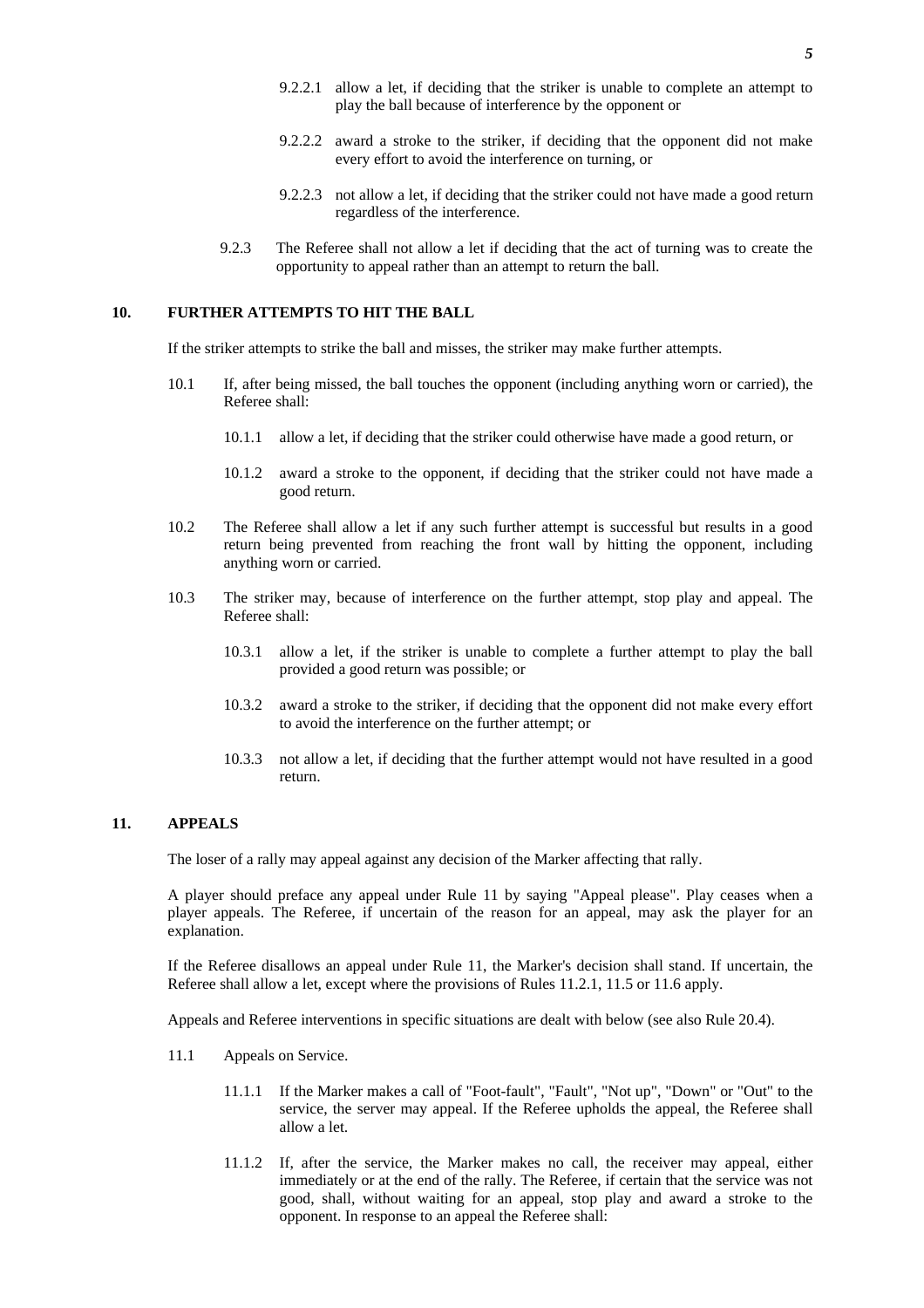- 11.1.2.1 if certain the service was good, award a stroke to the server.
- 11.1.2.2 if uncertain, allow a let.
- 11.2 Appeals on Play other than Service.
	- 11.2.1 A player may appeal if the Marker calls "Not up", "Down" or "Out" following that player's return. The Referee, if upholding the appeal or uncertain whether the Marker's call was correct, shall:
		- 11.2.1.1 allow a let, unless Rule 11.2.1.2 or 11.2.1.3 apply;
		- 11.2.1.2 award a stroke to the player, if the Marker's call interrupted that player's winning return;
		- 11.2.1.3 award a stroke to the opponent, if the Marker's call has interrupted or prevented a winning return by the opponent.
	- 11.2.2 If the Marker fails to call "Not up", "Down" or "Out" following a player's return, the opponent may appeal either immediately or at the end of the rally. The Referee, if certain that the return was not good, shall, without waiting for an appeal, stop play and award a stroke to the opponent. In response to an appeal the Referee shall:
		- 11.2.2.1 if deciding the return was good, award a stroke to the player;
		- 11.2.2.2 if uncertain, allow a let.
- 11.3 After the delivery of a service neither player may appeal for anything which occurred before that service, except as Rule 14.3 provides.
- 11.4 When the loser makes more than one appeal concerning a rally, the Referee shall consider each appeal.
- 11.5 If a player appeals the Marker's call of "Foot-fault", "Fault", "Not up", "Down" or "Out" to a service but that same service subsequently is clearly a fault, not up, down or out, the Referee shall rule only on the subsequent occurrence.
- 11.6 If a player appeals the Marker's call of "Not up", "Down" or "Out" to a return but that same return subsequently is clearly down or out, the Referee shall rule only on the subsequent occurrence.

#### **12. INTERFERENCE**

- 12.1 The player whose turn it is to play the ball is entitled to freedom from interference by the opponent.
- 12.2 To avoid interference the opponent must make every effort to provide the player with:
- (G6) 12.2.1 unobstructed direct access to the ball after completion of a *reasonable followthrough;*
	- 12.2.2 a fair view of the ball on its rebound from the front wall;
- (G7) 12.2.3 freedom to hit the ball with a *reasonable swing;*
	- 12.2.4 freedom to play the ball directly to any part of the front wall.
	- 12.3 Interference occurs if the opponent fails to fulfil any of the requirements of Rule 12.2, even though the opponent makes every effort to fulfil those requirements.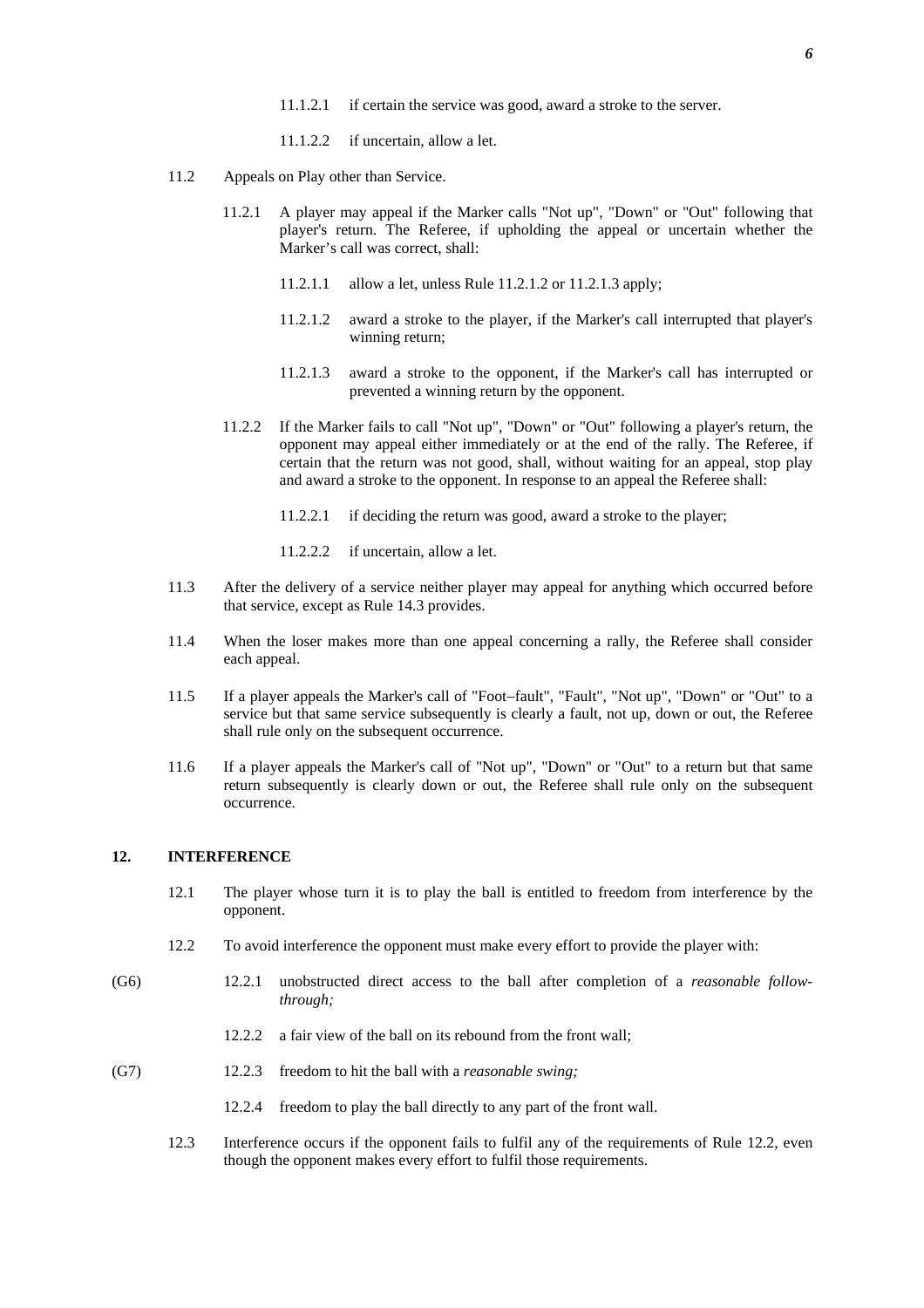- 12.4 A player's excessive swing can contribute to interference for the opponent when it becomes the latter's turn to play the ball.
- 12.5 A player encountering possible interference has the choice of continuing to play or of stopping and appealing to the Referee.
- (G8) 12.5.1 A player seeking a let or a stroke should appeal by saying "Let please".
- (G9, G10) 12.5.2 Only the player whose turn it is to play the ball may appeal. The player must appeal either immediately the interference occurs or, when clearly not continuing play beyond the point of interference, without undue delay.
	- 12.6 The Referee shall decide on the appeal and shall announce the decision with the words "No let", "Stroke to (name of player or team)", or "Yes let" (see flowchart in Appendix 4.1). The Referee alone makes all decisions, which are final. The Referee, if uncertain of the reason for an appeal, may ask the player for an explanation.
	- 12.7 The Referee shall not allow a let and the player shall lose the rally if the Referee decides:
- (G6) 12.7.1 there was no interference or the interference was so minimal that the player's fair view of the ball and freedom to get to and play the ball were not affected;
- (G6) 12.7.2 interference occurred but either the player would not have made a good return or the player has not made every effort to get to and play the ball;
	- 12.7.3 the player moved past the point of interference and played on;
- (G11) 12.7.4 the player created the interference in moving to the ball.
	- 12.8 The Referee shall award a stroke to the player if:
		- 12.8.1 there was interference, which the opponent did not make every effort to avoid, and the player would have made a good return;
- (G7) 12.8.2 there was interference, which the opponent made every effort to avoid, but the opponent's position prevented the player's *reasonable swing* and the player would have been able to make a good return;
- (G7) 12.8.3 there was interference, which the opponent made every effort to avoid, and the player would have made a winning return;
	- 12.8.4 the player refrained from hitting the ball which, if hit, would clearly have struck the opponent going directly to the front wall; or to a side wall but in the latter case would have been a winning return (unless in either case turning or further attempt applies).
	- 12.9 The Referee shall allow a let if there was interference, which the opponent made every effort to avoid, and the player would have made a good return.
	- 12.10 The Referee shall not award a stroke to a player who causes interference with an excessive swing.
	- 12.11 The Referee may allow a let under Rule 12.9 or award a stroke under Rule 12.8 without an appeal, if necessary stopping play to do so.
	- 12.12 The Referee may also apply Rule 17 when interference occurs. The Referee shall, stopping play if it has not already stopped, apply an appropriate penalty if:
- (G12) 12.12.1 the player made significant or deliberate physical contact with the opponent;

12.12.2 the player endangered the opponent with an excessive swing.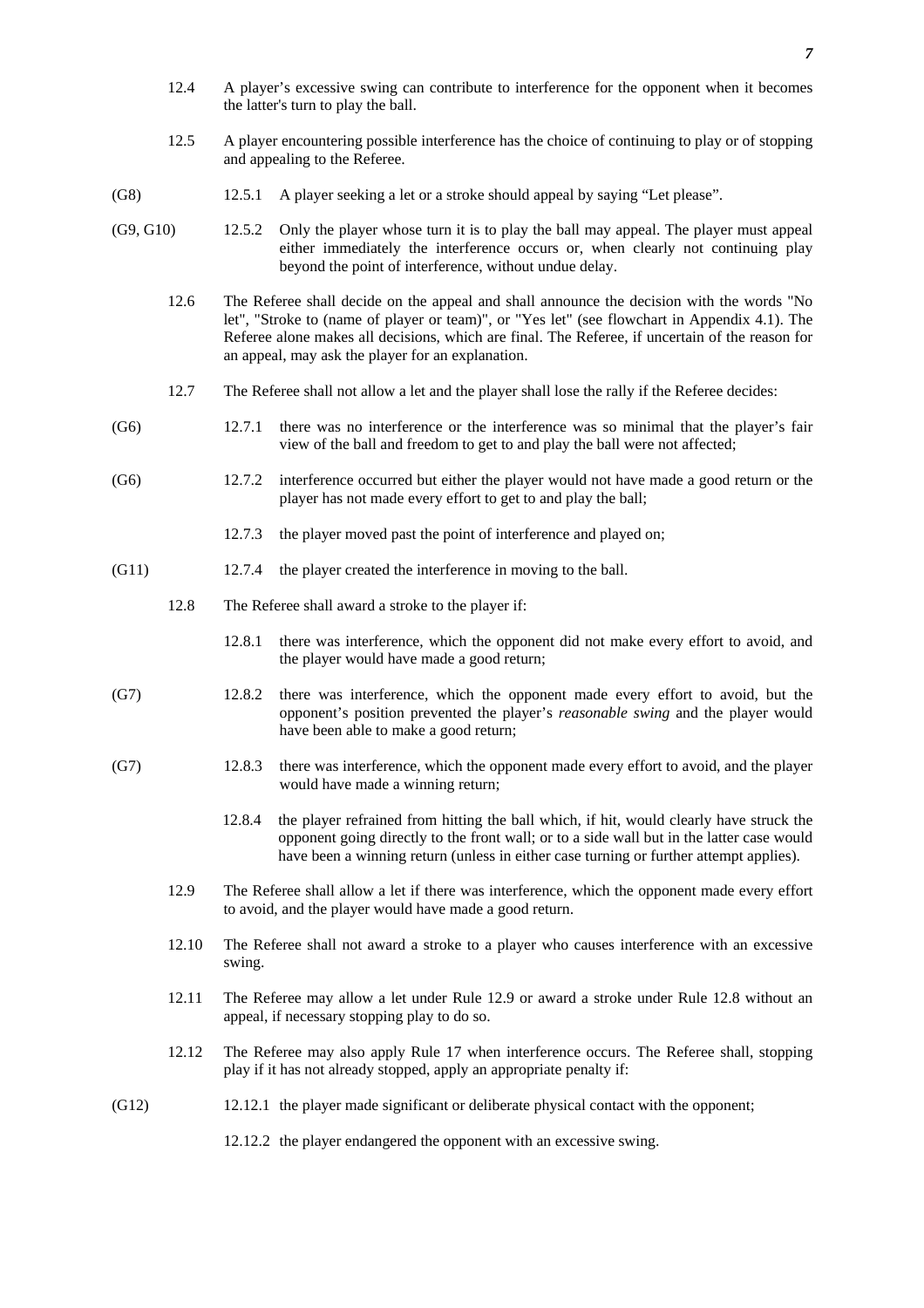#### **13. LETS**

In addition to lets allowed under other rules, the Referee may or shall allow lets in certain other cases. A player should request a let by saying "Let please". The Referee, if uncertain of the reason for an appeal, may ask the player for an explanation.

- 13.1 The Referee may allow a let if:
	- 13.1.1 the ball in play touches any article lying on the floor (see Rule 15.3);
- (G7) 13.1.2 the striker refrains from hitting the ball onto any of the walls including the back wall owing to a reasonable fear of injuring the opponent;
	- 13.1.3 the Referee determines that an occurrence on or off the court distracted either player. A player appealing for distraction must do so immediately the distraction occurs. Notwithstanding the above the Referee may award a stroke to a player who has been distracted if that player could have played a winning return but for the distraction;
	- 13.1.4 the Referee determines that a change in court conditions affected the result of the rally.
	- 13.2 The Referee shall allow a let if:
		- 13.2.1 the receiver is not ready and does not attempt to return the service;
		- 13.2.2 the ball breaks during play;
		- 13.2.3 the Referee is unable to decide an appeal;
		- 13.2.4 a player makes an otherwise good return but either the ball lodges in any part of the playing surface of the court, preventing it from bouncing more than once on the floor, or the ball goes out after its first bounce.
	- 13.3 If the striker appeals for a let under Rules 13.1.1 to 13.1.4, the Referee shall allow a let only if the striker can make a good return. For a non-striker appeal under Rules 13.1.1, 13.1.3 and 13.1.4 this is not a requirement.
	- 13.4 If the striker attempts to play the ball, the Referee may still allow a let under Rules 13.1.1, 13.1.3, 13.1.4 and 13.2.2.
	- 13.5 The appeals requirements of Rule 13 are:
		- 13.5.1 a player's appeal is necessary for the Referee to allow a let under Rules 13.1.2 (striker only), 13.1.3, 13.2.1 (receiver only) and 13.2.3;
		- 13.5.2 a player's appeal or Referee intervention without appeal is applicable to Rules 13.1.1, 13.1.4, 13.2.2 and 13.2.4.

#### **14. THE BALL**

- 14.1 At any time, when the ball is not in actual play, either player or the Referee may examine the ball. The Referee may substitute another ball by mutual consent of the players, or on appeal by either player.
- 14.2 If a ball breaks during play, the Referee, after confirming it is broken, shall replace it promptly with another ball.
- 14.3 If the ball breaks during play without being noticed during the rally, the Referee shall allow a let for the rally in which the ball broke, if the server appeals prior to the next service or if the receiver appeals prior to attempting to return that service.
- (G13) 14.3.1 If the receiver appeals prior to attempting to return service and the Referee decides the ball broke during that service, the Referee shall allow a let for that rally only, but if uncertain shall allow a let for the previous rally.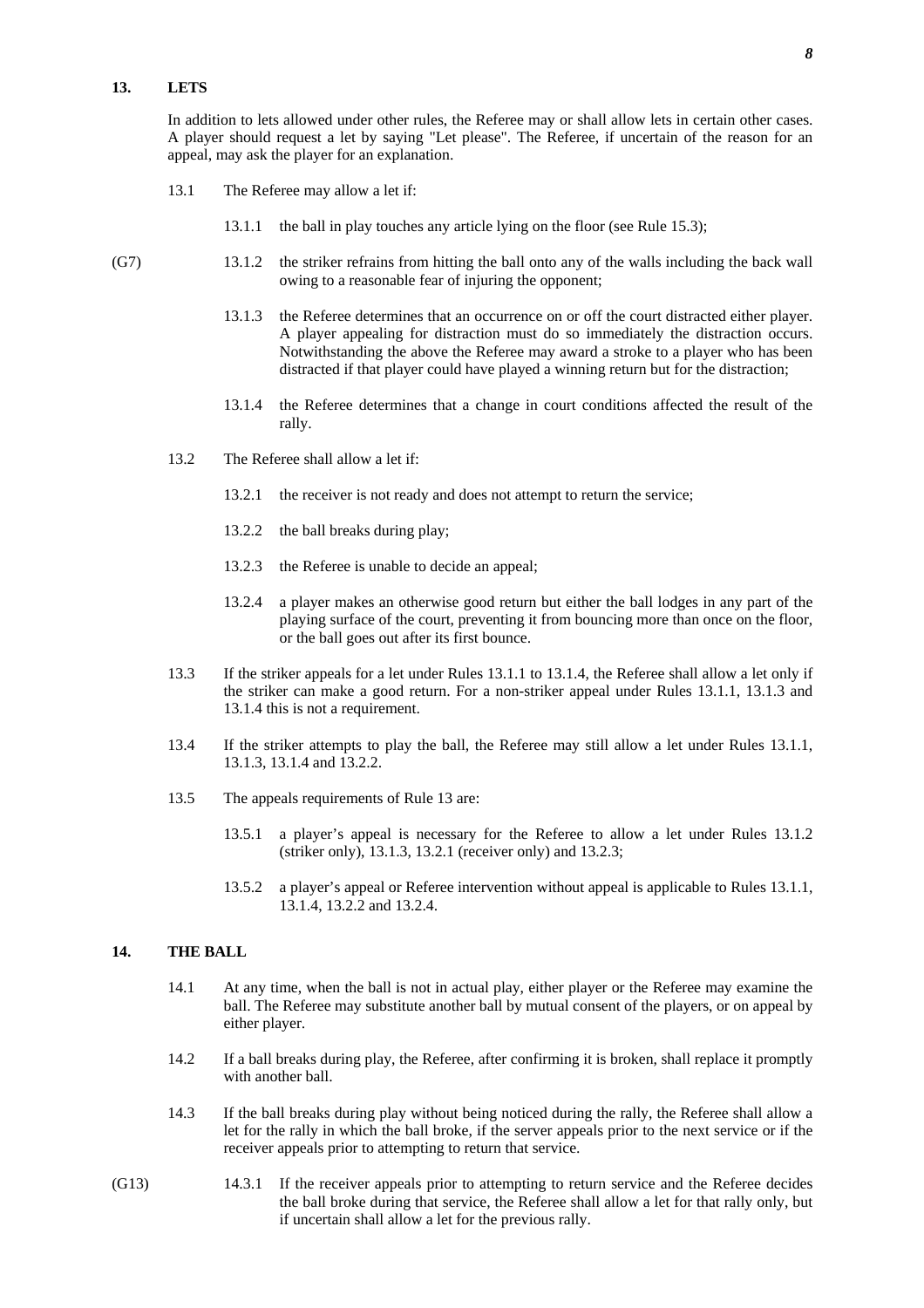- 14.4 The provisions of Rule 14.3 do not apply to the final rally of a game. In that case a player must appeal immediately after the rally.
- 14.5 If a player stops during a rally to appeal that the ball is broken, only to find subsequently that the ball is not broken, then that player shall lose the rally.
- 14.6 The ball shall remain within the court at all times, unless the Referee permits its removal.
- 14.7 When the Referee has substituted another ball or when the players resume a match after some delay, the Referee shall allow the players to warm the ball to playing condition. Play shall then resume on the direction of the Referee, or by mutual consent of the players, whichever is earlier.

#### **15. DUTIES OF THE PLAYERS**

- 15.1 The players must observe all the Rules and the spirit of the game. Failure to do so could bring the game into disrepute and Rule 17 may be applied.
- 15.2 Players must be ready to commence play at the announced starting time of the match.
- 15.3 Players are not permitted to place within the court any object(s), clothing or equipment.
- 15.4 Players are not permitted to leave the court during a game without the permission of the Referee. If they do the Referee may apply Rule 17.
- 15.5 Players are not permitted to request a change of Marker or Referee.
- 15.6 A player must not deliberately distract the opponent. If this occurs the Referee shall apply Rule 17.
- 15.7 Players should preface appeals by saying "Let please" or "Appeal please" according to the circumstances. Pointing with the finger or racket, other gestures, raised eyebrows or other eye activity are not universally recognised methods of appeal.
- 15.8 Players must comply with any additional competition regulations (e.g. the clothing requirements of the tournament), as well as those contained in the Rules.

#### **(G14) 16. BLEEDING, ILLNESS, DISABILITY AND INJURY (see flowchart in Appendix 4.2)**

16.1 Bleeding: The Referee shall immediately stop play when any player has visible bleeding, an open wound or blood-stained clothing. Before allowing play to continue the Referee shall require that the bleeding be stopped, the wound covered and any blood-stained clothing changed, allowing such time as is reasonable and necessary and is available on the tournament schedule.

If the bleeding was caused solely by the opponent, the Referee shall immediately award the match to the player.

16.1.1 Recurrence of bleeding: If the bleeding recurs, for which recovery time has already been allowed, the Referee shall allow no further recovery time except that the player may concede the game in progress and use the 90 second interval between games for recovery. If the visible bleeding continues at the end of this 90 second interval the player shall concede the match. A player may only concede one game for one 90 second interval.

If the covering of the bleeding wound falls off or is removed during the match, thereby exposing the wound, the Referee shall consider this to be a recurrence of the bleeding, unless all sign of bleeding has ceased.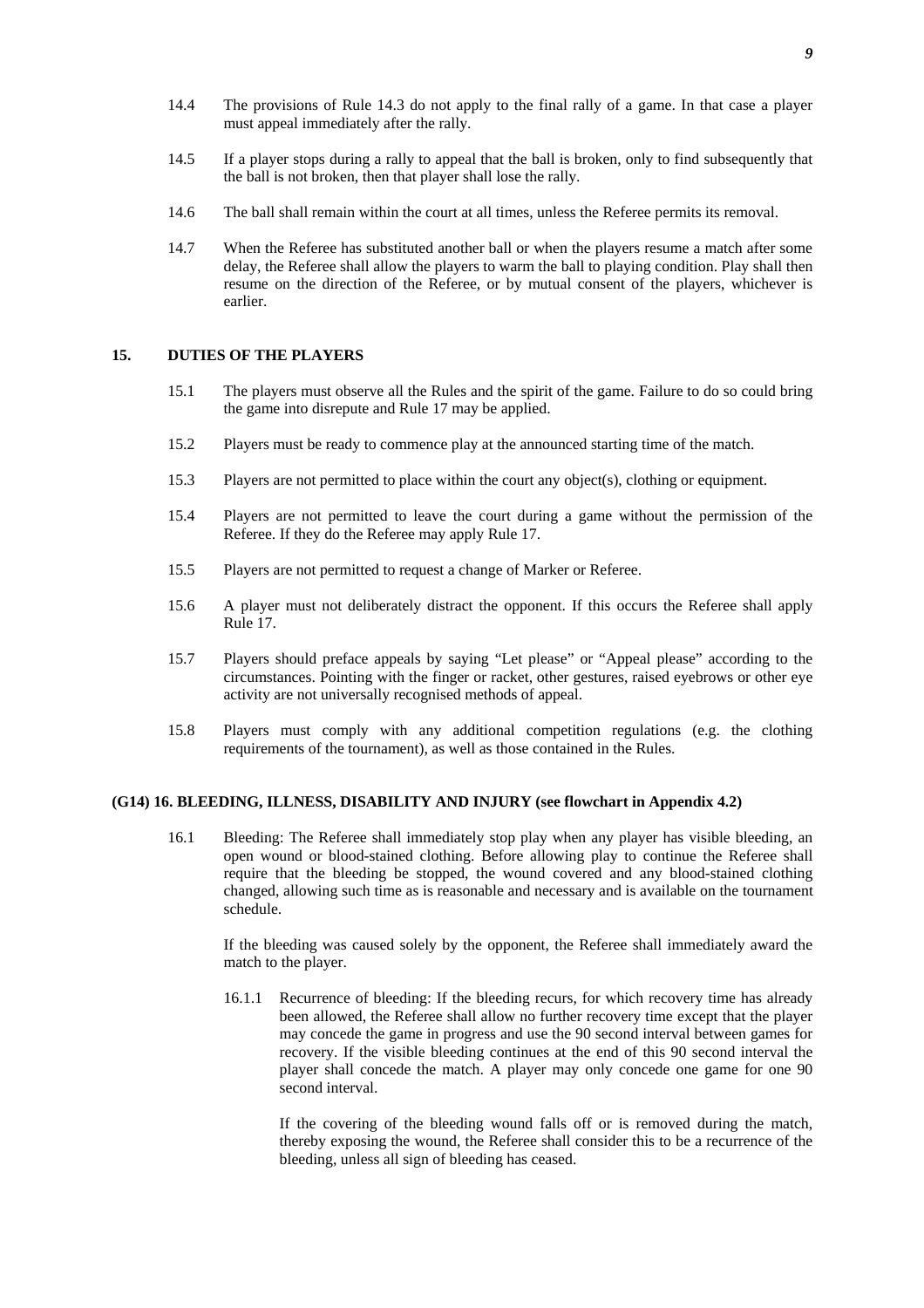- 16.2 Illness or Disability: A player suffering illness or disability not involving bleeding has the following options:
	- 16.2.1 resuming play without delay;
	- 16.2.2 conceding the game in progress, accepting the 90 second interval, or
	- 16.2.3 conceding the match.

Symptoms of tiredness, alleged illness, or disability not reasonably evident to the Referee, or recurrence of pre-existing ailments, including injuries sustained earlier in the match, shall be dealt with under this Rule 16.2. This includes cramps of any kind, actual or impending nausea and breathlessness, including asthma. The Referee shall inform the players of the decision and the requirements of the rules.

- 16.3 Injury:
	- 16.3.1 If a player claims that an injury has occurred, the Referee must be satisfied that the injury is genuine and, if so, decide the category of injury, informing the players of the decision and of the requirements of the rules. The player is only entitled to recovery time immediately after the injury occurred. The categories are:
		- 16.3.1.1 self-inflicted, where the opponent did not contribute to the injury;
		- 16.3.1.2 contributed, where the opponent accidentally contributed to or accidentally caused the injury. The Referee shall not interpret the words "accidentally contributed to or accidentally caused by" to include the situation where a player is crowding the opponent;
		- 16.3.1.3 opponent-inflicted, where the opponent solely caused the injury.
	- 16.3.2 If the injury involves bleeding, Rule 16.1 shall apply until the bleeding has stopped. Subsequently Rule 16.3.3 applies.
	- 16.3.3 If bleeding is not involved the following rules shall apply:
		- 16.3.3.1 for a self-inflicted injury (Rule 16.3.1.1) the Referee shall allow 3 minutes for the injured player to recover. The Referee shall call "Time" at the end of the 3 minute period after giving a 15 second warning. If the player requests additional recovery time beyond 3 minutes, the Referee shall require the injured player to concede one game, accept the 90 second time interval between games and then resume play or concede the match. If the injured player has not returned to the court when "Time" is called, the Referee shall award the match to the opponent;
		- 16.3.3.2 for a contributed injury (Rule 16.3.1.2) the Referee shall allow one hour for the injured player to recover and such additional time as the timeschedule of the competition permits. The Referee shall call "Time" at the end of any recovery time allowed. The injured player must, by the end of this period, resume play or concede the match. If the injured player resumes play, the score at the conclusion of the rally in which the injury occurred shall stand;
		- 16.3.3.3 for an opponent-inflicted injury (Rule 16.3.1.3) the Referee shall apply Rule 17 and if the injured player requires time to recover, the Referee shall award the match to the injured player.
- 16.4 If an injured player, having been granted a period of recovery time, wishes to resume play prior to the expiry of that time, the Referee shall permit the opponent sufficient time to prepare to resume play.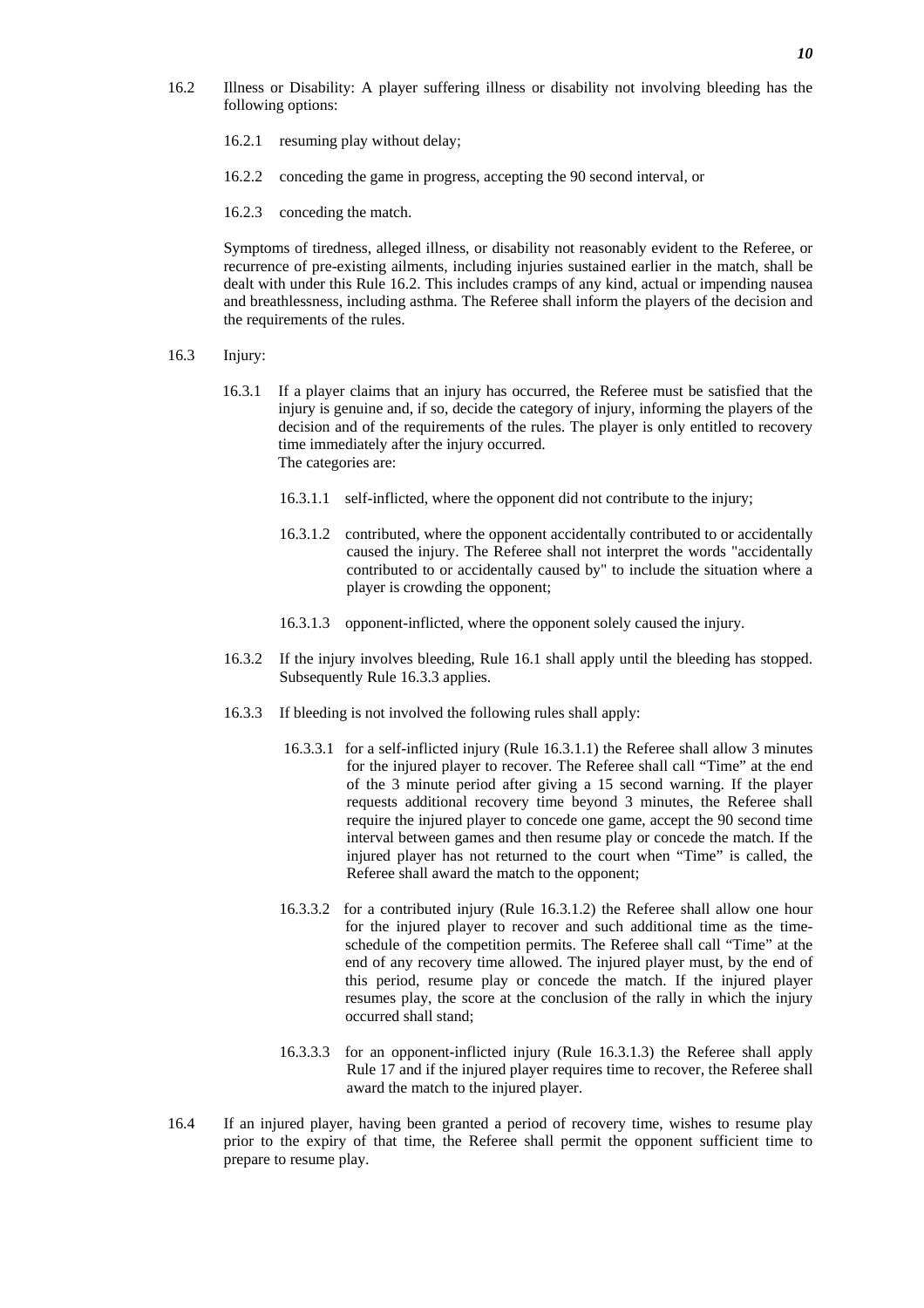- 16.5 If a player claims injury and the Referee is not satisfied that an injury has occurred, the Referee shall require the player to resume play; or concede one game, accept the time interval available and then either resume play or concede the match.
- 16.6 If conceding the game, the player shall retain any points already scored and at the conclusion of the 90 second interval between games shall either resume play or concede the match.

#### **17. CONDUCT ON COURT**

- 17.1 If the Referee considers that a player's behaviour is disruptive, intimidating or offensive to the opponent, an official or a spectator, or could in any way bring the game into disrepute, the Referee shall penalise the player.
- (G15) 17.2 Offences with which the Referee shall deal under this rule include audible and visible obscenities, verbal and physical abuse, dissent to Marker or Referee, abuse of racket, ball or court and coaching, other than during the interval between games. Other offences include significant or deliberate physical contact (Rule 12.12.1), excessive racket swing (Rule 12.4), unfair warm-up (Rule 3.2), late back on court (Rule 7.4), dangerous play or action (Rule 16.3.1.3) and time-wasting (Rule 7.6).
- (G16) 17.3 The Referee shall apply one of the following penalties for these and any other offences. Warning (called a Conduct Warning). Stroke awarded to opponent (called a Conduct Stroke). Game awarded to opponent (called a Conduct Game). Match awarded to opponent (called a Conduct Match).
	- 17.3.1 If the Referee stops play to give a Conduct Warning, the Referee shall allow a let.
	- 17.3.2 During a rally, if an incident occurs warranting the award of a Conduct Stroke, the Referee shall stop play, if it has not already ceased, and award a stroke. Application of the Conduct Stroke becomes the result of the rally.
	- 17.3.3 If the Referee awards a Conduct Stroke as a result of an incident between rallies, the result of the completed rally stands and the Conduct Stroke award is additional to the score but without further change of service box.
	- 17.3.4 If the Referee awards a Conduct Game, that game shall be the one in progress or the next game if one is not in progress. In the latter case the interval between games shall not apply. The offending player shall retain any points already scored in the game awarded.

#### **18. CONTROL OF A MATCH**

- (G17) 18.1 A Referee, assisted by a Marker, normally controls a match. Although the Referee may undertake the duties of the Marker as well, the WSF recommends that separate officials carry out the two roles.
	- 18.2 The correct location for the Referee and Marker is at the centre of the back wall, as close to that wall as possible, above the out line on the back wall and preferably with seating.

#### **19. DUTIES OF A MARKER**

- (G18) 19.1 The Marker shall call the play, followed by the score, with the server's score called first. The Marker shall call services and returns which are not good using the recognised calls of "Fault", "Foot-fault", "Not up", "Down", "Out", "Hand-out" and "Stop" (see Appendix 3.1) as appropriate and shall repeat the Referee's decisions.
	- 19.2 At the end of the rally the Marker shall call the score without delay and after the Referee has decided any appeals.
	- 19.3 If the Marker makes a call, the rally shall cease.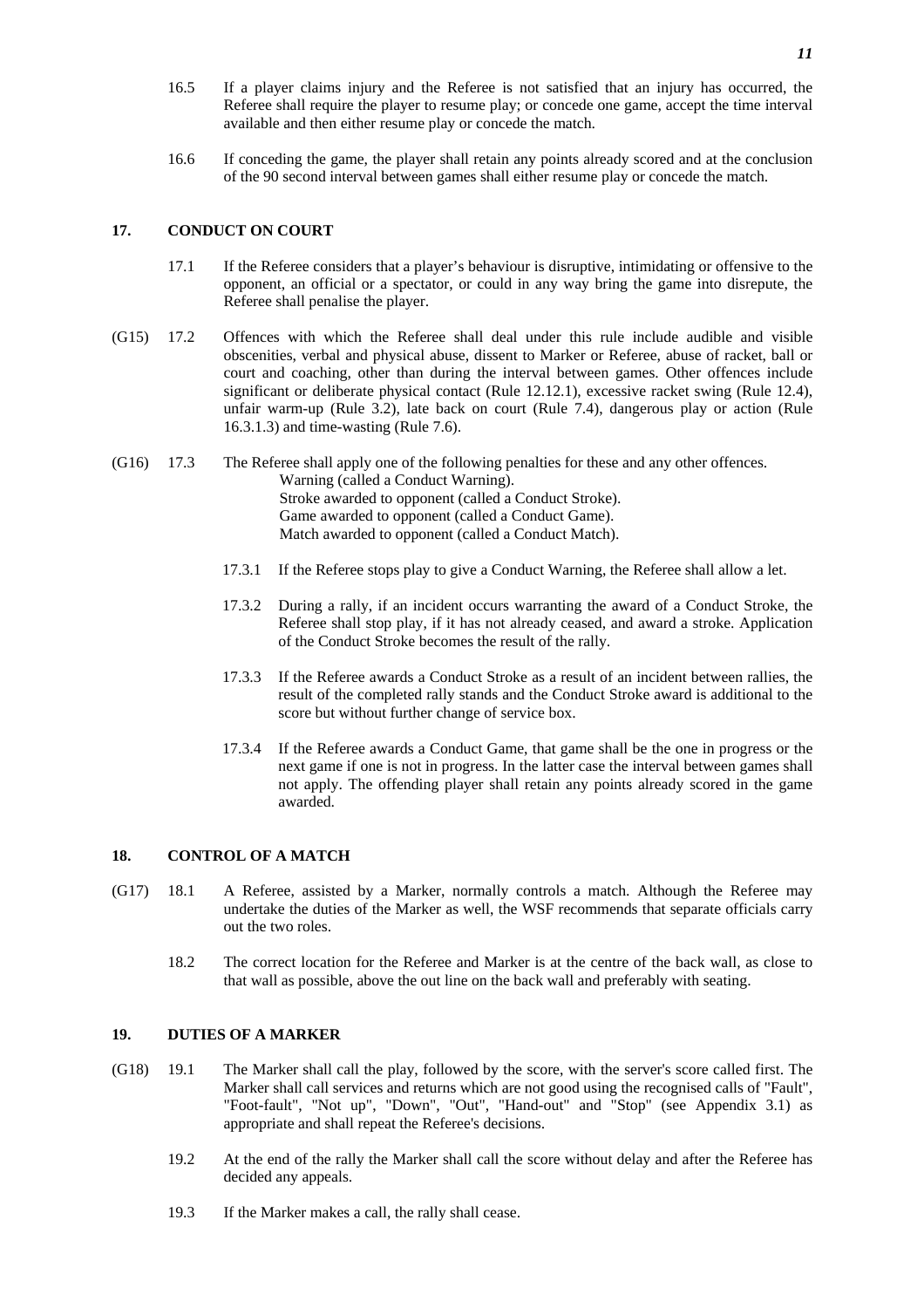- 19.4 The Marker, if unsighted or uncertain, shall make no call.
- 19.5 If play ceases without the Marker having made a call, the Marker, if unsighted or uncertain, shall advise the players and the Referee shall make the relevant decision. If also uncertain, the Referee shall allow a let.
- 19.6 The Marker shall keep a written record of the score and the correct side for service.

#### **(G19) 20. DUTIES OF A REFEREE**

20.1 The Referee shall rule on all appeals, make decisions where the Rules call for them and shall decide all appeals against the Marker's calls or lack of calls. The decision of the Referee shall be final.

The Referee must announce all decisions to the players on the court and must make all calls in a voice loud enough to be heard on the court and in the gallery.

- 20.2 The Referee shall exercise control:
	- 20.2.1 when one of the players appeals, including an appeal against any specification;
	- 20.2.2 to ensure that all relevant rules are applied correctly;
	- 20.2.3 when the behaviour of any spectator, official, manager or coach is disruptive to the play or offensive to the players, officials or spectators. The Referee shall suspend play until the disruption has ceased and, if necessary, shall require the offending person(s) to leave the court area.
- 20.3 The Referee shall not intervene in the Marker's calling of the score unless the Referee decides that the Marker has called the score incorrectly. In that case the Referee shall correct the score and the Marker shall repeat the corrected score.
- 20.4 The Referee shall not intervene in the Marker's calling of the play unless the Referee decides that the Marker has made an error in stopping play or allowing play to continue, in which case the Referee shall immediately rule accordingly.
- 20.5 The Referee shall enforce all Rules relating to time.
- 20.6 The Referee shall keep a written record of the score and the correct side for service.
- 20.7 The Referee is responsible for ensuring that court conditions are satisfactory for play.
- 20.8 The Referee may award a match to a player whose opponent is not present on court, ready to play, within ten minutes after the announced time of play.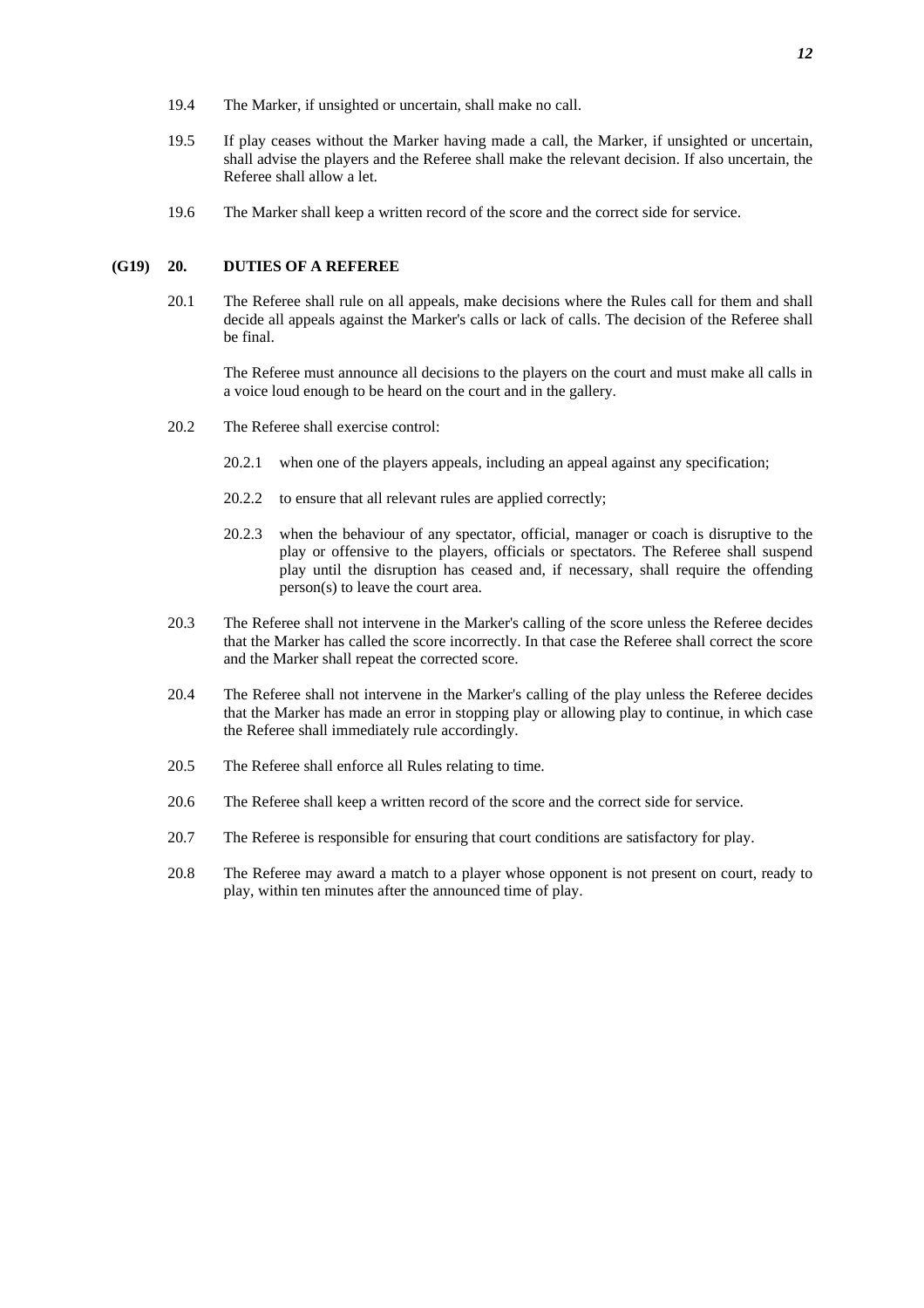#### **APPENDIX 1**

#### **GUIDELINES ON RULES INTERPRETATIONS**

Guideline numbers are referenced in the rules

#### **INTRODUCTION**

The over-riding principle governing the Rules of Squash and their interpretation is to allow a fair result to each match. This requires that the Referee implement the rules fairly for both players throughout the match.

The Guidelines should be read in conjunction with the Rules and have been approved by the World Squash Federation.

#### **G1. CHANGE OF EQUIPMENT**

In order to prevent one player from gaining an unfair rest interval through a change of equipment, the Referee, before allowing a player to leave the court to make the change, shall be satisfied that there has indeed been a material deterioration of the equipment.

The preference for another racket, or a different pair of shoes where no physical deterioration is evident, is not sufficient reason for the player to change that equipment. The player may leave the court to effect the change as quickly as possible and must do so within 90 seconds.

If a player's glasses break or a player loses a contact lens, that player is permitted 90 seconds, after which the player must resume play.

If a player is unable to resume play because of lack of alternative equipment, the Referee shall award the match to the opponent.

#### **G2. TIME-WASTING**

Time-wasting is an attempt by one player to gain an unfair advantage over the opponent. Prolonged discussion with the Referee and slow preparation to serve or receive service are examples. The Referee shall apply Rule 17 when this occurs.

While excessive ball-bouncing prior to service is time-wasting, it does not constitute serving the hand out.

Players should be aware that during the 90 second intervals, the Referee's call of "Fifteen seconds" is advice for them to return to court. A player who is not ready to resume play on the call of "Time" is gaining an unfair advantage and the Referee shall apply Rule 17.

#### **G3. FALLEN OBJECT**

Rule 7.7 makes it clear that, if any object falls (or is thrown) to the floor of the court, play must cease. Since an injury may occur if a player treads on any object of significant size or texture, the Referee or Marker shall halt play with the word "Stop", or the player(s) may stop and appeal. If the fallen object is unnoticed by players and Officials until the end of the rally and the Referee judges there has been no effect on the outcome of the rally, the result of the rally shall stand (Rule 7.7.6).

Players are responsible for retaining their equipment. As a general rule, a player who drops or throws a piece of equipment will lose a stroke. Exceptions are equipment falling as a result of a collision when the Referee may allow a let or award a stroke depending on whether the player has hit a winning return. If the collision results in an appeal for interference, Rule 12 will take precedence.

If a player drops a racket without colliding with the opponent, the Referee shall allow the rally to continue under most circumstances. It is considered that the player is already at a significant disadvantage, as the player must pick up the racket to remain in the rally.

The Referee shall deal with a player's deliberate dropping or throwing of an object to the floor of the court under Rule 17.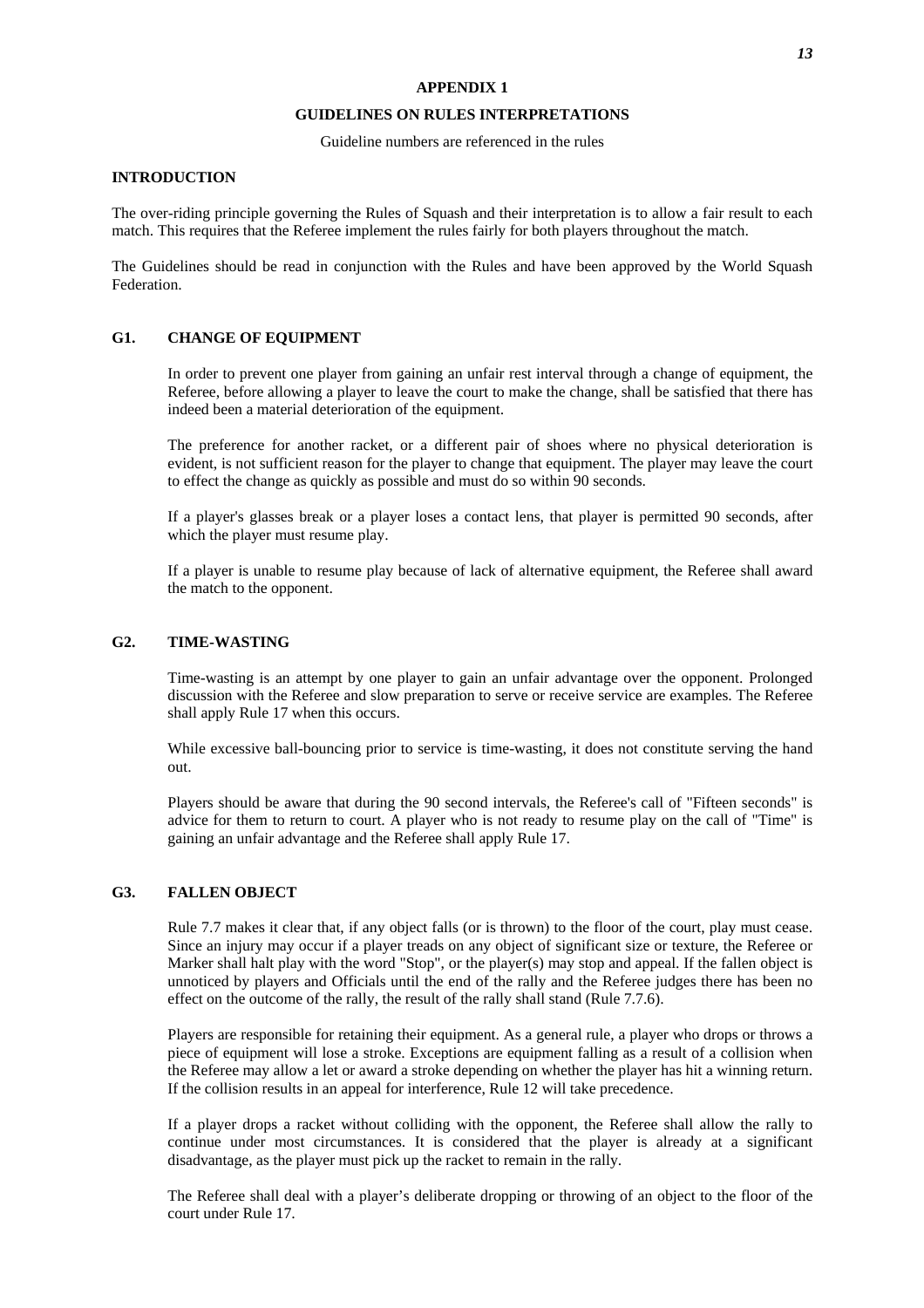#### **G4. PLAYER HIT BY THE BALL INCLUDING TURNING AND FURTHER ATTEMPT**

If the ball hits the non-striker the Referee shall make a decision in all cases and the Marker's call is not required until after the Referee has made this decision.

If the ball, coming from the front wall, hits the non-striker without interference occurring, the nonstriker loses a stroke unless further attempt applies (Rule 10). The definition of "Attempt" makes it clear that even a fake swing of the racket or feint at the ball is an attempt, but racket preparation comprising only backswing with no racket movement towards the ball is not an attempt.

Rules 9 and 10 cover the various situations in which the ball going to the front wall hits the non-striker.

If the ball hits the striker (without interference) the striker loses the rally and the Marker shall call "Not up", because the striker has not struck the ball *correctly*. The Referee need not make a decision unless the Marker fails to make a call.

When the ball strikes either player and interference occurred, the Referee shall apply Rule 12.

In deciding to play the ball on turning, a player must ensure that the return will not hit the opponent. If the player does hit the opponent with the ball after turning, the Referee shall award a stroke to the opponent, unless the opponent made a deliberate movement to prevent a good return reaching the front wall, in which case the Referee shall award a stroke to the striker.

#### **G5. INTERFERENCE ON TURNING OR A FURTHER ATTEMPT**

When a player turns or makes a further attempt to play the ball, the opponent still has an obligation to make every effort to provide the player with freedom to sight the ball and to get to and play the ball as provided for in Rule 12. However, the act of turning or of recovering for a further attempt is often so quick that the opponent does not have a reasonable opportunity to clear before the interference occurs. In such cases, the Referee shall allow a let. Conversely, if the opponent had ample time to clear but made no effort to do so, or deliberately moved thereby creating the interference, the Referee shall award a stroke to the player.

When a player shapes to play the ball on one side and then brings the racket across the body to take the ball on the other side, it is neither turning nor making a further attempt and, if interference occurs, Rule 12 applies. This position frequently occurs after the ball has hit the side wall and the front wall simultaneously and then rebounds into the middle of the court.

#### **G6. MAKING EVERY EFFORT AND MINIMAL INTERFERENCE**

The opponent must make every effort to clear the ball after playing a return. The opponent's route should allow the player unobstructed direct access to the ball, provided the player has not moved in to play the ball so quickly as to block the opponent's exit. In the latter case the Referee shall allow a let, unless the player could not have made a good return, in which case the Referee shall not allow a let.

However, it is equally important for the player to make every effort to get to and play the ball. If the player does not make every effort to get to and play the ball, that is a significant factor in the Referee's assessment of whether or not that player could have reached the ball and made a good return.

The Referee shall decide the degree of effort that the player should make to demonstrate "making every effort". This does not give the player the right to abuse the opponent physically and the Referee shall penalise significant or deliberate physical contact under Rule 12 or Rule 17.

When a player appeals for a let, having encountered some interference, the Referee, when deciding that the interference had no effect on that player's sighting of the ball and freedom to get to and play the ball, shall not allow a let. This is minimal interference and includes situations in which: the opponent crossed the flight of the ball very early in its trajectory from the front wall but still allowed the player time to sight the ball; the player brushed past the opponent on the way to the ball without affecting the player's direct access; and the racket swing brushed the opponent, the opponent's clothing or racket without affecting the racket's swing.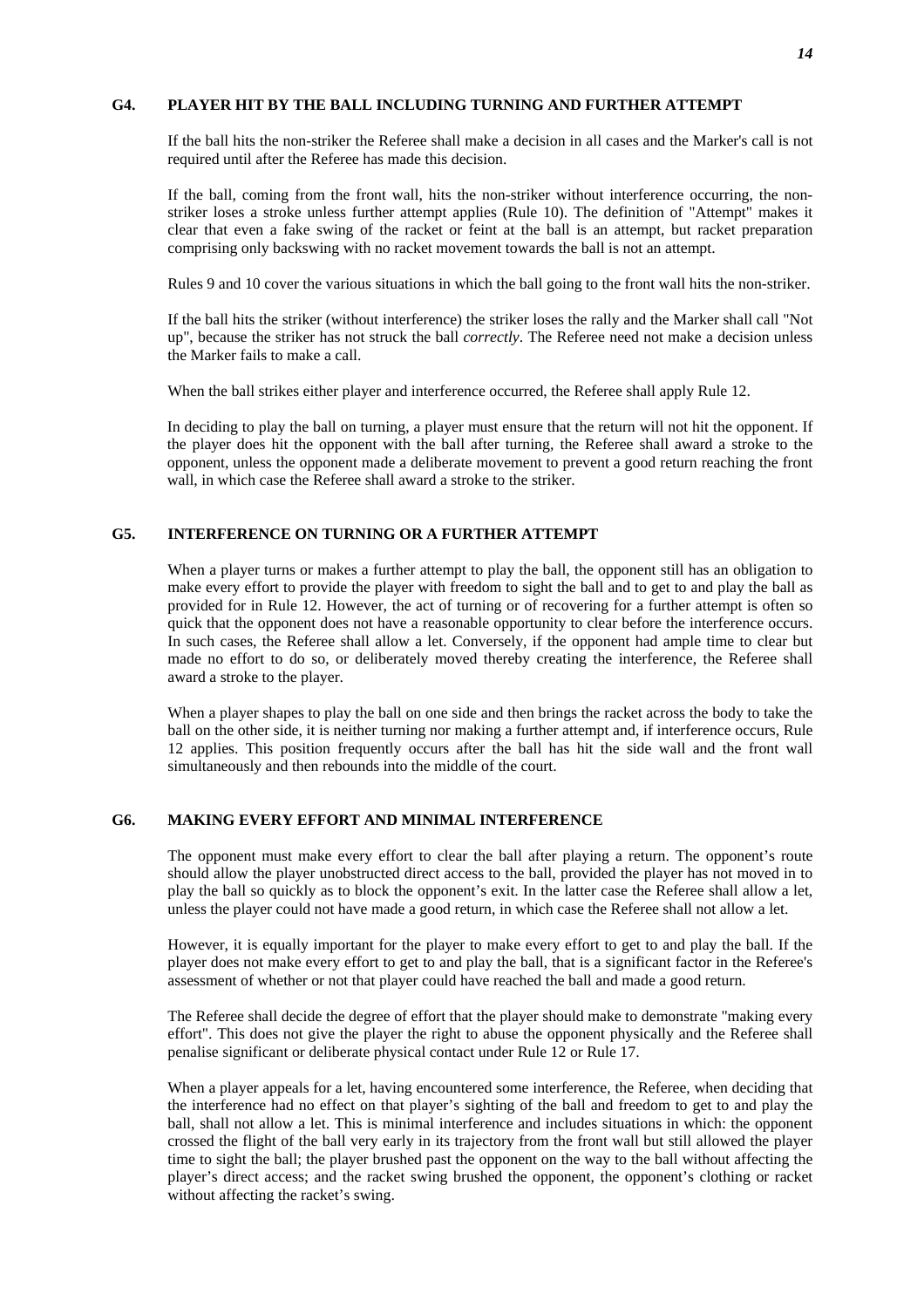However, when interference has occurred, the Referee shall not refuse a let in situations in which the player was clearly making every effort (albeit short of physical contact with the opponent) to get to and play the ball and had demonstrated to the Referee the ability to reach the ball.

#### **G7. INTERFERENCE WITH THE STRIKER'S SWING AND REASONABLE FEAR OF HITTING THE OPPONENT**

Rule 12.2.3 allows the striker "freedom to hit the ball with a *reasonable swing*". If the striker stops play because of the opponent not granting this freedom and appeals, the Referee shall consider following options:

- 1. If the opponent is too close and has prevented the striker's reasonable swing and is hit or would have been hit with the racket, the Referee shall award a stroke to the striker.
- 2. If the striker stops play as a result of slight racket contact with the opponent, who is making every effort to clear, the Referee shall allow a let. This is different from the minimal interference described in G6. The amount of contact must be sufficient to affect the player's swing, but insufficient to prevent it.
- 3. If the striker stops play for fear of hitting the opponent and the opponent, though close to, does not prevent the striker's reasonable swing, the Referee shall allow a let under rule 13.1.2 reasonable fear of injury. As long as the opponent does not prevent a reasonable swing, a let is the appropriate decision.
- 4. If the striker stops play for fear of hitting the opponent and the opponent is well clear of the reasonable swing, the Referee shall not allow a let, as the striker has judged the opponent's position incorrectly.

#### **G8. METHOD OF APPEAL**

The correct method of appeal when interference or Rule 13 instances have occurred is to say "Let please" and for other occurrences under Rule 11 is to say "Appeal please".

Players sometimes use other forms of appeal including a raised hand or racket, especially when communication between players and Referee is difficult. A Referee accepting any form of appeal other than the standard "Let please" or "Appeal please" must be satisfied that the player is actually making an appeal.

#### **G9. TIMING OF APPEALS**

The timing of an appeal on interference is important.

In the case of an appeal concerning fair view and freedom to hit the ball directly to the front wall (commonly known as "crossing the flight"), the Referee shall consider the situation at the time the player could have hit the ball.

In the case of interference on backswing, the appeal must be immediate and before the player makes any attempt to play the ball. Any attempt to hit the ball after backswing interference has occurred indicates that the striker has accepted the interference and thus forfeits the right of appeal.

If there is interference in the act of playing the ball, which includes a reasonable backswing, hit and reasonable follow-through, an appeal is justified. The Referee shall consider whether the opponent was *crowding* and not allowing freedom to play the ball in deciding whether to allow a let or to award a stroke.

If a player appeals for not being ready to receive service, the Referee shall allow a let, unless deciding the player delayed play unnecessarily. In the latter case the Referee could apply Rule 17.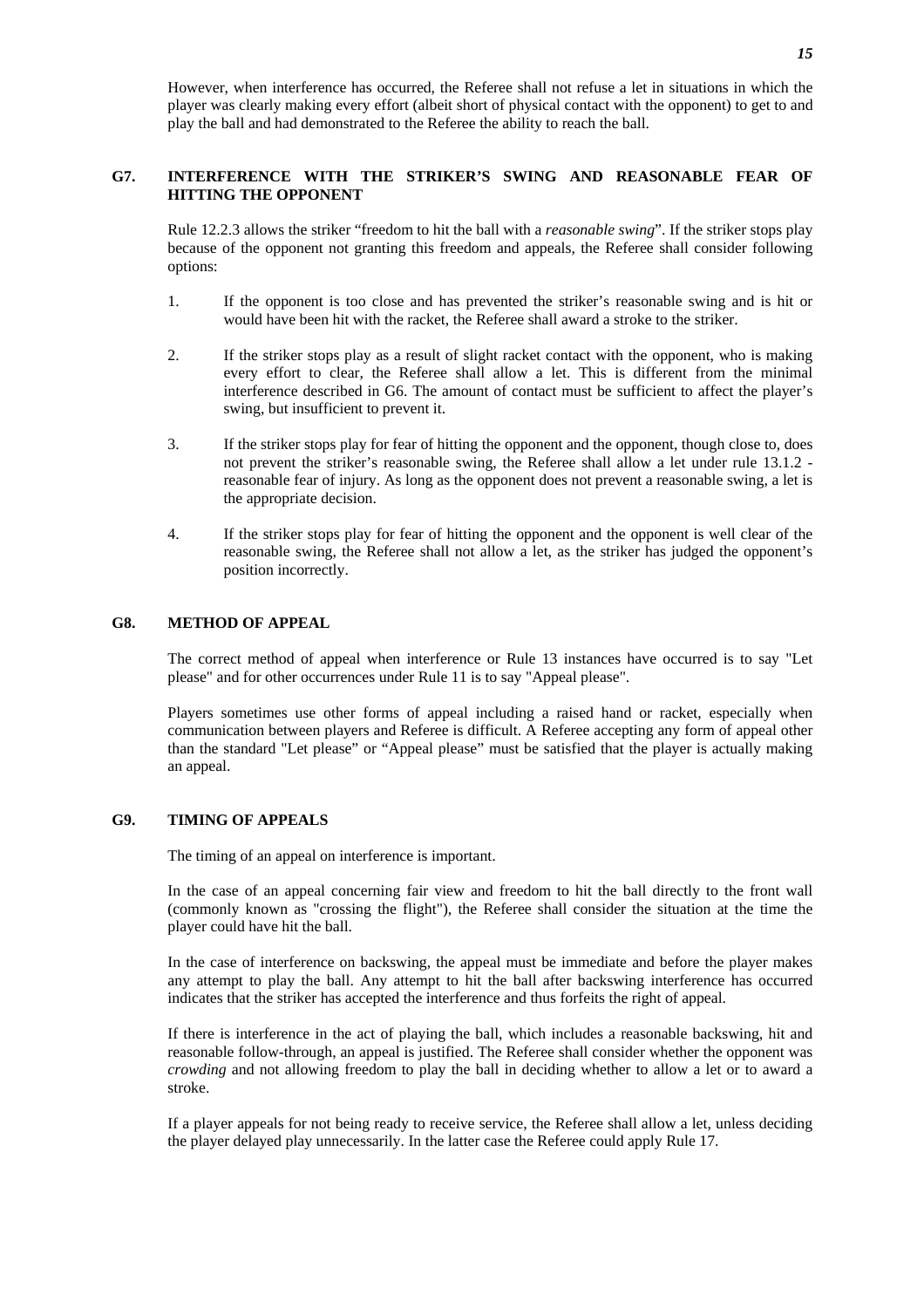#### **G10. EARLY APPEAL**

If a player makes an appeal for interference before the result of the opponent's return is known, this is regarded as an early appeal. If a player makes an early appeal and the opponent's return subsequently goes *down or out*, the Referee shall allow the result of the rally to stand, the player winning the rally.

When the opponent appeals for a let for interference before the player has completed a reasonable follow through, this is also regarded as an early appeal. In this case the opponent has no right of appeal and the Referee shall not award a let.

#### **G11. CREATED INTERFERENCE**

At all times an opponent must allow the player unobstructed direct access to play the ball.

However, sometimes the situation arises in which the opponent has caused no interference (i.e. the opponent has clearly provided the required direct access) but the player takes an indirect route to the ball which takes the player towards, or very close to, the opponent's position. The player then appeals for a let because of being "obstructed" in access to the ball.

If there is no genuine reason for this indirect route, the player has created the interference where none otherwise existed and, if the player appeals, the Referee shall not allow a let. Whether the player could make a good return is not a consideration - in order to remain in the rally the player must get to and play the ball.

This is different from two situations in which a player, in attempting to recover from a position of disadvantage, does not have direct access to the ball. In the first situation the player is "wrong-footed" and anticipates the opponent hitting the ball one way, starts moving that way, but having guessed wrongly, changes direction to find the opponent in the way. In this situation the Referee shall allow the player a let on appeal if the recovery is sufficient to demonstrate the player would have made a good return. In fact, if the opponent prevents the incoming player from playing a winning return, the Referee shall award a stroke to that player.

Secondly, if a player plays a poor return that gives the opponent a position of advantage, the Referee shall allow the player a let only if, in taking the direct line to the ball for the next return, the Referee determines that, but for the interference, that player would have been able to get to and play the ball.

#### **G12. SIGNIFICANT OR DELIBERATE PHYSICAL CONTACT**

Significant or deliberate physical contact is both detrimental to the game and potentially dangerous. In blatant cases the Referee shall stop the rally and award the appropriate penalty. Where the player "pushes off" the opponent and this has no significant effect on the opponent, the Referee shall allow the rally to continue and give a warning to that player at the end of the rally. Where there is a significant effect, the Referee shall stop play and apply Rule 17.

#### **G13. BROKEN BALL**

When the receiver, without attempting to return the service, appeals that the ball is broken, the Referee will normally allow a let for that rally. However, if the Referee considers that the ball broke in the previous rally, the Referee shall allow a let for the previous rally. This also applies if the service is not good.

#### **G14. BLEEDING, ILLNESS, DISABILITY or INJURY**

1. If a player has visible bleeding, the Referee shall require the player to leave the court immediately. The Referee shall not permit play to resume while the bleeding is visible. The Referee shall permit recovery time for bleeding according to Rule 16.1. A player, unable to stop bleeding within the total time the Referee permits, shall either concede one game to gain a further 90 seconds and then continue play without bleeding, or concede the match.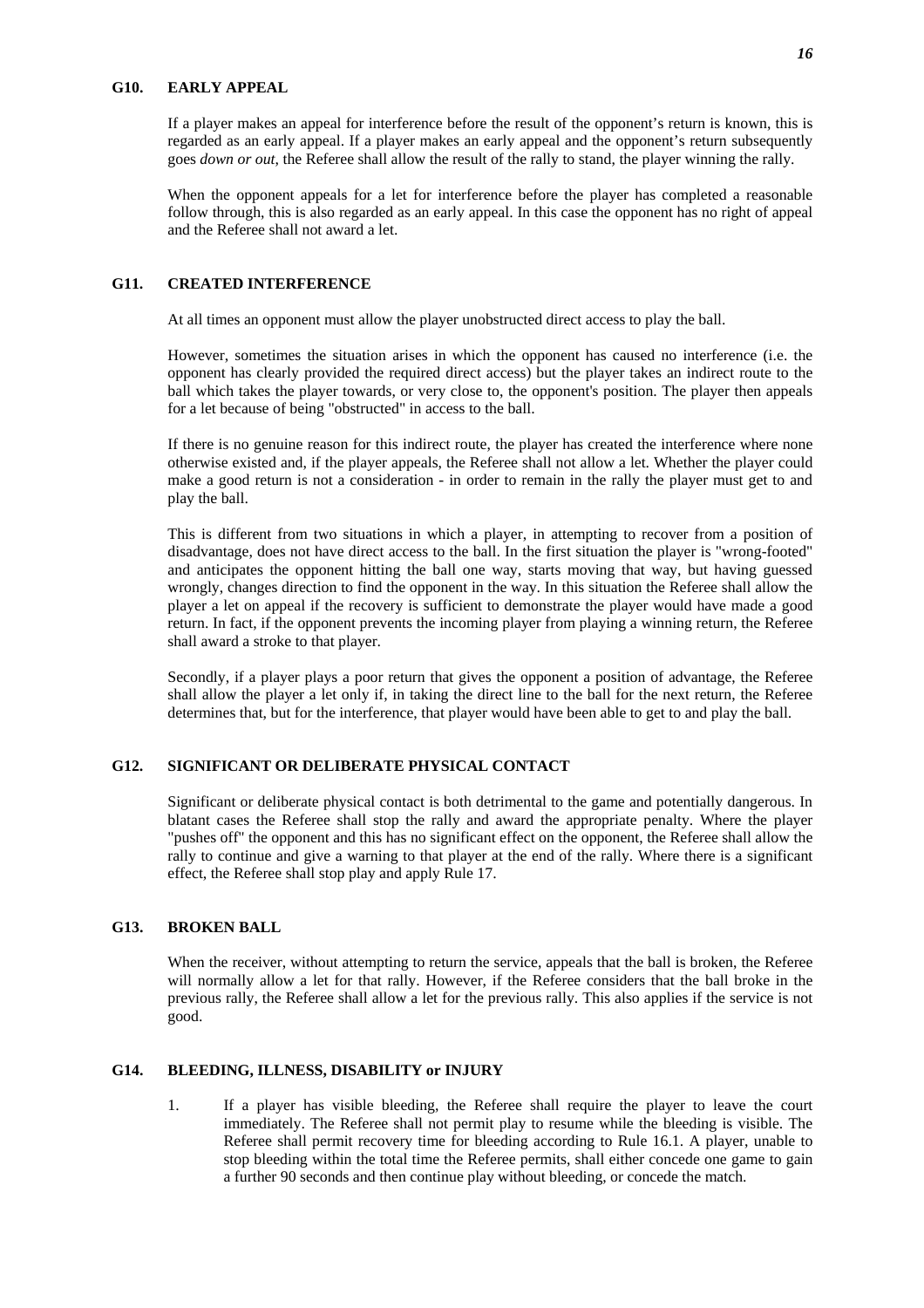If a player's clothing has become blood-stained as a result of the injury, the player shall change that clothing before resuming play.

If the bleeding recurs after recovery time has been allowed, the Referee shall allow no further recovery time, except that the player may concede the game in progress and use the interval between games to recover.

2. A player suffering illness or disability on court has the option, except where blood is visible, of completing the game in progress or of conceding that game or the match.

A player who does not wish to concede the match, but who requires recovery time or who needs to leave the court, shall concede the game. After informing the Referee, the player shall take the 90 second interval between games for recovery, then be ready to play; or concede the match. The player may concede only one game.

If a player vomits or otherwise makes the court unplayable, the Referee shall award the match to the opponent, irrespective of whether the sick player is able to resume play (Rule 17.). The Referee's decision with regard to court conditions is final.

In the case of symptoms of tiredness, alleged injuries not reasonably evident to the Referee or pre-existing ailments, the Referee shall not permit recovery time (except that the Referee shall allow the player concerned the option of conceding one game to take the 90 second interval between games and then resume play). Included in this category are cramps, whether abdominal pains or muscle cramps, actual or impending nausea and breathlessness including asthmatic conditions.

3. If a player is injured the Referee, after confirming that the injury is genuine, shall advise the players of the requirements of the Rules, inform the players of the category of the injury and shall ascertain the player's intentions regarding a resumption of play.

When a player suffers a self-inflicted injury, i.e. an injury which clearly does not involve the opponent as described in Rule 16.3.1.1, the Referee shall allow the recovery time permitted in Rule 16.3.3.1. Such an injury could be the result of a blow, especially to the face or head, as a result of the player colliding with the walls or floor, or a possible muscle tear or sprained joint causing the player to stop suddenly.

It is the responsibility of the injured player to be back at the court when the Referee calls "Time", either to resume play, or to request an extension of recovery time, if required, in the case of an injury which is still bleeding. If the player is not present when "Time" is called the Referee shall award the match to the opponent.

The player shall make the decision to resume play. The Referee's role is to decide whether an injury exists, to apply and monitor time-intervals and to apply the Rules when the total allocated recovery time has elapsed.

#### **G15. COACHING**

Coaching of players is permitted only during the interval between games. Coaching does not include brief comments of encouragement between rallies that clearly have no effect on the continuity of play. The Referee shall decide whether comments are permissible encouragement or improper coaching.

The use of external communication aids is prohibited.

The Referee may penalise coaching in any form during play by applying Rule 17 to the player being coached.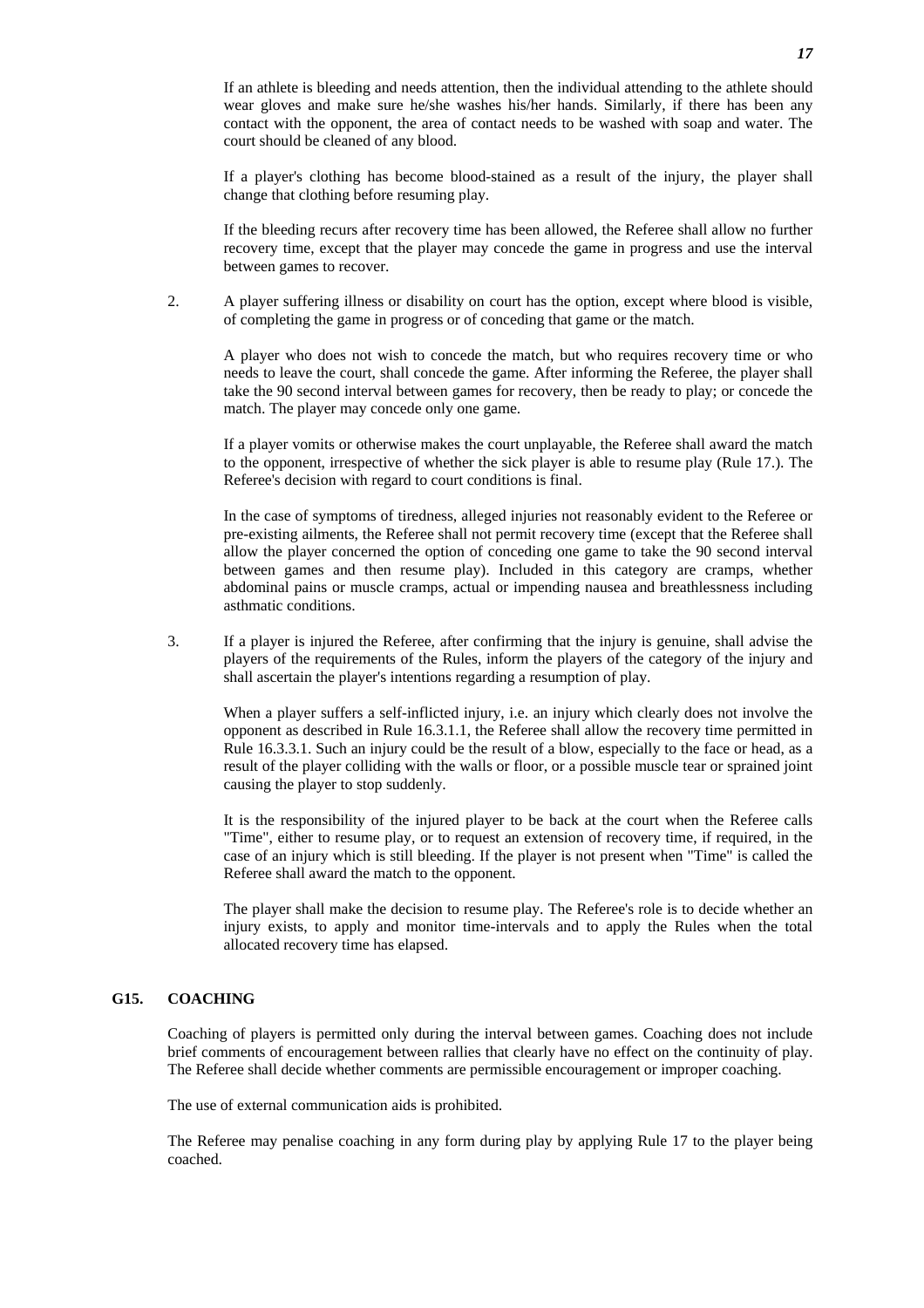#### **G16. PROGRESSION OF PENALTIES**

The penalties available to the Referee under Rule 17 are:

Warning (called a Conduct Warning). Stroke awarded to opponent (called a Conduct Stroke). Game awarded to opponent (called a Conduct Game). Match awarded to opponent (called a Conduct Match).

The guidelines for applying the penalties are as follows:

When the Referee imposes the first penalty for a particular offence, it should be a warning, stroke, game or match depending on the seriousness of the offence. However, any subsequent penalty for the same type of offence for the same player should not be less severe than the previous penalty for that offence. Thus the Referee may award more than one warning or stroke for the same type of offence if the Referee decides that the offence does not warrant a more severe penalty.

When issuing penalties the Referee shall use the following terminology:

|                | Conduct warning (player or team's name) for | (Offence).                                               |
|----------------|---------------------------------------------|----------------------------------------------------------|
| Conduct stroke | (player or team's name) for                 | (Offence), stroke to (opponent or opposing team's name). |
| Conduct game   | (player or team's name) for                 | (Offence), game to (opponent or opposing team's name).   |
| Conduct match  | (player or team's name) for                 | (Offence), match to (opponent or opposing team's name).  |

The Marker shall repeat only that part of the Referee's decision that affects the score.

#### **G17. SINGLE OFFICIAL**

If it is not possible to have two Officials for a match, a single Official acts as Marker and Referee. The Official calls the play and the score as Marker and answers appeals as Referee.

When there is a single Official, the decisions which the Referee normally makes directly - such as when the ball strikes a player or answering appeals under Rule 12 - present no problems. However, there are limitations in the appeals process related to the Marker's decisions. Specifically a Marker making an affirmative call (e.g. "Out") is unlikely, as Referee, to reverse that decision on appeal. On the other hand, in the event of the Marker's failure to call (e.g. a suspected service fault) an appeal may be worthwhile because the Referee's response shall be either "Good" or "Uncertain". In the latter case the Referee shall allow a let.

#### **G18. MARKER'S GUIDELINES**

The Marker shall call services and returns that are not good as soon as they occur using the appropriate call, thereby stopping the rally**.** 

The correct order of calls is:

- 1. Anything affecting the score.
- 2. The score with the server's score always called first.
- 3. Comments on the score:

#### Examples are:

"Not up, hand-out, 4-3." "Down, 10-all, player must win by two points." "Out, 10-all, player must win by two points." "Yes let, 3-4." "No let, hand-out, 5-7." "Stroke to Jones, 10-2, match ball." "Foot fault, hand-out, 1-0." "Fault" (appeal by server, Referee uncertain). "Yes let, 10-3, game ball."

Match introduction:

"Smith serving, Jones receiving, best of 5 games, love-all."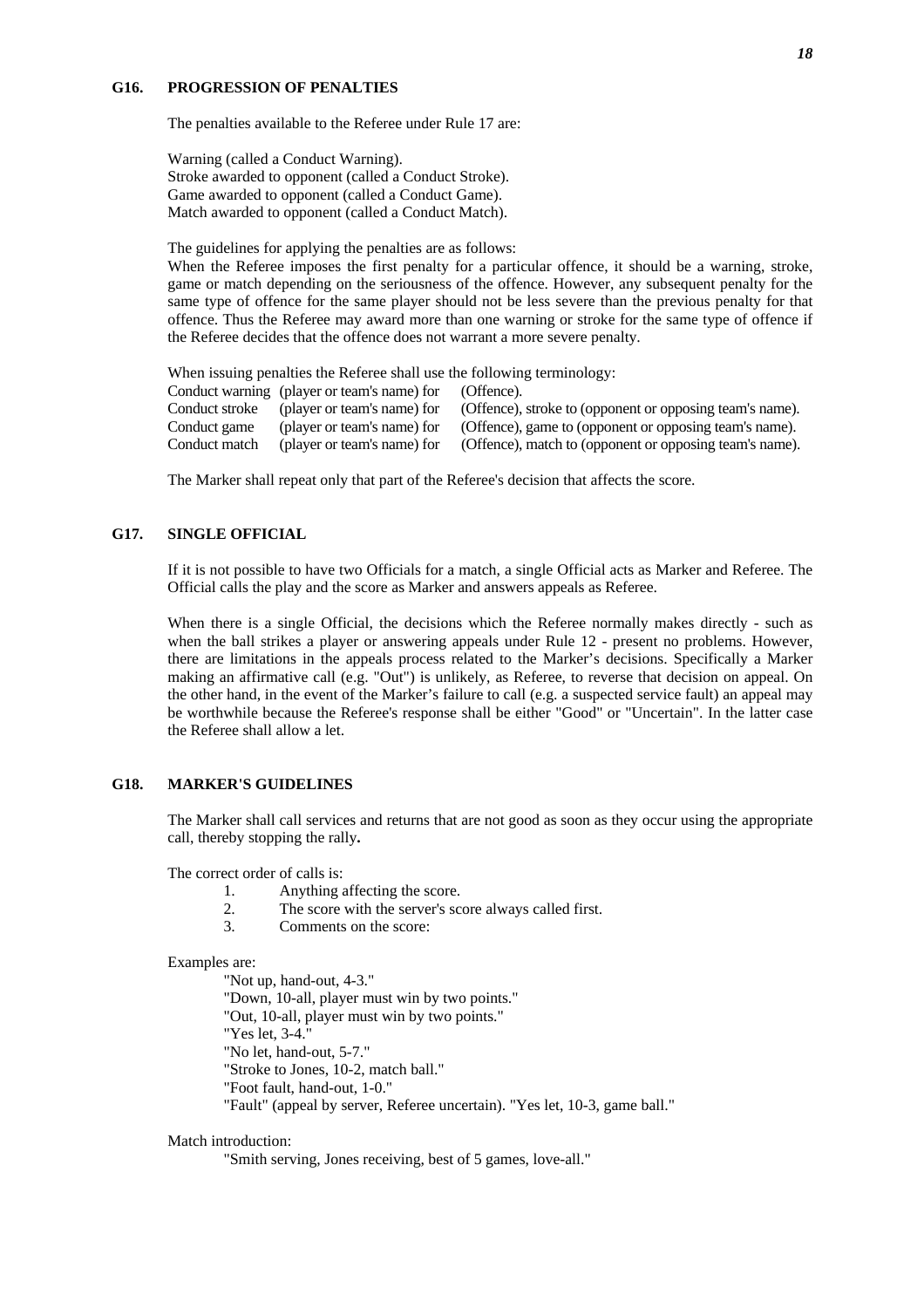End of a game:

"11-7, game to Smith. Smith leads one game to love."

"12-10, game to Smith. Smith leads two games to love."

"11-3, game to Jones. Smith leads two games to one."

"11-4, game to Jones, two games all."

"12-10, match to Smith, 11-7, 12-10, 3-11, 4-11, 12-10."

Start of subsequent game:

"Smith leads one game to love, love-all."

**"**Smith leads two games to one, Jones to serve, Love-all**"**  "Two games all, Smith to serve, love-all."

After award of Conduct penalty:

"Stroke to Smith, 7-2".

"11-7, game to Jones, two games all".

#### **G19. REFEREE'S GUIDELINES**

Addressing the players: Officials should use the player's surname/family name, rather than the given name, when addressing players. This eliminates any appearance of familiarity that players or spectators could interpret as favouritism.

Explanations: Following an appeal by a player, the Referee normally gives the decision and play resumes. However, on some occasions, it may be appropriate to explain the decision to the players. In those cases the Referee may give a concise explanation following the decision. It is helpful to the players if the Referee uses the terminology of the appropriate rule when explaining a decision.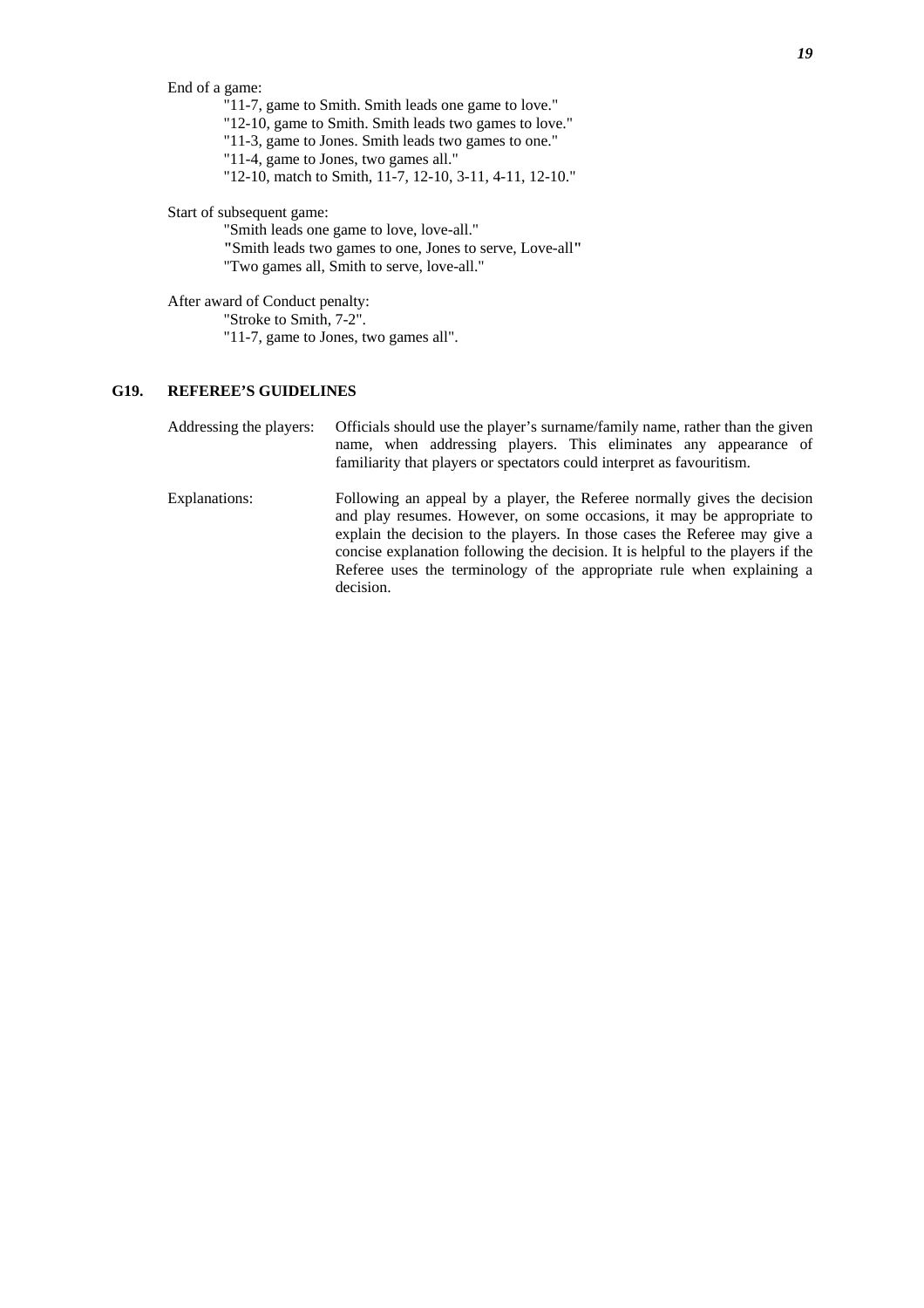#### **APPENDIX 2**

#### **DEFINITIONS**

| <b>APPEAL</b>                     | A player's request for the Referee to make a ruling. "Appeal" is used in two<br>contexts:-<br>1) To request the Referee to allow a let, or award a stroke;<br>2) To request the Referee to review the Marker's decision.<br>The correct form of appeal by a player is "Appeal please" or "Let please".                                                                                                                                                                                                          |
|-----------------------------------|-----------------------------------------------------------------------------------------------------------------------------------------------------------------------------------------------------------------------------------------------------------------------------------------------------------------------------------------------------------------------------------------------------------------------------------------------------------------------------------------------------------------|
| <b>ATTEMPT</b>                    | The movement of the racket from a backswing position towards the ball.                                                                                                                                                                                                                                                                                                                                                                                                                                          |
| <b>BOX (SERVICE)</b>              | A square area in each quarter court bounded by part of the short line, part of the side<br>wall and by two other lines and from within which the server serves.                                                                                                                                                                                                                                                                                                                                                 |
| <b>COMPETITION</b>                | A championship tournament, league or other competitive match.                                                                                                                                                                                                                                                                                                                                                                                                                                                   |
| <b>CORRECTLY</b>                  | The ball being hit by the racket, held in the hand, not more than once and without<br>prolonged contact on the racket.                                                                                                                                                                                                                                                                                                                                                                                          |
| <b>CROWDING</b>                   | The situation of an opponent standing too close to the striker and not allowing<br>freedom to play the ball.                                                                                                                                                                                                                                                                                                                                                                                                    |
| <b>DOWN</b>                       | The term used to indicate that an otherwise good service or return has struck the<br>floor before reaching the front wall, or has struck the tin before striking the floor.<br>("Down" is also a Marker's call).                                                                                                                                                                                                                                                                                                |
| <b>GAME</b>                       | Part of a match, commencing with a service and concluding when one player's score<br>reaches eleven points or, if the score reached ten-all, when one player leads by two<br>points.                                                                                                                                                                                                                                                                                                                            |
| <b>GAME BALL</b>                  | The state of the score when a player requires one point to win the game in progress.<br>("Game ball" is also used as a Marker's call).                                                                                                                                                                                                                                                                                                                                                                          |
| <b>HALF-COURT</b><br><b>LINE</b>  | A line on the floor parallel to the side walls, dividing that part of the court between<br>the short line and the back wall into two equal parts and meeting the short line at its<br>midpoint to form the "T".                                                                                                                                                                                                                                                                                                 |
| <b>HALF TIME</b>                  | The midpoint of the warm-up ("Half time" is also used as a Referee's call).                                                                                                                                                                                                                                                                                                                                                                                                                                     |
| <b>HAND</b>                       | The period from the time a player becomes server until becoming receiver.                                                                                                                                                                                                                                                                                                                                                                                                                                       |
| <b>HANDOUT</b>                    | Condition when a change of server occurs. ("Hand-out" is also used as a Marker's<br>call to indicate that a change of server has occurred).                                                                                                                                                                                                                                                                                                                                                                     |
| <b>INTERVAL</b>                   | A time-period prescribed by the Rules for a delay in play.                                                                                                                                                                                                                                                                                                                                                                                                                                                      |
| <b>LET</b>                        | An undecided rally. If the Referee allows a let, neither player wins a stroke for that<br>rally and the server shall serve again from the same box.                                                                                                                                                                                                                                                                                                                                                             |
| MATCH                             | The complete contest between two players, commencing with the warm-up and<br>concluding at the end of the final rally.                                                                                                                                                                                                                                                                                                                                                                                          |
| <b>MATCH BALL</b>                 | The state of the score when a player requires one point to win the match. ("Match<br>ball" is also used as a Marker's call).                                                                                                                                                                                                                                                                                                                                                                                    |
| <b>NOT UP</b><br><b>OFFICIALS</b> | The expression used to indicate that a player did not strike the ball in accordance<br>with the Rules. "Not up" applies when either the player did not strike the ball<br>correctly, or the ball bounced more than once on the floor before the striker hits it, or<br>the ball touched the striker or anything worn or carried other than the racket, or the<br>server made one or more attempts to strike the ball but failed to do so. ("Not up" is<br>also a Marker's call).<br>The Marker and the Referee. |
| <b>OUT</b>                        | The term used to indicate that the ball has struck either the out line, or a wall above                                                                                                                                                                                                                                                                                                                                                                                                                         |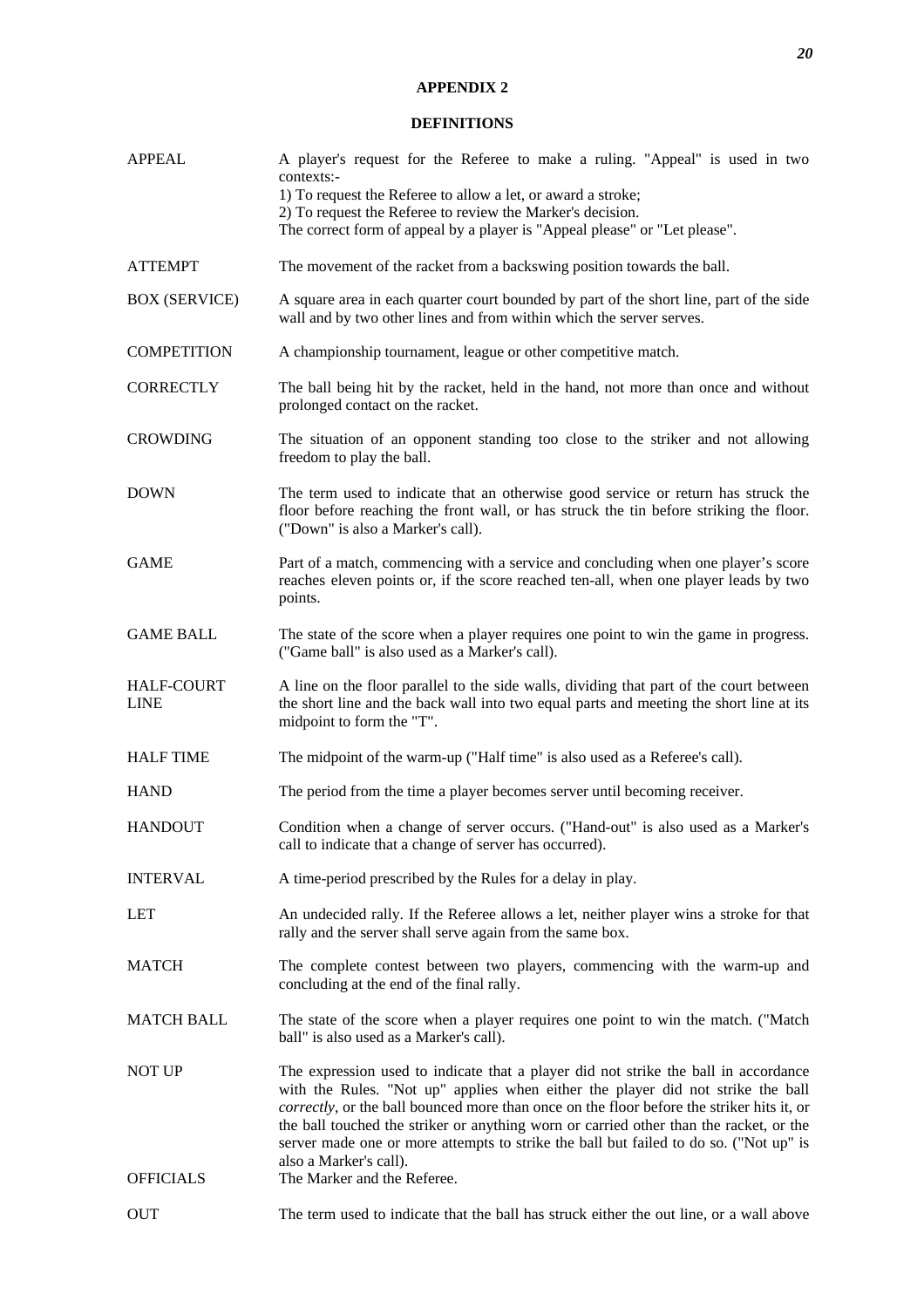|                                                | the out line, or the ceiling, or any fitting attached to the ceiling and/or the wall above<br>the out line or the ball has passed through any fitting attached to the ceiling and/or<br>the wall above the out line. In addition, on courts which are not fully enclosed, the<br>ball has passed over the out line and out of the court without touching any wall or, if<br>no out line is provided, passed over any wall and out of the court. ("Out" is also a<br>Marker's call).                                                                                                                                                                                         |
|------------------------------------------------|-----------------------------------------------------------------------------------------------------------------------------------------------------------------------------------------------------------------------------------------------------------------------------------------------------------------------------------------------------------------------------------------------------------------------------------------------------------------------------------------------------------------------------------------------------------------------------------------------------------------------------------------------------------------------------|
| <b>OUT LINE</b>                                | A continuous line comprising the front wall line, both side wall lines and the back<br>wall line and marking the top boundaries of the court.<br>Note: When a court is constructed without such a line, i.e. the walls comprise only<br>the area used for play, or without part of such a line (e.g. a glass back wall) and the<br>ball in play strikes part of the horizontal top surface of such a wall and deflects back<br>into court, the ball is out. The Marker shall make the decision in the normal manner,<br>subject to the player's appeal to the Referee.                                                                                                      |
| <b>POINT</b>                                   | A unit of the scoring system. The Marker adds one point to a player's score when<br>that player is the server and wins a rally or is awarded a stroke.                                                                                                                                                                                                                                                                                                                                                                                                                                                                                                                      |
| <b>QUARTER</b><br><b>COURT</b>                 | One of two equal parts of the court bounded by the short line, the back wall and the<br>half court line.                                                                                                                                                                                                                                                                                                                                                                                                                                                                                                                                                                    |
| <b>RALLY</b>                                   | A service only, or a service and any number of returns of the ball, ending when a<br>player cannot make a good return, a player appeals, the Marker makes a call or the<br>Referee stops play.                                                                                                                                                                                                                                                                                                                                                                                                                                                                              |
| <b>RELEASE</b>                                 | A player's action to drop or throw the ball from a hand or a racket for service.                                                                                                                                                                                                                                                                                                                                                                                                                                                                                                                                                                                            |
| <b>REASONABLE</b><br><b>BACKSWING</b>          | A player's action to move the racket away from the body to prepare for a swing<br>towards the ball. A backswing is reasonable if it is not excessive. An excessive<br>backswing is one in which the player's racket arm is extended towards a straight arm<br>position and/or the racket is extended with the shaft approximately horizontal. The<br>Referee shall decide whether a backswing is reasonable or excessive.                                                                                                                                                                                                                                                   |
| <b>REASONABLE</b><br>FOLLOW-<br><b>THROUGH</b> | A player's action continuing the movement of the racket after it has contacted the<br>ball. A follow-through is reasonable if it is not excessive. An excessive follow-<br>through is one in which the player's racket arm is extended towards a straight arm<br>position with the racket also extended with the shaft horizontal, particularly when the<br>extended position is maintained for other than a moment. An excessive follow-<br>through is also one in which the arm extended towards a straight position takes a<br>wider arc than the continued line of flight of the ball. The Referee shall decide<br>whether a follow-through is reasonable or excessive. |
| <b>REASONABLE</b><br><b>SWING</b>              | This consists of a reasonable backswing, strike at the ball and reasonable follow-<br>through.                                                                                                                                                                                                                                                                                                                                                                                                                                                                                                                                                                              |
| <b>SERVICE</b>                                 | A player's action to put the ball into play at the commencement of a rally.                                                                                                                                                                                                                                                                                                                                                                                                                                                                                                                                                                                                 |
| <b>SERVICE LINE</b>                            | A line on the front wall between the tin and the out line, extending the full width of<br>the court.                                                                                                                                                                                                                                                                                                                                                                                                                                                                                                                                                                        |
| <b>SHAPING</b>                                 | The preparation of the racket prior to making an attempt.                                                                                                                                                                                                                                                                                                                                                                                                                                                                                                                                                                                                                   |
| <b>SHORT LINE</b>                              | A line on the floor extending the full width of the court.                                                                                                                                                                                                                                                                                                                                                                                                                                                                                                                                                                                                                  |
| <b>SPECIFIED</b>                               | The description given to balls, rackets and courts that meet existing WSF<br>specifications.                                                                                                                                                                                                                                                                                                                                                                                                                                                                                                                                                                                |
| <b>STRIKER</b>                                 | The player whose turn it is to hit the ball after it has rebounded from the front wall,<br>or who is in the process of hitting the ball, or who - up to the point of the return<br>reaching the front wall - has just hit the ball.                                                                                                                                                                                                                                                                                                                                                                                                                                         |
| <b>STROKE</b>                                  | An award by the Referee which results in the player winning the rally, thereby<br>scoring a point if serving or becoming the server if receiving.                                                                                                                                                                                                                                                                                                                                                                                                                                                                                                                           |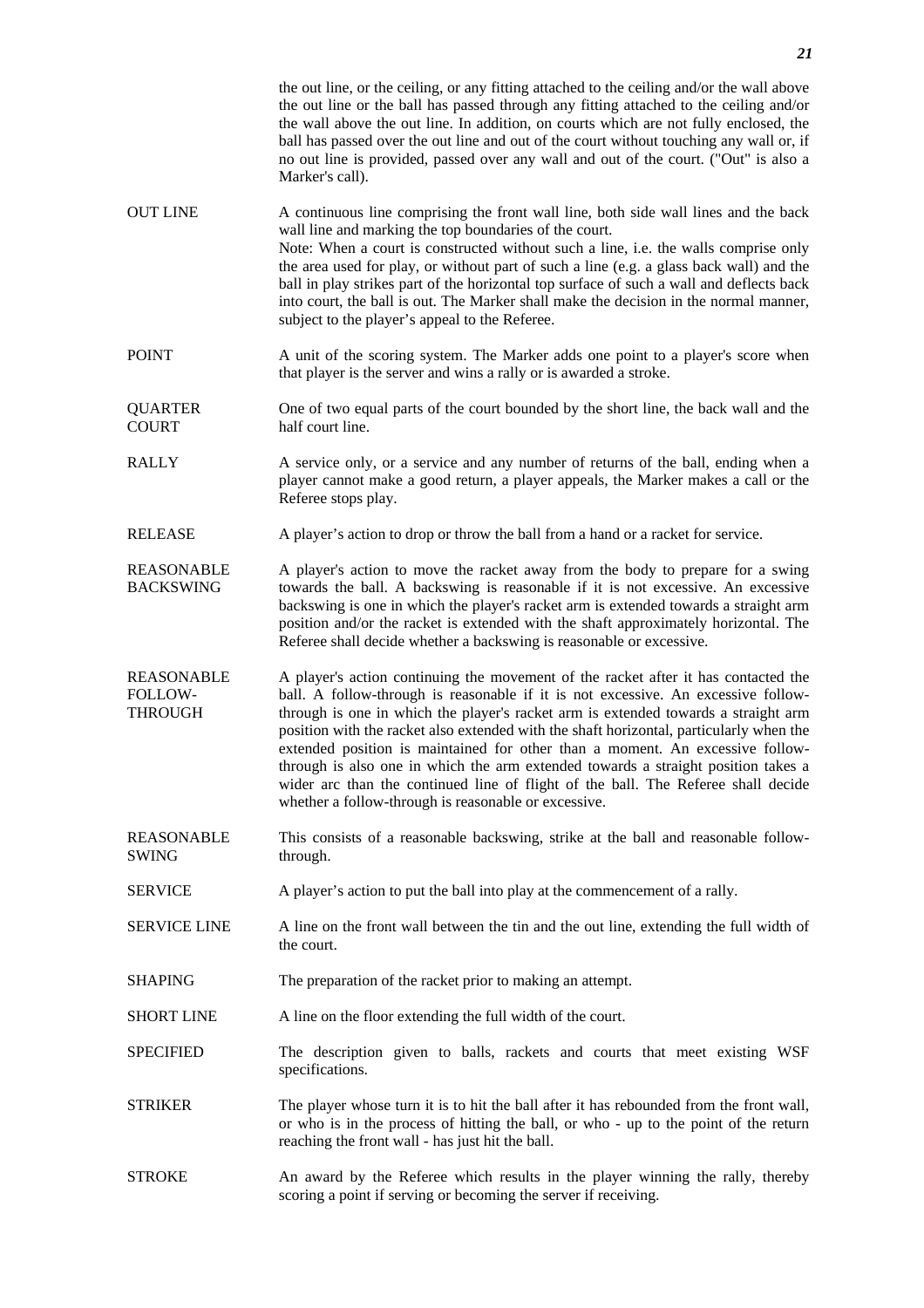| <b>TIN</b>                                           | The area below and including the lowest horizontal marking on the front wall<br>covering the full width of the court denoting an out of play area marked at the top by<br>a horizontal 50mm line that comprises a board designed to deflect the ball and which<br>otherwise should be constructed of a material that makes a distinctive sound when<br>struck by the ball. |
|------------------------------------------------------|----------------------------------------------------------------------------------------------------------------------------------------------------------------------------------------------------------------------------------------------------------------------------------------------------------------------------------------------------------------------------|
| <b>TURNING</b><br>(TURNS,<br>TURNED)                 | The action of the striker when the ball is followed around and the striker physically<br>turns, or the ball is allowed to pass around the striker who, in either case, strikes the<br>ball to the right of the body after the ball has passed to the left (or vice-versa).                                                                                                 |
| TOURNAMENT/<br><b>CHAMPIONSHIP</b><br><b>REFEREE</b> | The person given overall responsibility for all marking and refereeing matters<br>throughout the tournament, including the appointment and replacement of Officials<br>to matches. (See WSF booklet "Guidelines for Tournament Referees" for a full<br>description.)                                                                                                       |
| WARM-UP                                              | The time allowed, immediately preceding the start of play, for the players to prepare<br>themselves on the match court and to warm the ball to playing condition.                                                                                                                                                                                                          |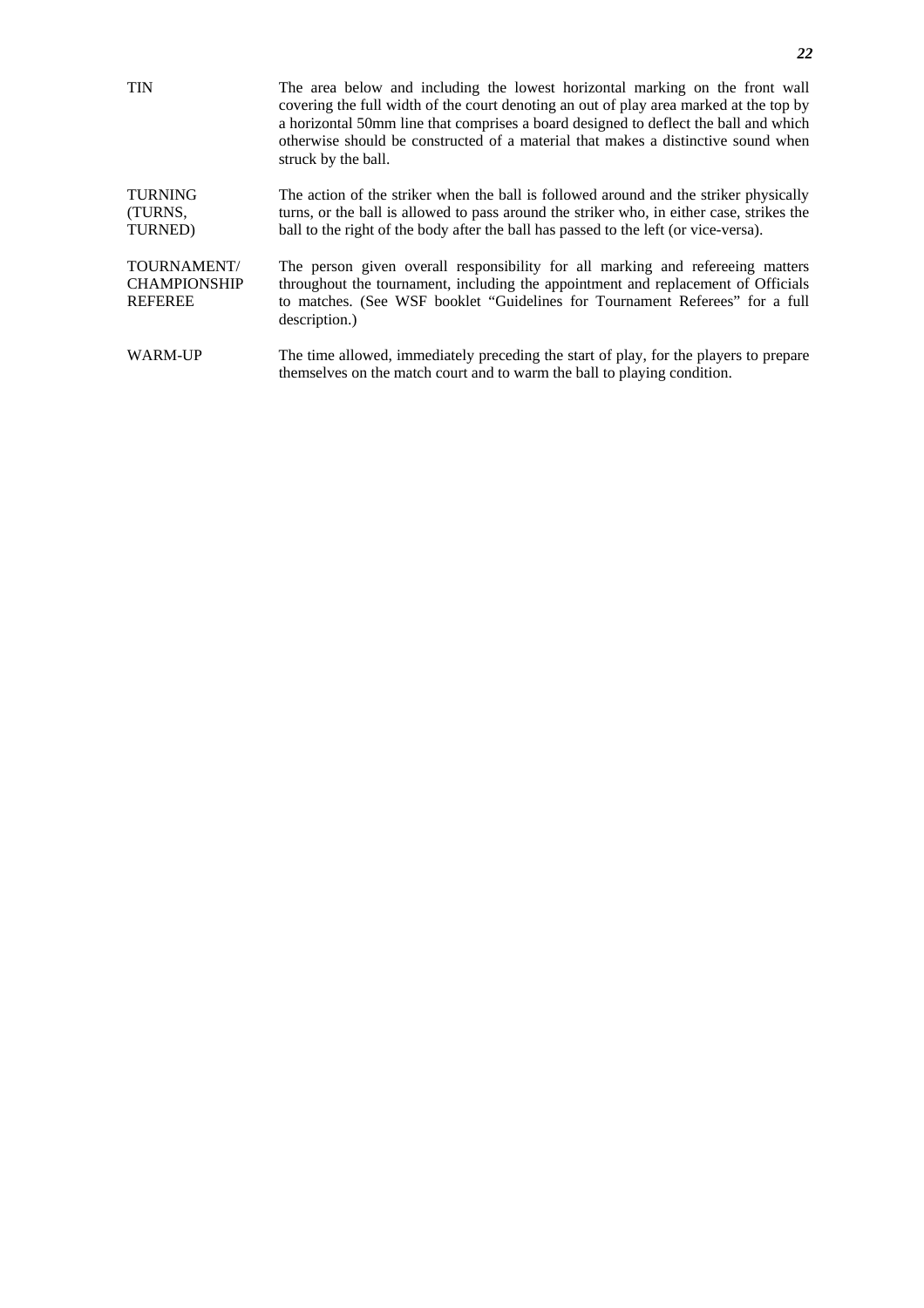## **APPENDIX 3.1**

## **MARKER'S CALLS**

The recognised Marker's calls are defined below.

|                                                     | Calls made by the Marker as referred to in Rule 19                                                                                                                 | <b>DUTIES OF A MARKER</b>                                                                                                                                                           |  |  |  |
|-----------------------------------------------------|--------------------------------------------------------------------------------------------------------------------------------------------------------------------|-------------------------------------------------------------------------------------------------------------------------------------------------------------------------------------|--|--|--|
| <b>FAULT</b>                                        | To indicate that the service is a fault. See Rules 4.4.3 and 4.4.4.                                                                                                |                                                                                                                                                                                     |  |  |  |
| FOOT-FAULT                                          | To indicate that the service is a foot-fault. See Rule 4.4.1.                                                                                                      |                                                                                                                                                                                     |  |  |  |
| <b>NOT UP</b>                                       | To indicate that the player did not strike the ball in accordance with the Rules. (See<br>Definition in Appendix 2).                                               |                                                                                                                                                                                     |  |  |  |
| <b>DOWN</b>                                         | To indicate that an otherwise good service or return has struck the floor before<br>reaching the front wall or has struck the tin. (See Definition in Appendix 2). |                                                                                                                                                                                     |  |  |  |
| <b>OUT</b>                                          | To indicate that an otherwise good service or return has gone out. (See Definition in<br>Appendix 2).                                                              |                                                                                                                                                                                     |  |  |  |
| <b>HAND OUT</b>                                     | To indicate that the server has become the receiver, i.e. a change of server has<br>occurred. (See Definitions in Appendix 2).                                     |                                                                                                                                                                                     |  |  |  |
| <b>STOP</b>                                         | relevant.                                                                                                                                                          | To stop play as appropriate when the Referee has failed to do so and other calls are not                                                                                            |  |  |  |
|                                                     | Calls made by the Marker as referred to in Rule 2                                                                                                                  | THE SCORING                                                                                                                                                                         |  |  |  |
| $4 - 3$                                             | (e.g. "love-all").                                                                                                                                                 | An example of the score. The server's score is always called first, thus in this example<br>the server leads by four points to three. If points are equal the wording used is "all" |  |  |  |
| $10-A11$                                            | reached 10-all.                                                                                                                                                    | A player must win by 2 points: To indicate how a game is won after the score has                                                                                                    |  |  |  |
| <b>GAME BALL</b>                                    | To indicate each time it occurs that a player requires one point to win the game in<br>progress. See Definitions "GAME BALL".                                      |                                                                                                                                                                                     |  |  |  |
| <b>MATCH BALL</b>                                   | Definitions "MATCH BALL".                                                                                                                                          | To indicate each time it occurs that a player requires one point to win the match. See                                                                                              |  |  |  |
|                                                     | Calls made by the Marker as referred to in Rule 19                                                                                                                 | <b>DUTIES OF A MARKER</b><br>(Repeating Referee Decisions).                                                                                                                         |  |  |  |
| YES LET, LET                                        | Repeating the Referee's decision that a rally is to be replayed.                                                                                                   |                                                                                                                                                                                     |  |  |  |
| <b>STROKE TO</b><br>(PLAYER or<br><b>TEAM NAME)</b> | Repeating the Referee's decision to award a stroke to that player or team.                                                                                         |                                                                                                                                                                                     |  |  |  |
| NO LET                                              | Repeating the Referee's decision that an appeal for a let is disallowed.                                                                                           |                                                                                                                                                                                     |  |  |  |
|                                                     |                                                                                                                                                                    |                                                                                                                                                                                     |  |  |  |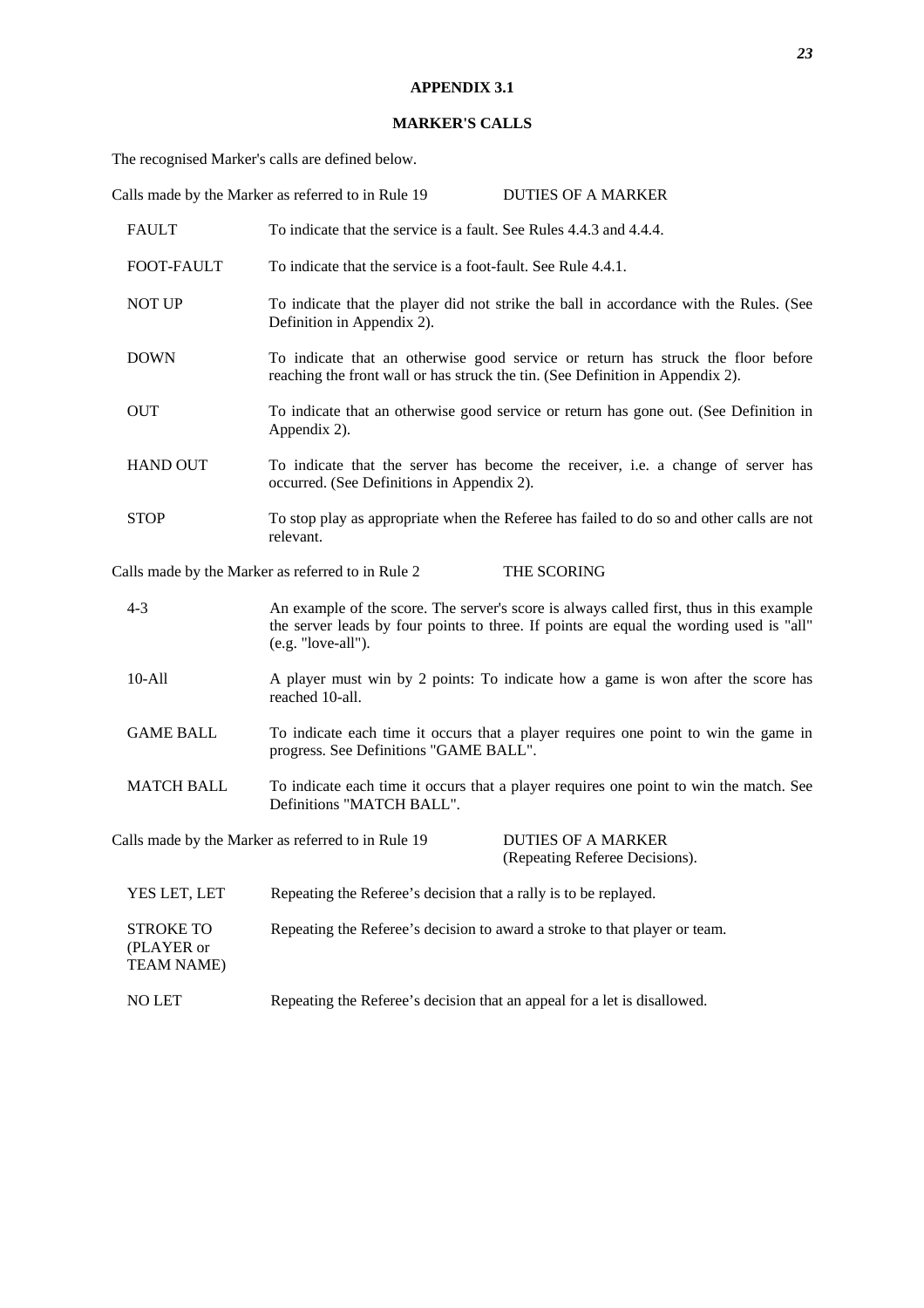#### **APPENDIX 3.2**

#### **REFEREE'S CALLS**

The recognised Referee's calls are defined below

| <b>STOP</b>                             | To stop play.                                                                                                                                     |
|-----------------------------------------|---------------------------------------------------------------------------------------------------------------------------------------------------|
| <b>TIME</b>                             | To indicate that a period of time prescribed in the rules has elapsed.                                                                            |
| <b>HALF TIME</b>                        | To advise players of the midpoint of the warm-up period.                                                                                          |
| <b>YES LET</b>                          | When allowing a let, following a player's appeal for a let.                                                                                       |
| <b>NO LET</b>                           | When disallowing a player's appeal for a let.                                                                                                     |
| <b>STROKE TO</b><br>(PLAYER or<br>TEAM) | To advise that the player or team named is being awarded a stroke.                                                                                |
| <b>FIFTEEN</b><br><b>SECONDS</b>        | To advise the player(s) that fifteen seconds of a permitted interval remain.                                                                      |
| <b>LET</b>                              | To advise that a rally is to be replayed in circumstances where the wording "Yes let" is<br>not applicable. May be accompanied by an explanation. |
| <b>CONDUCT</b><br><b>WARNING</b>        | To advise a player of an offence committed under Rule 17 and that the Referee is<br>giving a warning.                                             |
| <b>CONDUCT</b><br><b>STROKE</b>         | To advise a player of an offence committed under Rule 17 and that the Referee has<br>awarded a stroke to the opponent.                            |
| <b>CONDUCT</b><br><b>GAME</b>           | To advise a player of an offence committed under Rule 17 and that the Referee has<br>awarded a game to the opponent.                              |
| <b>CONDUCT</b><br><b>MATCH</b>          | To advise a player of an offence committed under Rule 17 and that the Referee has<br>awarded the match to the opponent.                           |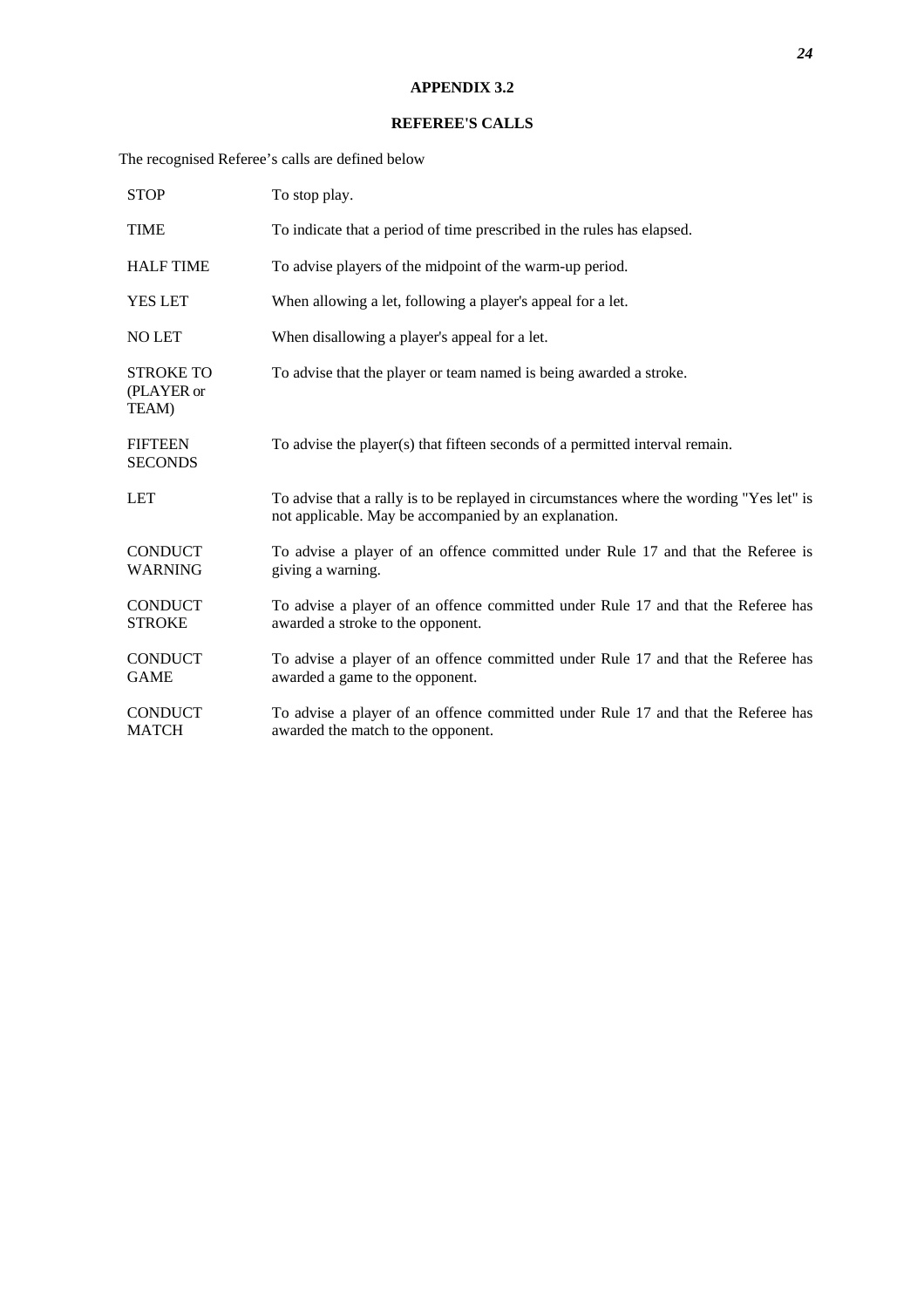## **APPENDIX 4.1**

## **Flowchart: Referee's line of thinking for Rule 12**

#### INTERFERENCE

|                                                                                                                                                                           |                |                       | Decision                   | Rule   |
|---------------------------------------------------------------------------------------------------------------------------------------------------------------------------|----------------|-----------------------|----------------------------|--------|
| Did interference occur?                                                                                                                                                   | NO             | $\blacktriangleright$ | <b>NO LET</b>              | 12.7.1 |
| <b>YES</b>                                                                                                                                                                |                |                       |                            |        |
| $\forall$                                                                                                                                                                 |                |                       |                            |        |
| Was the interference minimal?                                                                                                                                             | <b>YES</b>     | $\blacktriangleright$ | <b>NO LET</b>              | 12.7.1 |
| NO                                                                                                                                                                        |                |                       |                            |        |
| $\blacktriangleleft$                                                                                                                                                      |                |                       |                            |        |
| Could the obstructed player have got to the ball and made a<br>good return and was that player making every effort to do so?                                              | NO             | $\blacktriangleright$ | <b>NO LET</b>              | 12.7.2 |
| <b>YES</b>                                                                                                                                                                |                |                       |                            |        |
| $\blacktriangleleft$                                                                                                                                                      |                |                       |                            |        |
| Did the obstructed player move past the point of interference<br>and play on?                                                                                             | <b>YES</b>     | $\blacktriangleright$ | <b>NO LET</b>              | 12.7.3 |
| N <sub>O</sub>                                                                                                                                                            |                |                       |                            |        |
| $\blacktriangleleft$                                                                                                                                                      |                |                       |                            |        |
| Did the obstructed player create the interference in moving to<br>the ball?                                                                                               | <b>YES</b>     | ➤                     | <b>NO LET</b>              | 12.7.4 |
| NO                                                                                                                                                                        |                |                       |                            |        |
| $\blacktriangleleft$                                                                                                                                                      |                |                       |                            |        |
| Did the opponent make every effort to avoid interference?                                                                                                                 | NO             | $\blacktriangleright$ | <b>STROKE</b> to<br>player | 12.8.1 |
| <b>YES</b>                                                                                                                                                                |                |                       |                            |        |
| $\blacktriangleleft$                                                                                                                                                      |                |                       |                            |        |
| Did the interference prevent the player's reasonable swing?                                                                                                               | <b>YES</b>     | ➤                     | <b>STROKE</b> to<br>player | 12.8.2 |
| N <sub>O</sub>                                                                                                                                                            |                |                       |                            |        |
| $\blacktriangledown$                                                                                                                                                      |                |                       |                            |        |
| Could the obstructed player have made a winning return?                                                                                                                   | <b>YES</b>     | ➤                     | <b>STROKE</b> to<br>player | 12.8.3 |
| N <sub>O</sub>                                                                                                                                                            |                |                       |                            |        |
| $\blacktriangleleft$                                                                                                                                                      |                |                       |                            |        |
| Would the obstructed player have struck the opponent with the<br>ball going directly to the front wall or if going to a side wall<br>would it have been a winning return? | <b>YES</b>     | ➤                     | <b>STROKE</b> to<br>player | 12.8.4 |
|                                                                                                                                                                           | N <sub>O</sub> | $\blacktriangleright$ | <b>YES LET</b>             | 12.9   |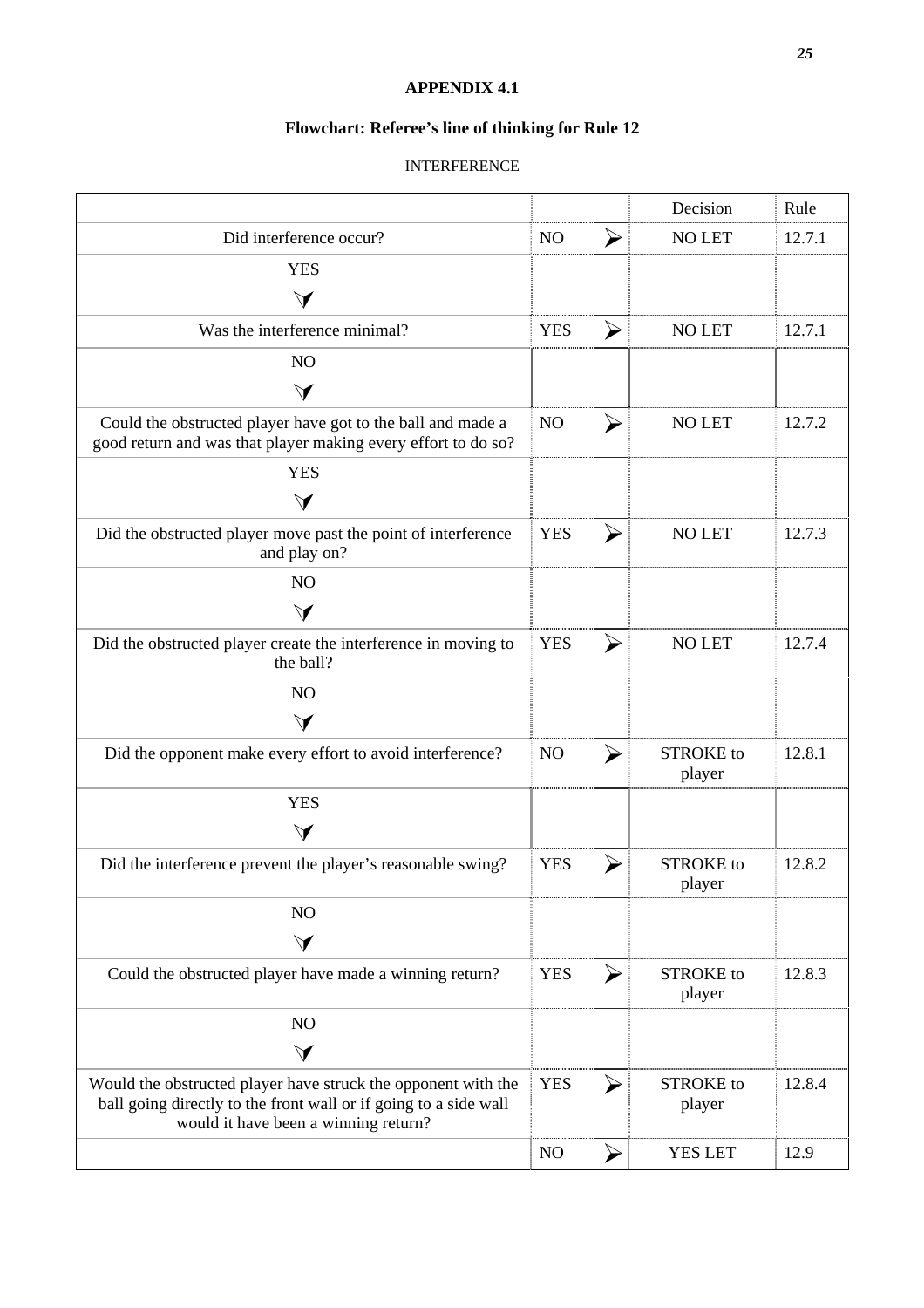#### **APPENDIX 4.2**

#### **Flowchart: Referee's decisions under Rule 16**

## **BLEEDING, ILLNESS, DISABILITY or INJURY.**

| Incident                     | Referee action                                                                                                                  | Recovery<br>time      | Decision                           | Rule     |
|------------------------------|---------------------------------------------------------------------------------------------------------------------------------|-----------------------|------------------------------------|----------|
| Bleeding                     | Stop play. Allow time to staunch bleeding, cover<br>wound or change clothing. Allow play to continue,<br>once bleeding stopped. | Referee<br>discretion | Allot time                         | 16.1     |
| Bleeding<br>recurrence       | Stop play. Award game and allow 90 second interval<br>between games.                                                            | None                  | Award game<br>to opponent.         | 16.1.1   |
|                              | τ                                                                                                                               |                       |                                    |          |
| Bleeding<br>unstoppable      | If after 90 second interval between games bleeding<br>continues Referee awards the match.                                       | None                  | Award<br>match to<br>opponent.     | 16.1.1   |
| Illness or<br>disability     | Require the player to play on, concede the game,<br>taking the 90 second interval between games, or<br>concede the match        | None<br>directly      | Player<br>decides                  | 16.2     |
| Injury                       | Confirm injury is genuine. Decide category of injury,<br>announcing this to players.                                            |                       | Decide<br>category                 | 16.3     |
| Either:<br>Self-inflicted    | Allow initial recovery time.                                                                                                    | 3 minutes             | Allow time                         | 16.3.3.1 |
|                              | τ                                                                                                                               |                       |                                    |          |
|                              | If additional recovery time is required, award that<br>game to the opponent and allow 90 second interval.                       | 90 sec                | Award game                         | 16.3.3.1 |
| Or:<br>Contributed           | Allow recovery time.                                                                                                            | One hour              | Allot time                         | 16.3.3.2 |
|                              | τ                                                                                                                               |                       |                                    |          |
|                              | If additional time is required, consider tournament<br>schedule.                                                                | Referee<br>discretion | Allot time                         | 16.3.3.2 |
| Or:<br>Opponent<br>inflicted | Apply Rule 17. If player unable to continue award the<br>injured player the match.                                              | None                  | Rule 17<br>penalty,<br>award match | 16.3.3.3 |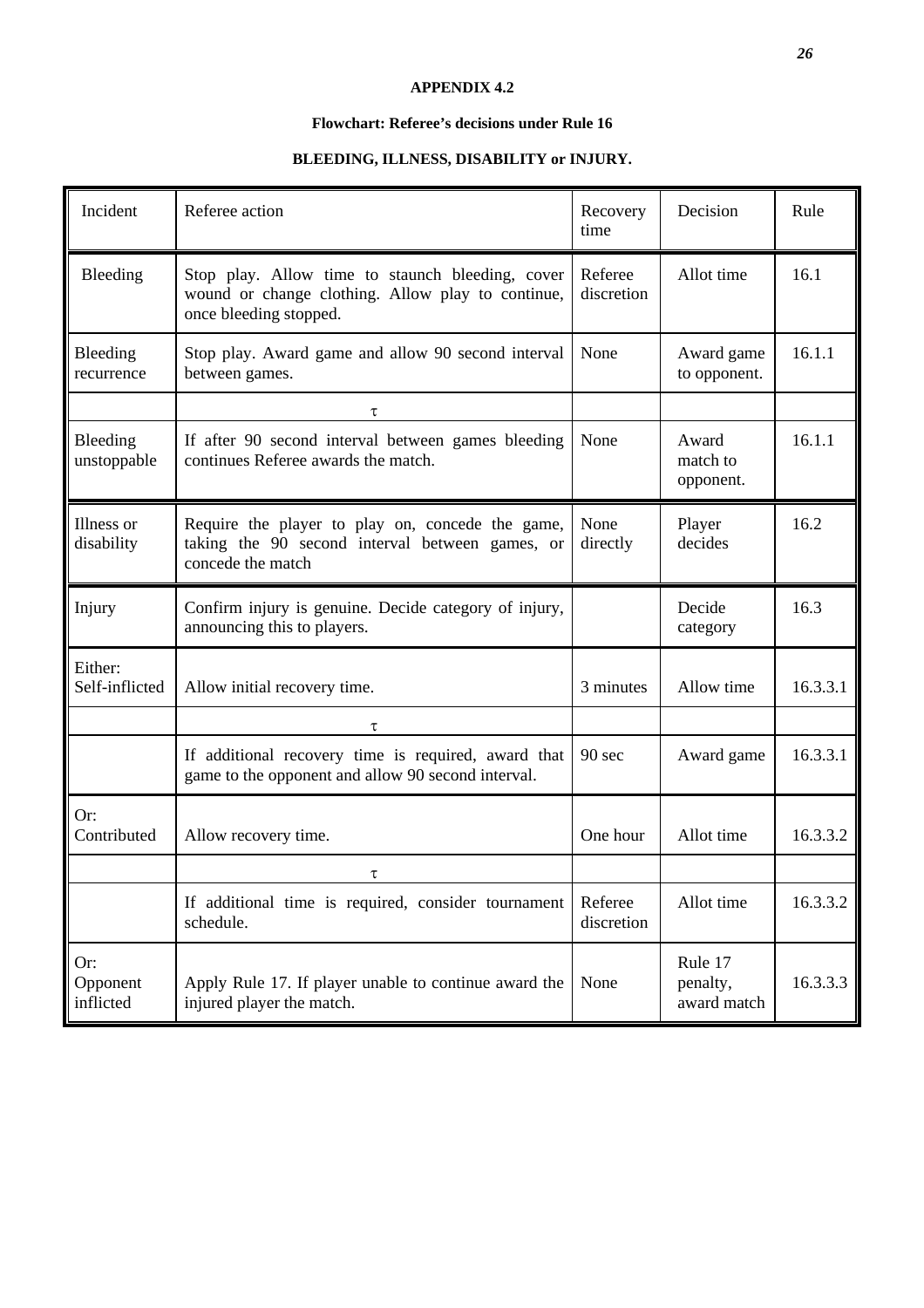#### **APPENDIX 5.1**

#### **DESCRIPTION AND DIMENSIONS OF A SINGLES COURT**

#### **DESCRIPTION**

A Squash Court is a rectangular box with four vertical walls of varying height; being the Front Wall, Side Walls and Back Wall. It has a level floor and a clear height above the court area.

#### **DIMENSIONS**

#### **NOTES**

- 1. The Side Wall Line is angled between the Front Wall Line and the Back Wall Line.
- 2. The Service Box is a square formed by the Short Line, the Side Wall and two other lines marked on the floor.
- 3. The length, width and diagonal of the court are measured at a height of 1000 mm above the floor.
- 4. It is recommended that the Front Wall Line, Side Wall Line, Back Wall Line and upper 50mm of the Tin are shaped so as to deflect any ball that strikes them.
- 5. No part of the upper section of the Tin shall project from the Front Wall by more than 45 mm.
- 6. It is recommended that the door to the court is in the centre of the Back Wall.
- 7. The general configuration of a Squash Court, its dimensions and its markings are illustrated on the diagram.

#### **CONSTRUCTION**

A Squash Court may be constructed from a number of materials providing they have suitable ball rebound characteristics and are safe for play; however, the WSF publishes a Squash Court Specification which contains recommended standards. The standards must be met for competitive play as required by the appropriate National Governing Body of Squash.

#### **CONSTRUCTION NOTE**

Court constructors are advised that where events involve professional players the height above floor to the top of the Tin may be reduced from 480mm to 430mm. If you are considering holding a professional tournament please check with the WSF Office for the latest guidelines.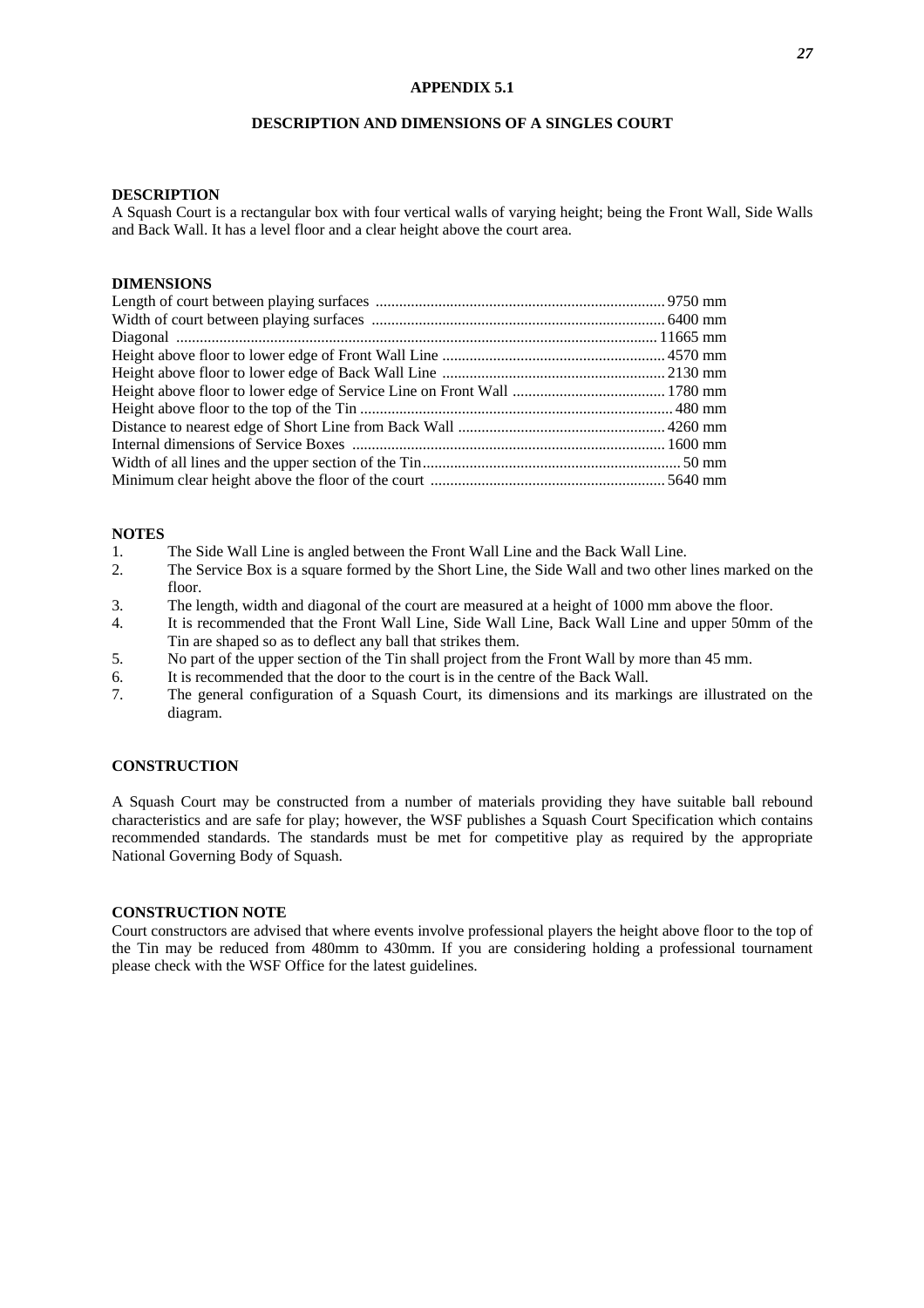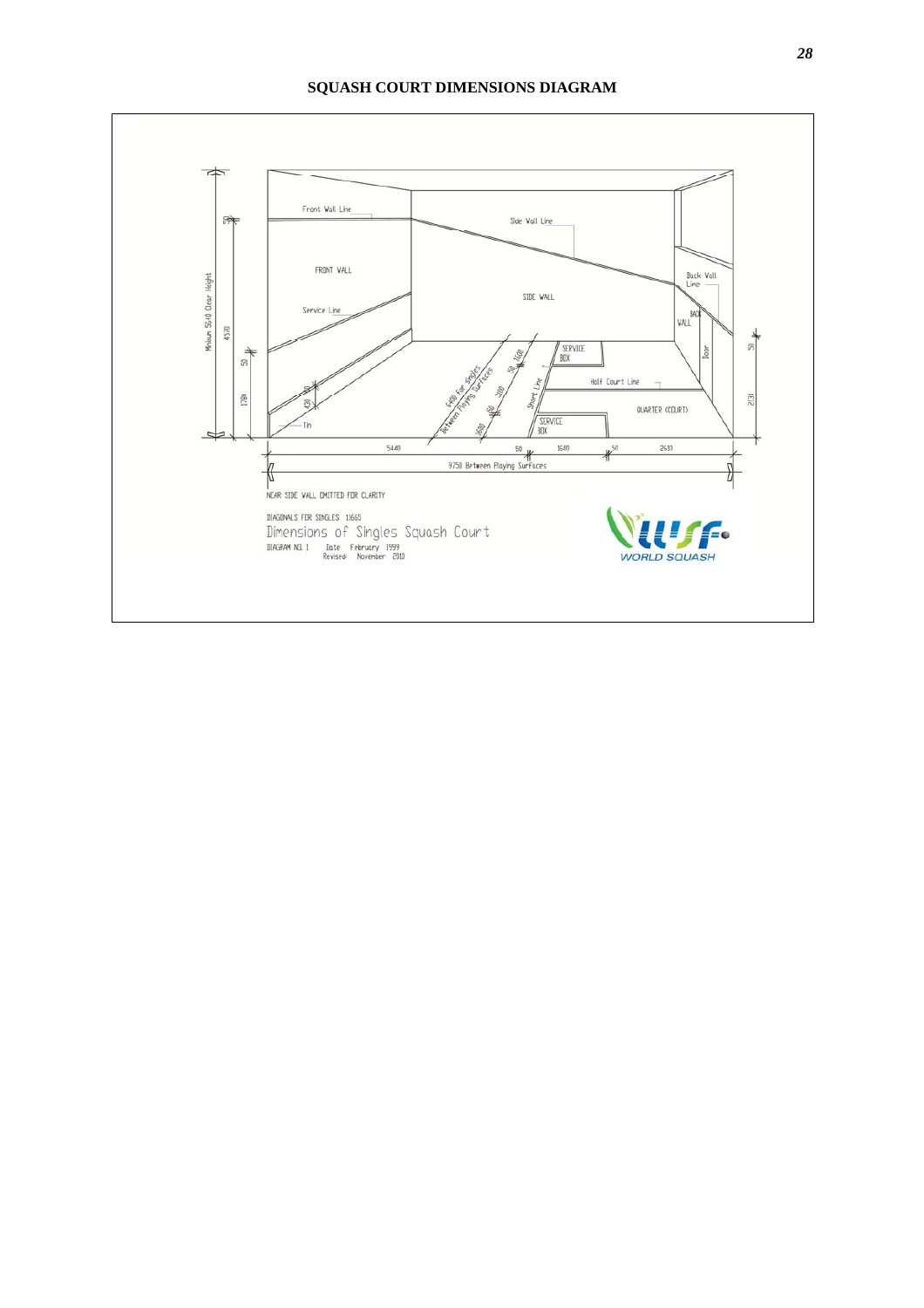#### **APPENDIX 5.2**

#### **SPECIFICATIONS OF A STANDARD YELLOW DOT SQUASH BALL**

The following specification is the standard for a yellow dot ball to be used under the Rules of Squash.

| Diameter               | (millimetres)                     | $40.0 + or - 0.5$ |
|------------------------|-----------------------------------|-------------------|
| Weight                 | (grams)                           | $24.0 + or - 1.0$ |
| <b>Stiffness</b>       | $(N/mm)$ @ 23 degrees C.          | $3.2 + or - 0.4$  |
| Seam Strength          | (N/mm)                            | 6.0 minimum       |
| Rebound Resilience     | - from 100 inches/254 centimetres |                   |
| $\omega$ 23 degrees C. | 12% minimum                       |                   |
| $@$ 45 degrees C.      | $26\% - 33\%$                     |                   |

#### **NOTES**

- 1. The full procedure for testing balls to the above specification is available from the WSF. The WSF will arrange for testing of balls under standard procedures if requested.
- 2. No specifications are set for faster or slower speeds of ball, which may be used by players of greater or lesser ability or in court conditions which are hotter or colder than those used to determine the yellow dot specification. Where faster speeds of ball are produced they may vary from the diameter and weight in the above specification of a standard yellow dot squash ball. It is recommended that balls bear a permanent colour code or marking to indicate their speed or category of usage. It is also recommended that balls for beginners and improvers conform generally to the rebound resilience figures below.

| Beginner | Rebound resilience $@$ 23 degrees C                                                              | not less than 17% |
|----------|--------------------------------------------------------------------------------------------------|-------------------|
|          | Rebound resilience $@$ 45 degrees C                                                              | 36\% to 38\%      |
| Improver | Rebound resilience $\omega$ 23 degrees C                                                         | not less than 15% |
|          | Rebound resilience $\omega$ 45 degrees C                                                         | 33% to 36%        |
|          | Specifications for balls currently fulfilling these requirements can be obtained from the WSF on |                   |
| request  |                                                                                                  |                   |

The speed of balls may also be indicated as follows

| Super slow - | <b>Yellow Dot</b>      |
|--------------|------------------------|
| Slow -       | White Dot or Green Dot |
| Medium -     | Red Dot                |
| Fast -       | <b>Blue Dot</b>        |

- 3. Yellow dot balls which are used at World Championships or at similar standards of play must meet the above specifications but additional subjective testing will be carried out by the WSF with players of the identified standard to determine the suitability of the nominated ball for Championship usage. The slowest speed of balls intended for elite players and Championship usage may if required be identified by a double yellow dot. Such balls will be deemed for the purposes of this specification to be yellow dot squash balls.
- 4. From 1 May 2001, yellow dot balls of a larger diameter than 40.0mm specified above, but which otherwise meet the specification, may be authorised for use in tournaments by the official organising body.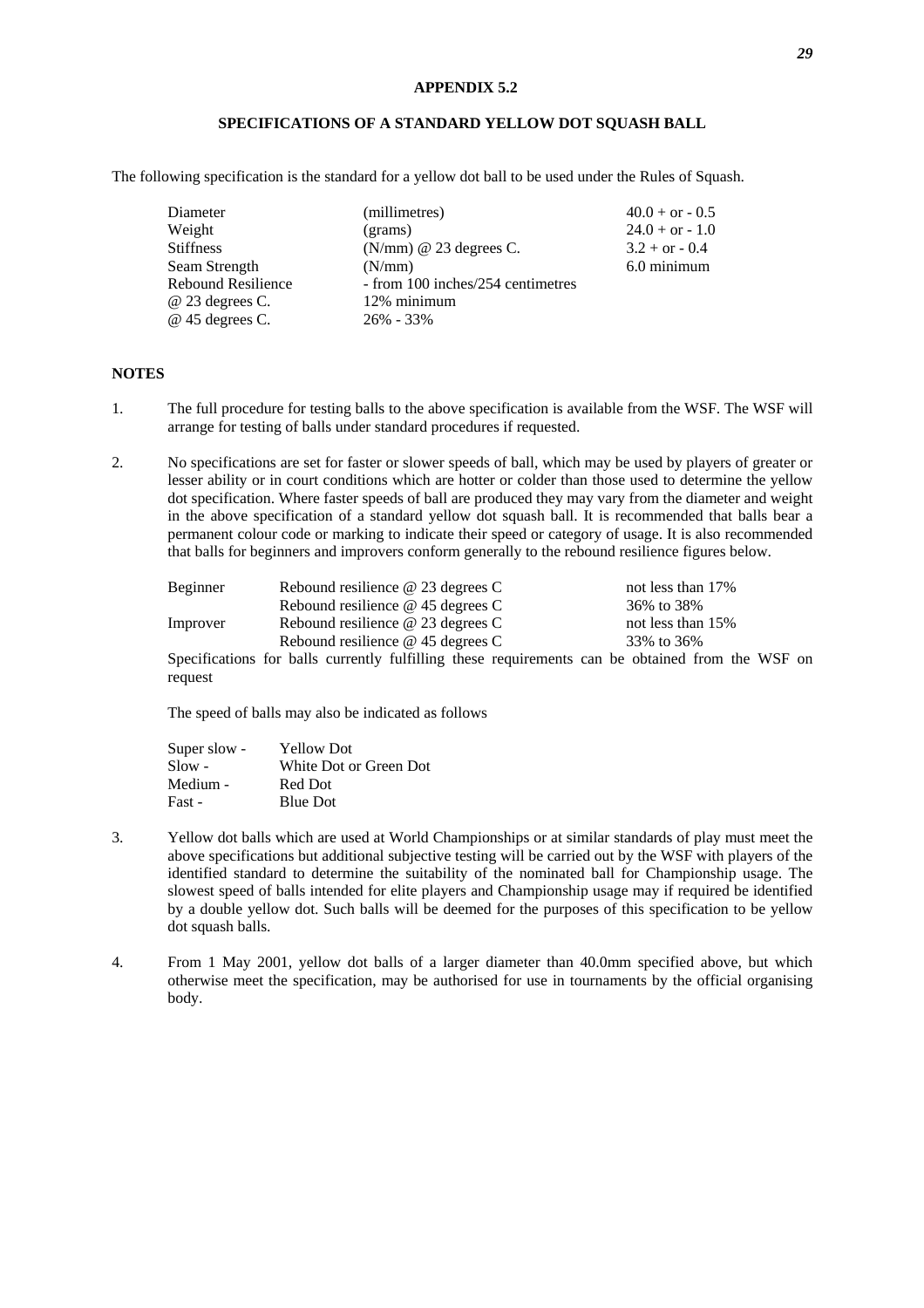#### **APPENDIX 5.3**

#### **DIMENSIONS OF A SQUASH RACKET**

#### **DIMENSIONS**

| Maximum length                                                                                             | 686 mm           |
|------------------------------------------------------------------------------------------------------------|------------------|
| Maximum width, measured at right angles to the shaft                                                       | $215 \text{ mm}$ |
| Maximum length of strings                                                                                  | $390 \text{ mm}$ |
| Maximum strung area                                                                                        | $500$ sq. cm     |
| Minimum width of any frame or any structural member (measured in plane of strings)                         | $7 \text{ mm}$   |
| Maximum depth of any frame or other structural member (measured at right angles to plane of strings) 26 mm |                  |
| Minimum radius of outside curvature of frame at any point                                                  | $50 \text{ mm}$  |
| Minimum radius of curvature of any edge of frame or other structural member                                | $2 \text{ mm}$   |
|                                                                                                            |                  |

#### **WEIGHT**

Maximum weight 255 gm

#### **CONSTRUCTION**

- a) The head of the racket is defined as that part of the racket containing or surrounding the strung area.
- b) Strings and string ends must be recessed within the racket head or, in cases where such recessing is impractical because of racket material, or design, must be protected by a securely attached bumper strip.
- c) The bumper strip must be made of a flexible material which cannot crease into sharp edges following abrasive contact with the floor or walls.
- d) The bumper strip shall be of a white, colourless or unpigmented material. Where for cosmetic reasons a manufacturer chooses to use a coloured bumper strip, then the manufacturer shall demonstrate to the satisfaction of the WSF that this does not leave a coloured deposit on the walls or floor of the court after contact.
- e) The frame of the racket shall be of a colour and/or material which will not mark the walls or floor following an impact in normal play.
- f) Strings shall be gut, nylon or a substitute material, provided metal is not used.
- g) Only two layers of strings shall be allowed and these shall be alternately interlaced or bonded where they cross and the string pattern shall be generally uniform and form a single plane over the racket head.
- h) Any grommets, string spacers or other devices attached to any part of the racket shall be used solely to limit or prevent wear and tear or vibration and be reasonable in size and placement for such purpose. They shall not be attached to any part of the strings within the hitting area (defined as the area formed by overlapping strings).
- i) There shall be no unstrung areas within the racket construction such that will allow the passage of a sphere greater than 50mm in diameter.
- j) The total racket construction including the head shall be symmetrical about the centre of the racket in a line drawn vertically through the head and shaft and when viewed face on.
- k) All changes to the racket specification will be subject to a notice period of two years before coming into force.

The World Squash Federation shall rule on the question of whether any racket or prototype complies with the above specifications, or is otherwise approved or not approved for play and will issue guidelines to assist in the interpretation of the above.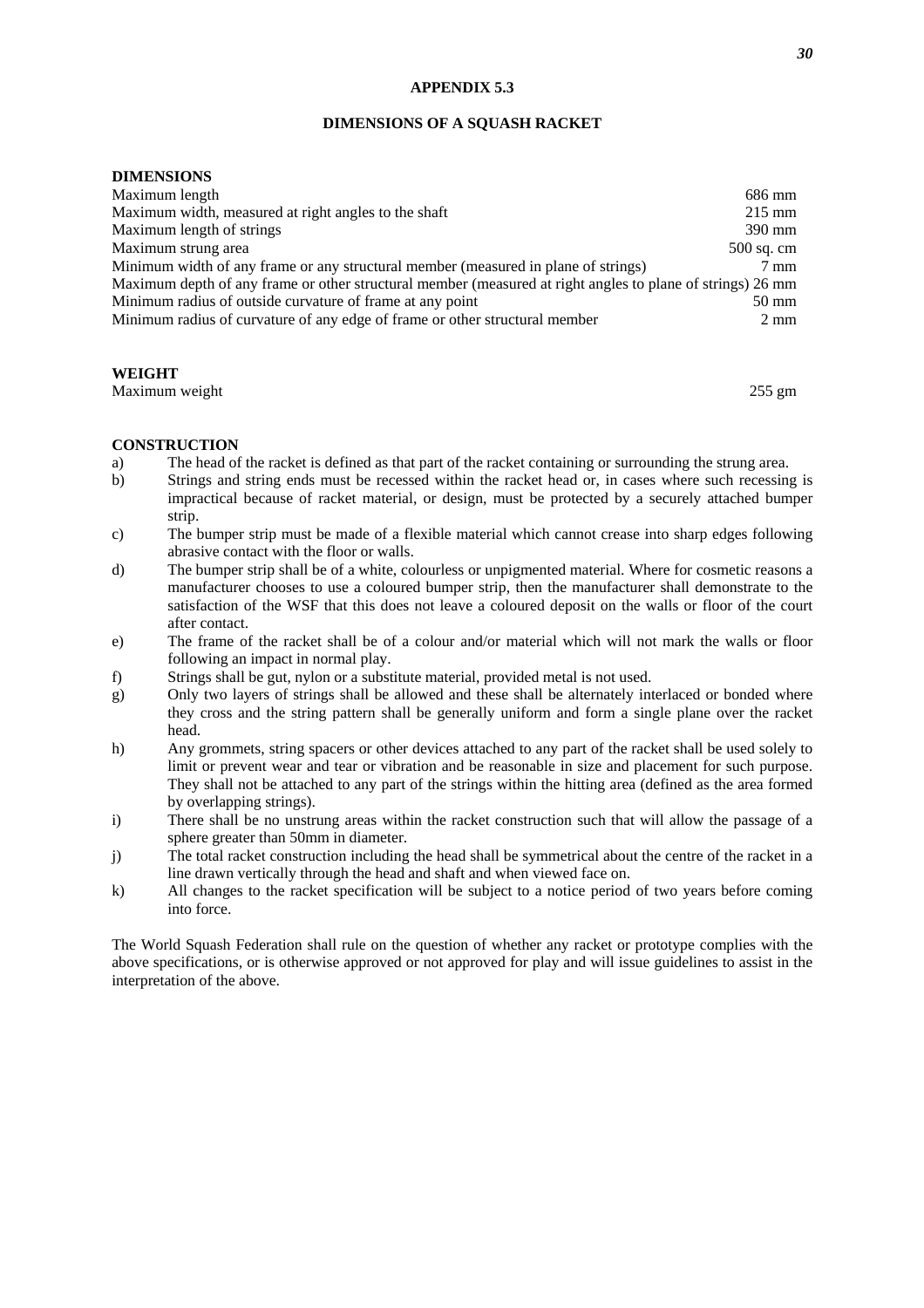#### **APPENDIX 6**

#### **PROTECTIVE EYEWEAR**

The WSF recommends that all Squash players should wear protective eye guards, manufactured to an appropriate National Standard, properly over the eyes at all times during play. It is the responsibility of the player to ensure that the quality of the product worn is satisfactory for the purpose.

As at October 2000 National Standards for Racket Sport Eye Protection are published by the Canadian Standards Association, the United States ASTM, Standards Australia/New Zealand and British Standards **Institution** 

#### **APPENDIX 7**

#### **ALTERNATIVE SCORING SYSTEMS**

#### Point–a–Rally (PAR) to 15

Replace Rule 2 in the main rules with:

- 2.1 Either player may score points. The server, on winning a rally, scores a point and retains the service; the receiver, on winning a rally, scores a point and becomes the server.
- 2.2 A match is the best of 3 or 5 games at the option of the organisers of the competition.
- 2.3 Each game is played to 15 points. The player who scores 15 points first wins the game, except that if the score reaches 14-all the game continues until one player leads by two points.
- 2.4 Each time the score reaches 14-all, the Marker announces "14-all: a player must win by 2 points".
- 2.5 The Marker calls "Game ball" to indicate that either player requires 1 point to win the game in progress, or "Match ball" to indicate that either players requires 1 point to win the match. This includes the situations where it is the receiver who requires 1 point to win the game or match (e.g. "14-6, game (or match) ball" followed by "hand out, 7-14 game (or match) ball".

Server Only Scores – the previous standard scoring system

Replace Rule 2 in the main rules with:

- 2.1 Only the server scores points. The server, on winning a rally, scores a point; the receiver, on winning a rally, becomes the server without a change of score.
- 2.2 A match is the best of 3 or 5 games at the option of the organisers of the competition.
- 2.3 The player who scores 9 points first wins the game, except that on the score reaching 8-all for the first time, the receiver chooses, before the next service, to continue that game either to 9 (known as "Set 1") or to 10 (known as "Set 2"). In the latter case the player who scores 2 more points wins the game. The receiver must clearly indicate this choice to the Marker, Referee and the opponent.
- 2.4 The Marker calls "Set 1" or "Set 2" as applicable before play continues. The Marker calls "Game ball" to indicate that the server requires 1 point to win the game in progress or "Match ball" to indicate that the server requires 1 point to win the match.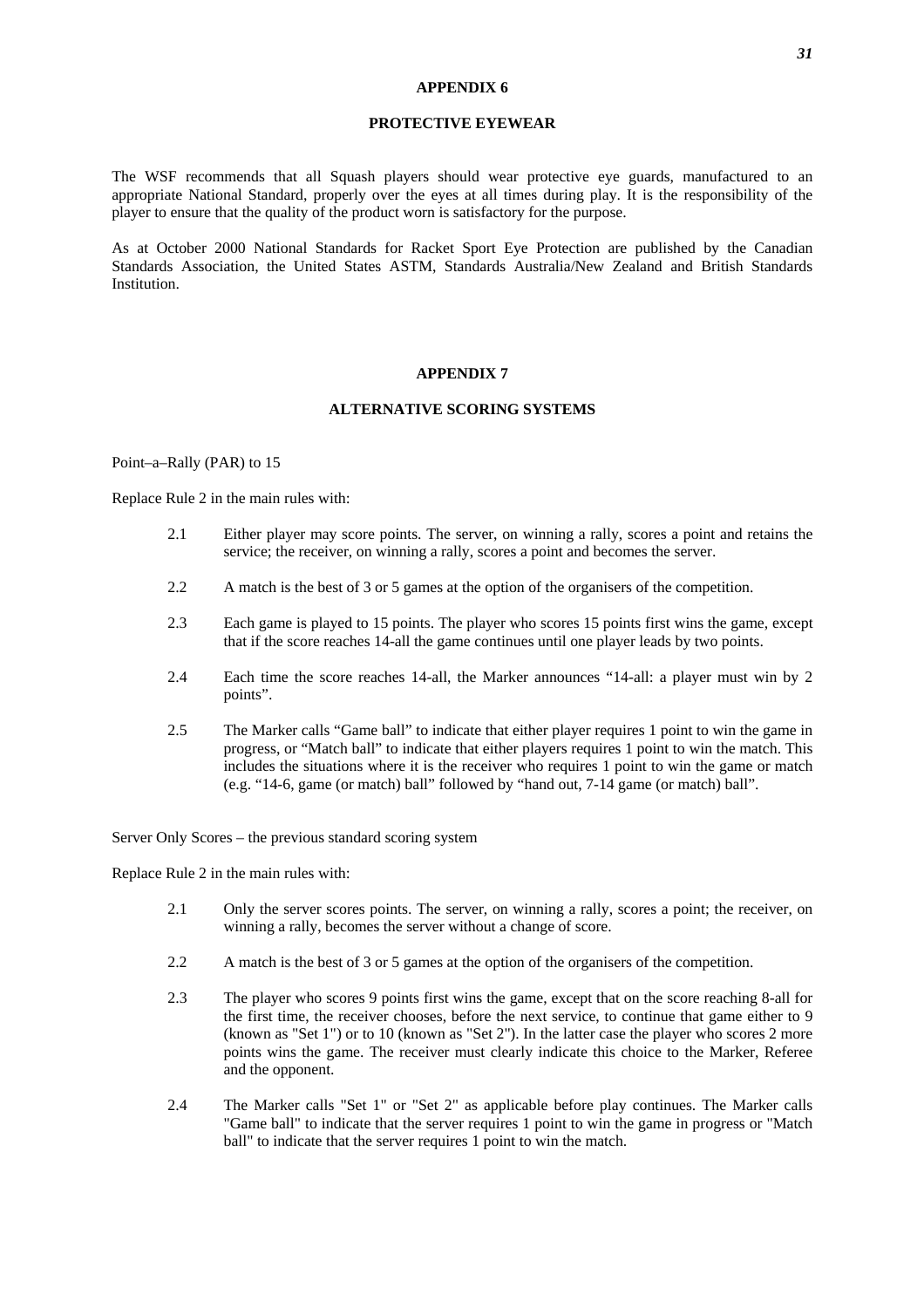#### **APPENDIX 8.1**

#### **ALTERNATIVE OFFICIATING SYSTEM**

#### 1. THE 3-REFEREE SYSTEM

The 3-Referee System has been used since early 2007, firstly on a trial basis and more recently as the standard system at many events. It is now mandatory for use at many PSA and WISPA events, as well as the WSF World Team Championships for both men and women.

- 1.1 Guidelines for the Use of the 3-Referee System
	- The Three Referee System uses a Central Referee and two Side Referees. It is vital to the success of the system that all 3 Referees are of an approximately equal standard.
	- The Central Referee (CR), who is also the Marker, controls the match.
	- Where possible, the two Side Referees (SR) should be seated behind the back wall in line with the inside line of the service box on each side, preferably one or two rows below the CR. One of the SRs will keep score as a backup.
	- The Side Referees (SRs) make decisions at the end of rallies not during them on the following matters only:
		- When a player requests a Let:
		- When a player appeals against a call (or no call) of Down, Not up, Out, or Fault by the Central Referee.
	- Every appeal must be decided by all three referees, simultaneously and independently. All three must signal and must not look at each other before doing so.
	- The decision of the three Referees is announced by the CR without revealing the individual decisions or whether it was a unanimous or a majority decision.
	- (Note: In the unlikely event of three different decisions (Let, No Let, Stroke), the final decision will be Yes Let).
	- The CR alone decides all other matters e.g. time-periods, player conduct, injury, court conditions etc, none of which may be appealed by the player.
	- Players may not address the SRs, only the CR. Dialogue must be kept to a minimum, and decisions may not be debated.
	- If an electronic device is available, the Referees give their decision through their console and the CR announces the result.
	- Where an electronic refereeing system is not available, the use of cards is encouraged so that players cannot see the individual decisions of the three referees.
	- If hand-signals are required, the following are to be used:
		- $\blacksquare$  Let = Thumb and forefinger in the shape of an 'L'
			- $\blacksquare$  Stroke = Clenched fist
		- $\blacksquare$  No Let = Hand held out flat, palm downwards
		- Ball Down/Not  $Up / Out = Thumb down$
		- $\bullet$  Up/ In = Thumb up